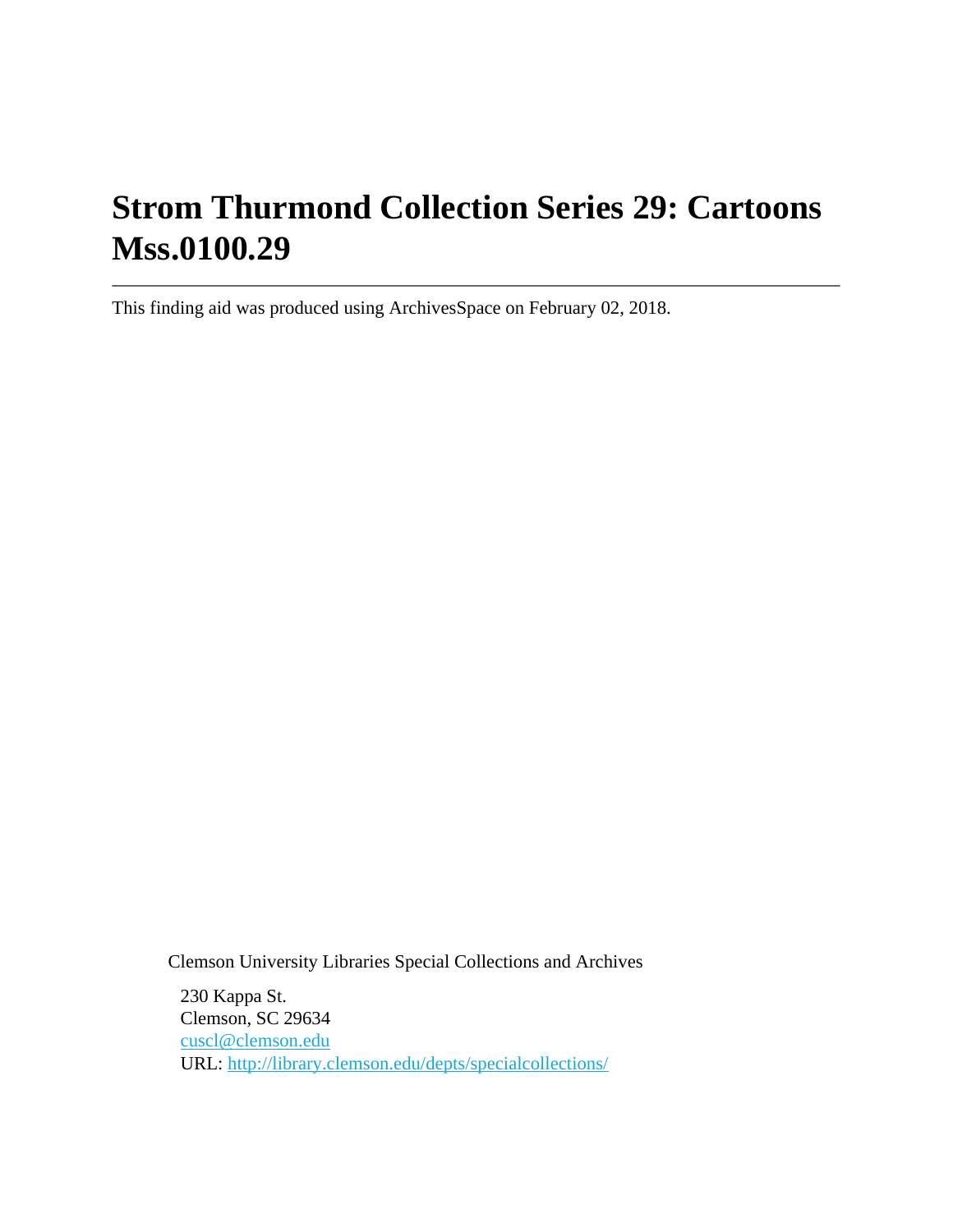## <span id="page-1-0"></span>**Table of Contents**

|      | $\overline{A}$ |
|------|----------------|
|      | - 5            |
|      | .5             |
|      | -6             |
|      | -7             |
|      | 7              |
|      | 7              |
|      | 7              |
|      | 7              |
|      |                |
|      | 9              |
|      | 10             |
| 1962 | 17             |
| 1963 | 28             |
|      | 30             |
|      | 35             |
|      | 35             |
|      | 35             |
|      | 36             |
| 1969 | 39             |
| 1970 | 41             |
| 1971 | 46             |
| 1972 | 48             |
| 1973 | 49             |
|      | 49             |
| 1975 | 50             |
| 1976 | 50             |
| 1977 | 51             |
| 1978 | 52             |
| 1979 | 53             |
| 1980 | 54             |
| 1981 | 54             |
|      |                |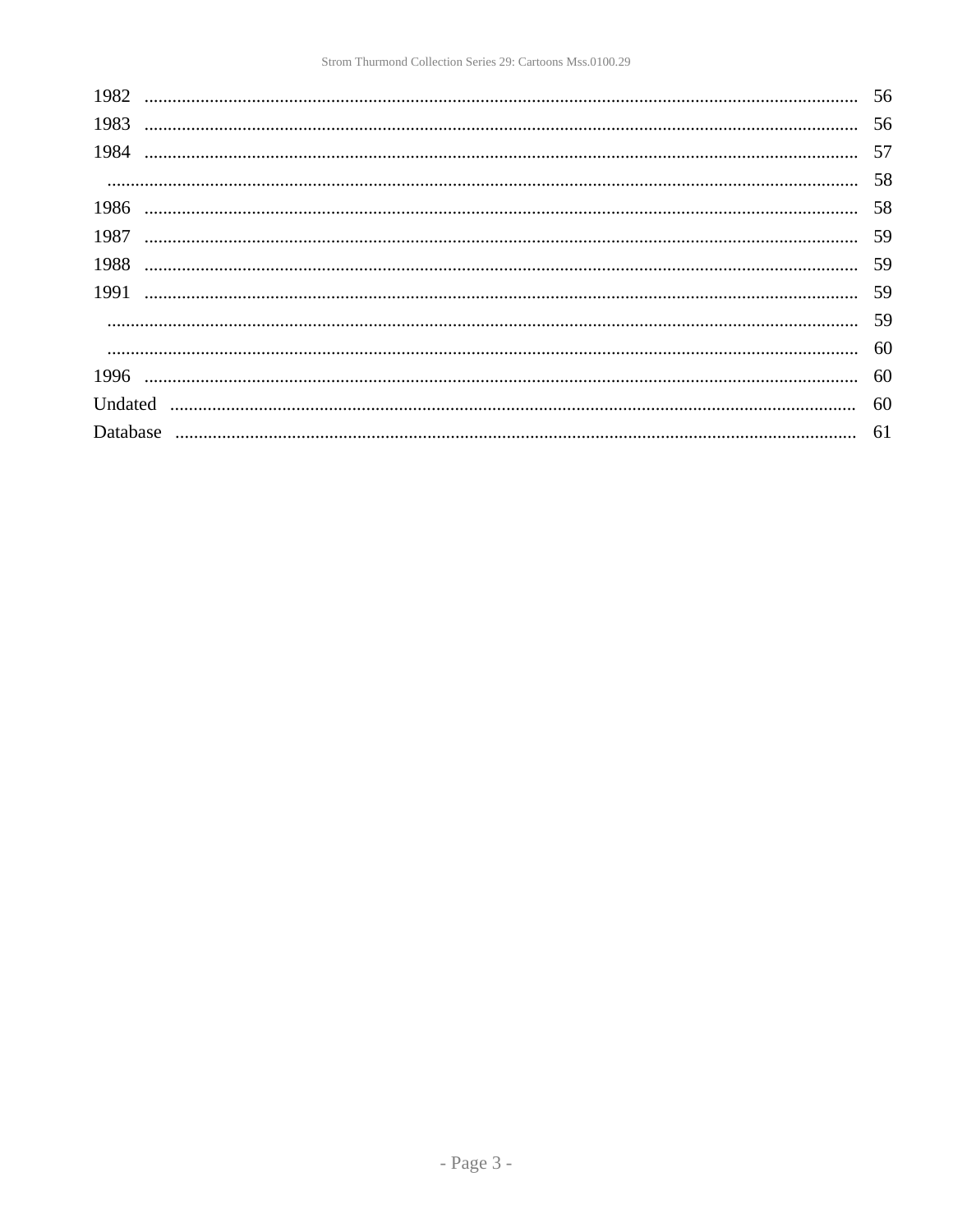## <span id="page-3-0"></span>**Summary Information**

| <b>Repository:</b>                  | <b>Clemson University Libraries Special Collections and Archives</b> |
|-------------------------------------|----------------------------------------------------------------------|
| Creator - col:                      | Thurmond, Strom                                                      |
| <b>Title:</b>                       | <b>Strom Thurmond Collection Cartoons</b>                            |
| ID:                                 | Mss.0100.29                                                          |
| Date [inclusive]:                   | 1869-1996                                                            |
| <b>Physical Description:</b>        | 1.6 Cubic Feet                                                       |
| Language of the<br><b>Material:</b> | English                                                              |

**^** [Return to Table of Contents](#page-1-0)

### <span id="page-3-1"></span>**Scope and Contents**

This series contains primarily political cartoons that Strom Thurmond collected throughout his years of public service. With few exceptions, the subject of the cartoon is either Thurmond or a current event in which he was involved.

Many of the cartoons are original drawings, sent to Thurmond by the cartoonists or their editors. Originals may be identified by a brief description, such as "ink on illustration board" or "pencil and ink". If there is an inscription, it is included in the description. Cartoons without this descriptive information are photocopies, though a couple of reproductions are signed by the artist. Descriptive information is often followed by the publication in which the cartoon appeared or the topic of the cartoon. Topics are varied and include the military muzzling investigation of the early 1960s, civil rights, military topics, Thurmond's switch from the Democratic to the Republican party, Supreme Court nominations and campaigns and elections.

The printouts from the original database and a compact disc with a Microsoft Excel 2007 spreadsheet of the data are included with this series.

**^** [Return to Table of Contents](#page-1-0)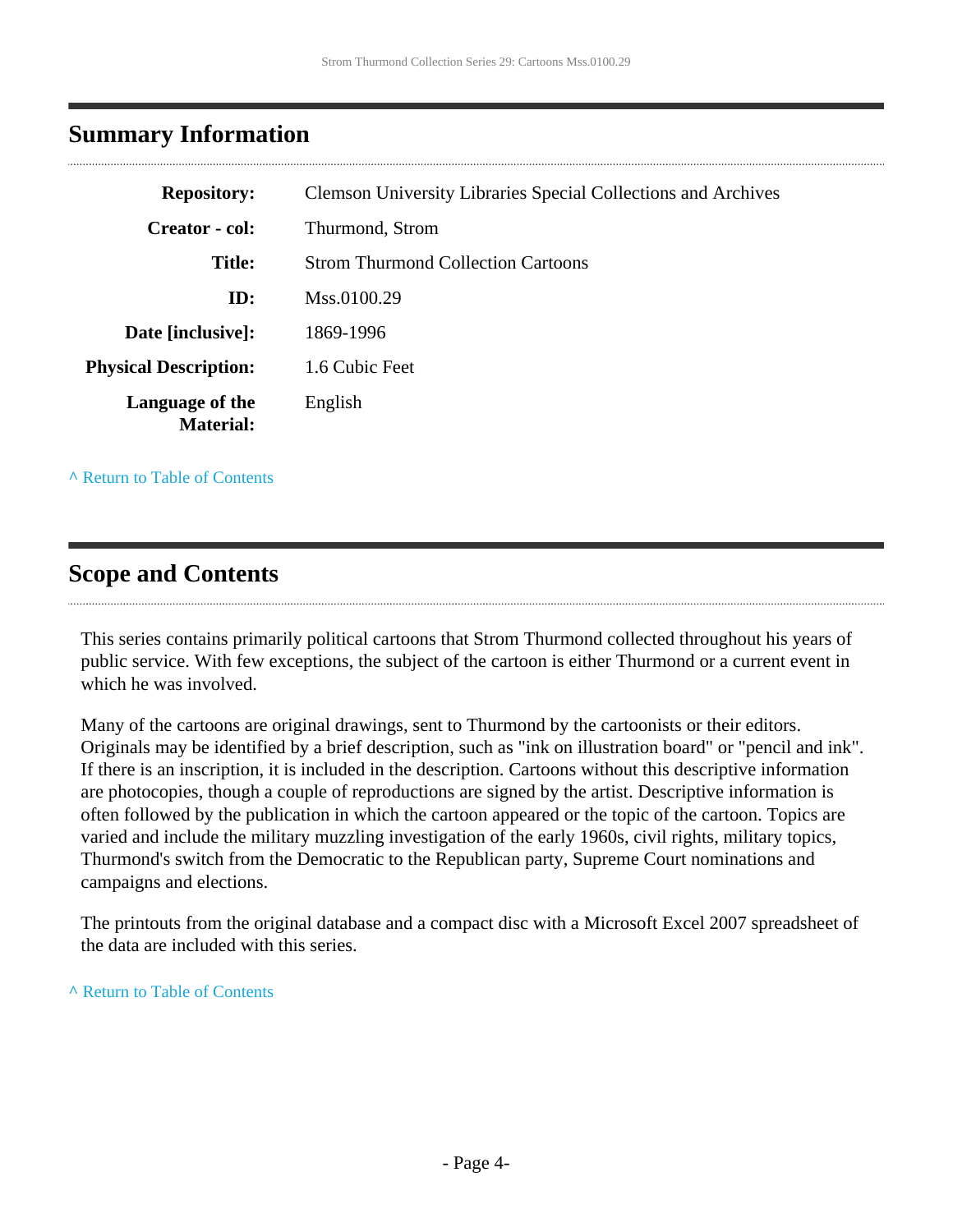### <span id="page-4-0"></span>**Arrangement**

The cartoons are arranged in chronological order. The printout of the early database created by Special Collections is found at the end of the series.

**^** [Return to Table of Contents](#page-1-0)

### <span id="page-4-1"></span>**Administrative Information**

### **Publication Statement**

Clemson University Libraries Special Collections and Archives

230 Kappa St. Clemson, SC 29634 [cuscl@clemson.edu](mailto:cuscl@clemson.edu) URL:<http://library.clemson.edu/depts/specialcollections/>

### **Processing Information**

The cartoons were originally processed in the mid to late 1980s. They were arranged by date, then by Clemson University Special Collections accession number within that date. A database of all cartoons was created, probably in Macintosh Hypercard, with headings for artist, topic, size, date, publication and notes. Three sets of printouts allowed users to search by date, topic or artist.

In 2009, Clemson University Libraries was awarded a South Carolina State Historical Records Advisory Board grant to convert finding aids to Encoded Archival Description. Staff archivist Jen Bingham prepared the database printouts to be converted to EAD. In early 2011, numerous cartoons from later Thurmond accessions were found while moving and processing other parts of the Thurmond Collection. Since accession numbers, when known, are pencilled on the back of each cartoon, the earlier accession number arrangement was abandoned in order to facilitate the interfiling of the additions. Jen Bingham, with assistance from student assistant Rebecca G'Nosa, re-processed the collection, arranging it in chronological order and making note of medium and inscriptions when applicable. This project was completed in February 2011.

**^** [Return to Table of Contents](#page-1-0)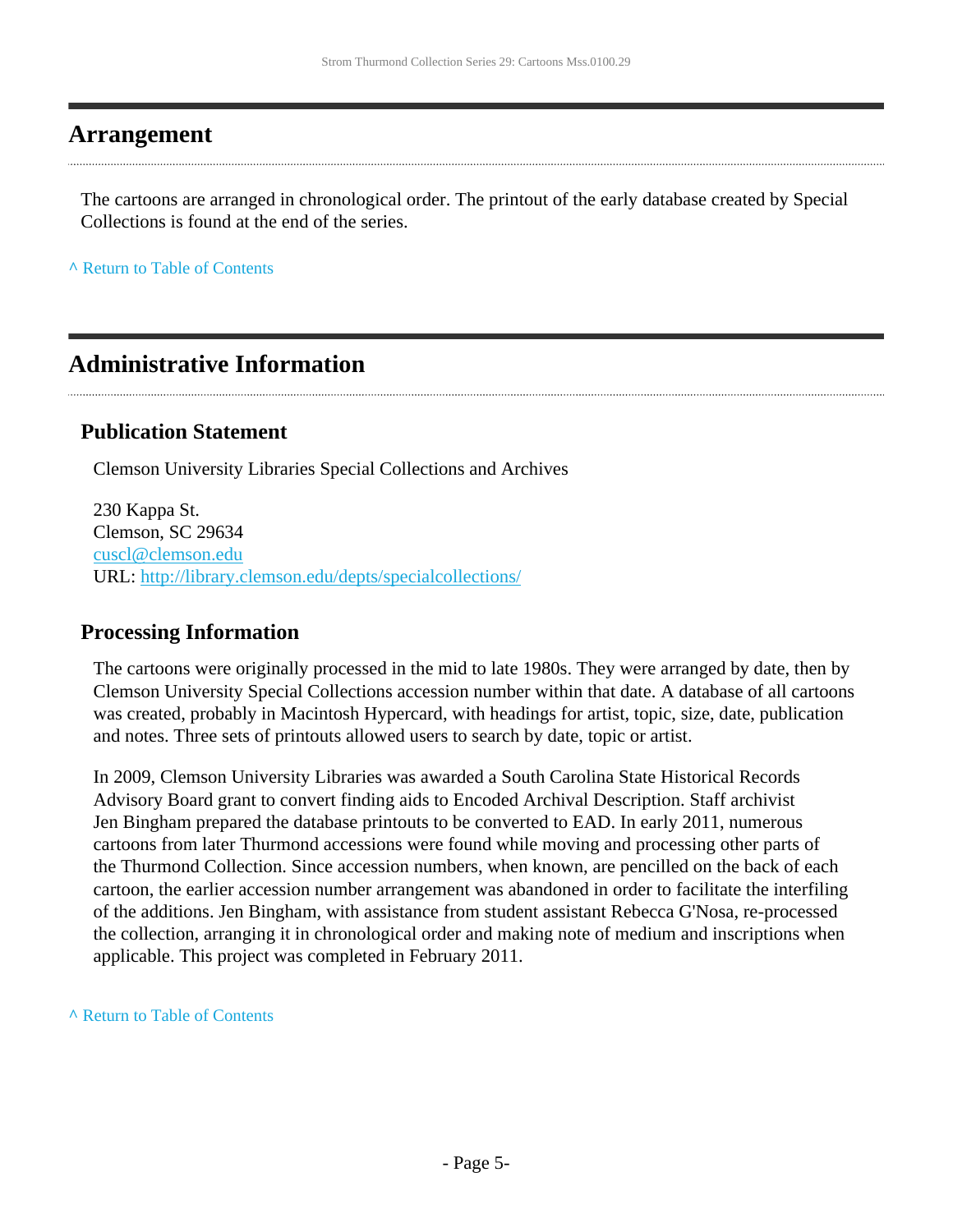## <span id="page-5-0"></span>**Controlled Access Headings**

- United States -- Foreign relations.
- Vietnam War, 1961-1975.
- Elections -- South Carolina.
- United States. Uniform Code of Military Justice
- United States -- Politics and government.
- South Carolina -- Politics and government.
- Censorship -- United States.
- United States -- Defenses.
- Presidents -- United States -- Election -- 1964
- Civil rights -- United States.
- United States -- Politics and government -- Caricatures and cartoons
- Anti-communist movements.
- Elections -- United States.
- Lardner, Walt
- Knox, Jack
- Berryman, Clifford Kennedy
- Palmer, Kate Salley
- Carmack, Verba Wesley
- Mauldin, Bill
- Berryman, James Thomas
- Hesse, Don
- Ravenel, Charles Dufort
- United States. Congress. Senate|Committee on Armed Services|Preparedness Investigating Subcommittee
- Warren, Leonard Deakyne
- Thurman family.
- Wells, Clyde
- Block, Herbert
- Ariail, Robert
- Holland, Daniel Edward
- Ralph Yoes
- Basset, Gene
- McClanahan, William J.
- Manning, Reg
- Stampone, John R., Sr.
- Baldowski, Clifford H.
- Marlette, Doug
- Payne, Eugene
- Thurmond, Strom
- Yardley, Richard Q.
- Walker, Mort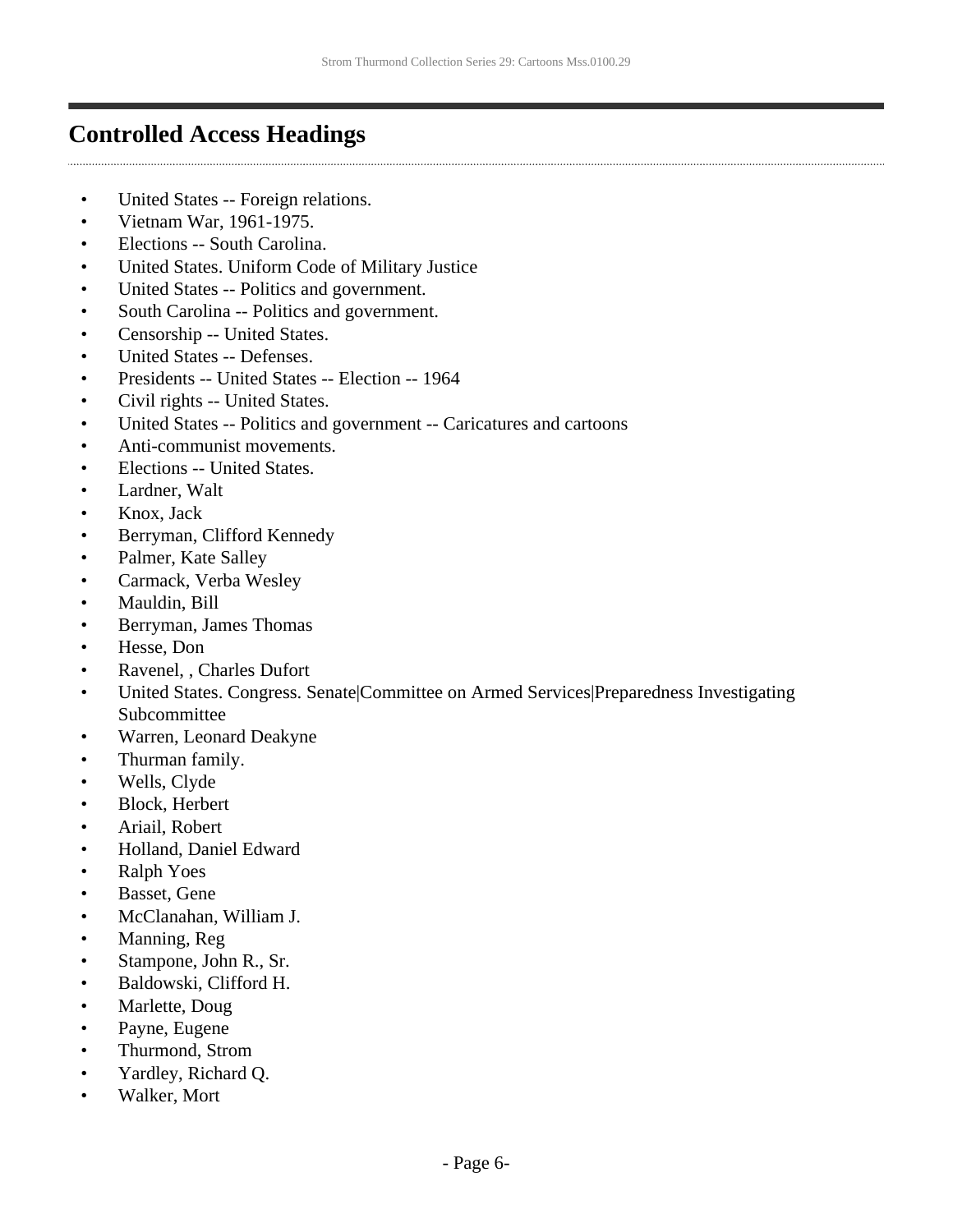## <span id="page-6-0"></span>**Collection Inventory**

### <span id="page-6-1"></span>**Cartoons Series 29, 1869 - 1985**

### **1869**

 $\overline{a}$ 

| <b>Title/Description</b>                                                                                                                                   | <b>Instances</b> |          |
|------------------------------------------------------------------------------------------------------------------------------------------------------------|------------------|----------|
| Robert Lowe, February 27, 1869                                                                                                                             | box 1            | folder 1 |
| Physical Description: Size (inches): 8.875 x 13.875                                                                                                        |                  |          |
| Physical Description: Color illustration from Vanity Fair;<br>includes the article "Statesmen-No. 4: The Right Hon. Robert<br>Lowe". From accession 86-55. |                  |          |
| 1879                                                                                                                                                       |                  |          |
| <b>Title/Description</b>                                                                                                                                   | <b>Instances</b> |          |

Stranger Things Have Happened. Hold On, And You May Walk Over The Sluggish Animal Up There Yet., December 27, 1879 Physical Description: Size (inches): 16.5 x 11 Physical Description: Reprint of the Thomas Nast cartoon from the December 27, 1879 *Harper's Weekly*. The caption explains that this was the first time the donkey and elephant were used as political party symbols. Controlled Access Headings: box 1 folder 1

• Nast, Thomas

### **1940s**

| <b>Title/Description</b>                                                                                  | <b>Instances</b> |          |  |
|-----------------------------------------------------------------------------------------------------------|------------------|----------|--|
| I Wouldn't Do Anything To Throw Those Scales Out Of<br>Balance If I Were You, circa 1943                  | box 1            | folder 2 |  |
| Physical Description: Size (inches): 14 x 15                                                              |                  |          |  |
| <b>General</b>                                                                                            |                  |          |  |
| Print given to Thurmond in Columbia, South Carolina,<br>when he spoke to Byrnes Scholars on June 8, 1985. |                  |          |  |
| <b>Controlled Access Headings:</b>                                                                        |                  |          |  |
| Berryman, Clifford Kennedy                                                                                |                  |          |  |
| Well, How About My Extra Gas?, October 1943                                                               | box 1            | folder 2 |  |
| Physical Description: Size (inches): 14 x 15                                                              |                  |          |  |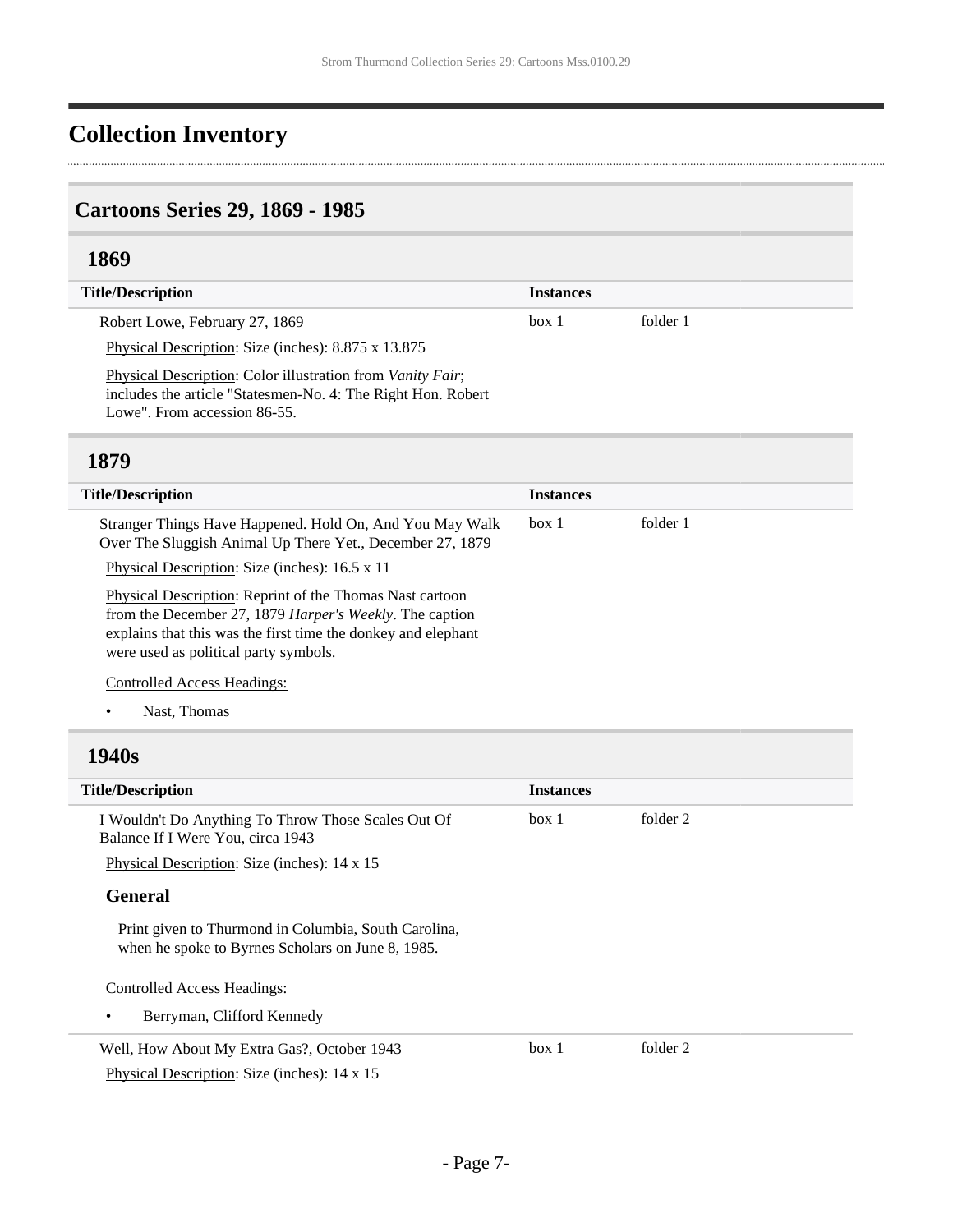#### **General**

Print given to Thurmond in Columbia, South Carolina, when he spoke to Byrnes Scholars on June 8, 1985.

Controlled Access Headings:

• Berryman, James Thomas

Do Not Honor This Traitor To The South with Your Precious Vote..., 1948 box 1 folder 2

Physical Description: Size (inches): 8.5 x 11

### **1950s**

| <b>Title/Description</b>                                                                                                                                                                                                     | <b>Instances</b> |          |
|------------------------------------------------------------------------------------------------------------------------------------------------------------------------------------------------------------------------------|------------------|----------|
| Famous Firsts in History, (In the ROA), December 1, 1954                                                                                                                                                                     | folder 43        |          |
| Physical Description: Size (inches): 20.125 x 22                                                                                                                                                                             |                  |          |
| <b>Controlled Access Headings:</b>                                                                                                                                                                                           |                  |          |
| Carmack, Verba Wesley                                                                                                                                                                                                        |                  |          |
| Mr. Write-In Goes to Washington, 1954                                                                                                                                                                                        | box 1            | folder 3 |
| Physical Description: Size (inches): 8 x 9.5                                                                                                                                                                                 |                  |          |
| Physical Description: Ink on paper for the News and Courier<br>[probably Charleston, South Carolina].                                                                                                                        |                  |          |
| <b>Controlled Access Headings:</b>                                                                                                                                                                                           |                  |          |
| McCarn, Henry                                                                                                                                                                                                                |                  |          |
| Our National ROA President 1954-1955, February 10, 1954                                                                                                                                                                      | box 1            | folder 3 |
| Physical Description: Size (inches): 8.5 x 11                                                                                                                                                                                |                  |          |
| <b>General</b>                                                                                                                                                                                                               |                  |          |
| Pages 3, 4, 25 and 26 from an unknown publication.<br>The illustration is on page 4. The artist is in the group<br>photograph on the top of page 3.                                                                          |                  |          |
| <b>Controlled Access Headings:</b>                                                                                                                                                                                           |                  |          |
| Carmack, Verba Wesley                                                                                                                                                                                                        |                  |          |
| [Voters], November 1954                                                                                                                                                                                                      | box 1            | folder 3 |
| Physical Description: Size (inches): 7.625 x 10.125                                                                                                                                                                          |                  |          |
| Physical Description: Negative copy mounted on black<br>construction paper. Drawing depicts a man showing voters a<br>small chalkboard with "Thurmond" written on it. Pencilled<br>notes indicate it was in the Sunday Star. |                  |          |
| Voice of the People, November 5, 1954                                                                                                                                                                                        | box 1            | folder 3 |
| Physical Description: Size (inches): 7.625 x 10.125                                                                                                                                                                          |                  |          |
| Physical Description: Negative copy mounted on black<br>construction paper. Drawing depicts Thurmond as a magician.                                                                                                          |                  |          |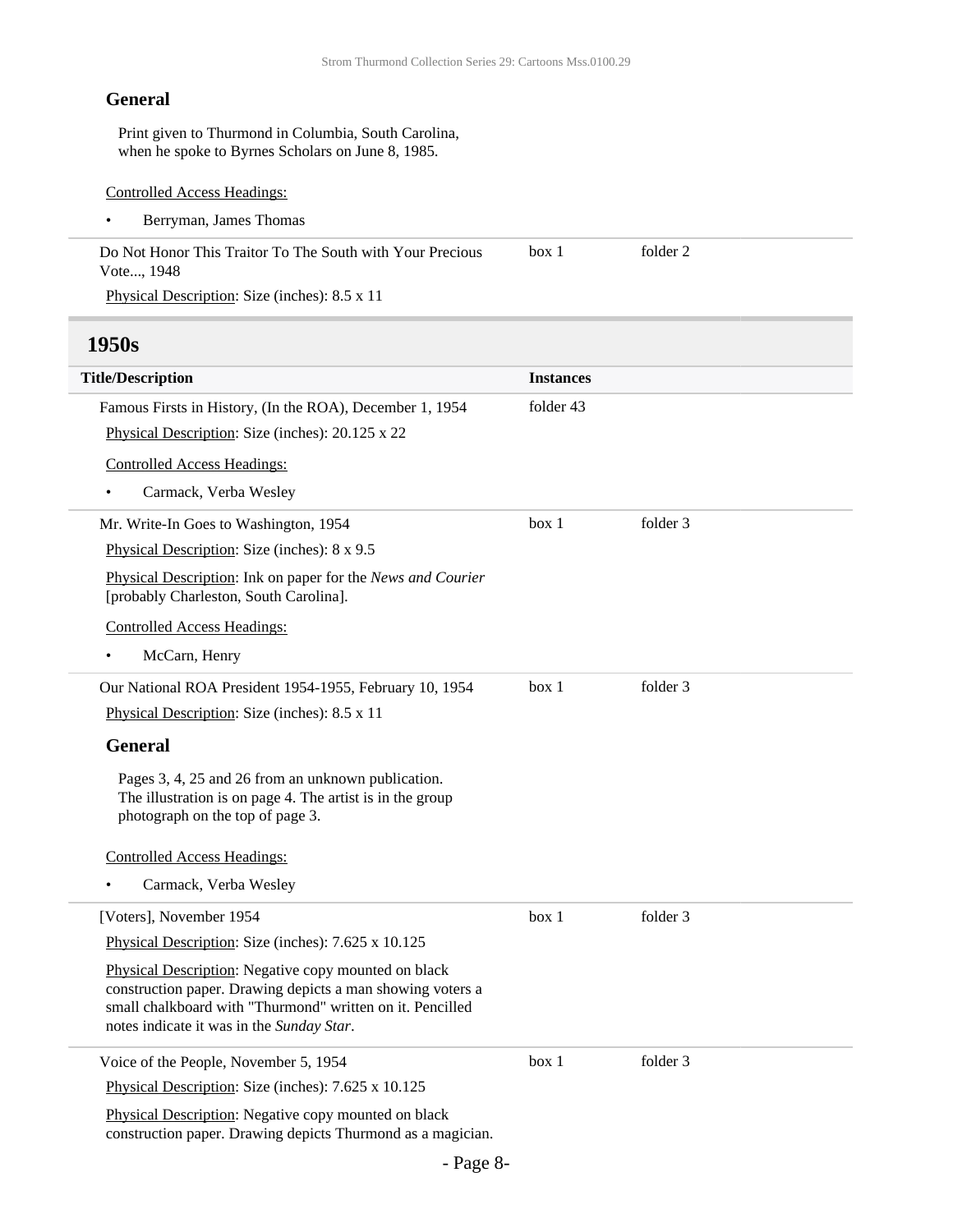| He is pulling a rabbit tagged "Senatorial Election" from a top<br>hat marked "The Write-In Vote". Below is written "a real silk<br>topper and a genuine bunny." Pencilled notes indicate it was in<br>the New York Daily News. Artist's name unclear, possibly G.E.<br>Balehdov.          |                  |          |
|-------------------------------------------------------------------------------------------------------------------------------------------------------------------------------------------------------------------------------------------------------------------------------------------|------------------|----------|
| Some New Year's Resolutions You Won't Hear About,<br>December 1954                                                                                                                                                                                                                        | box 1            | folder 3 |
| Physical Description: Size (inches): 14 x 14.5                                                                                                                                                                                                                                            |                  |          |
| Physical Description: Print with hand-lettered title and<br>inscribed "With All Good Wishes to Strom Thurmond".<br>Includes "resolutions" from JST, Eisenhower, Harriman, Byrd.<br>Inscribed "With All Good Wishes to Strom Thurmond". Glue<br>residue on back. From the Washington Star. |                  |          |
| <b>Controlled Access Headings:</b>                                                                                                                                                                                                                                                        |                  |          |
| Berryman, James Thomas                                                                                                                                                                                                                                                                    |                  |          |
| Our National ROA President-June 1954-June 1955, February<br>10, 1955                                                                                                                                                                                                                      | folder 43        |          |
| Physical Description: Size (inches): 17 x 24                                                                                                                                                                                                                                              |                  |          |
| <b>Controlled Access Headings:</b>                                                                                                                                                                                                                                                        |                  |          |
| Carmack, Verba Wesley                                                                                                                                                                                                                                                                     |                  |          |
| Some New Year's Resolutions You'll Never Hear About,<br>January 1957                                                                                                                                                                                                                      | box 1            | folder 4 |
| Physical Description: Size (inches): 14.5 x 15.5                                                                                                                                                                                                                                          |                  |          |
| Physical Description: Ink on cardstock; inscribed "With<br>Regards to Strom ThurmondMY Kind of Democrat!" From<br>the Washington Star.                                                                                                                                                    |                  |          |
| <b>Controlled Access Headings:</b>                                                                                                                                                                                                                                                        |                  |          |
| Berryman, James Thomas                                                                                                                                                                                                                                                                    |                  |          |
| The Plight of the Week-End Warriors, March 17, 1957                                                                                                                                                                                                                                       | box 1            | folder 4 |
| Physical Description: Size (inches): 13.5 x 15                                                                                                                                                                                                                                            |                  |          |
| <b>Controlled Access Headings:</b>                                                                                                                                                                                                                                                        |                  |          |
| Carmack, Verba Wesley                                                                                                                                                                                                                                                                     |                  |          |
| 1960                                                                                                                                                                                                                                                                                      |                  |          |
| <b>Title/Description</b>                                                                                                                                                                                                                                                                  | <b>Instances</b> |          |
| Ink drawing of Thurmond, February 1960                                                                                                                                                                                                                                                    | box 1            | folder 5 |
| Physical Description: Size (inches): 9.75 x 13.5                                                                                                                                                                                                                                          |                  |          |
| <b>Controlled Access Headings:</b>                                                                                                                                                                                                                                                        |                  |          |
| Perts, John                                                                                                                                                                                                                                                                               |                  |          |
| Rights: Frustration and Hope four cartoon montage: Advance<br>on Political Gettysburg; Battle Preparations; Oh, Dear-Here we<br>go again; Coming up to the "Needle's Eye", March 6, 1960                                                                                                  | box 1            | folder 5 |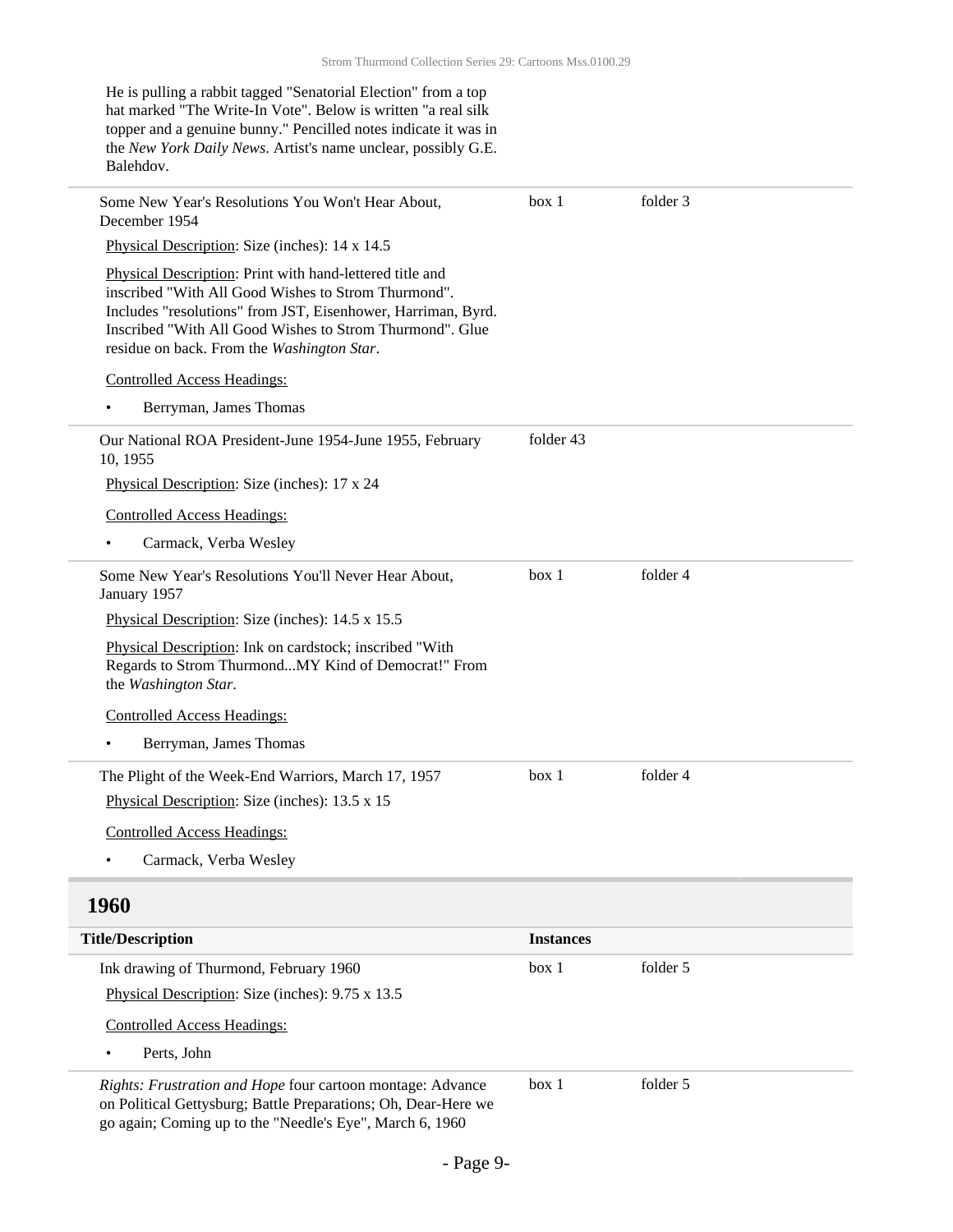#### Physical Description: Size (inches): 11 x 14

#### **General**

Photocopy; published in the *Washington Evening Star*.

#### Controlled Access Headings:

- McClanahan, William J.
- Yardley, Richard Q.
- Knox, Jack

| Democratic Camp for Nonconformists, December 29, 1960           | box 1 | folder 5 |
|-----------------------------------------------------------------|-------|----------|
| <b>Physical Description: Size (inches): 9 x 10.5</b>            |       |          |
| Physical Description: Ink on illustration board; newsprint copy |       |          |
| of cartoon glued to back. From the <i>Charlotte Observer</i> .  |       |          |

Controlled Access Headings:

• Payne, Eugene

### **1961**

| <b>Title/Description</b>                                                       | <b>Instances</b> |          |
|--------------------------------------------------------------------------------|------------------|----------|
| Ssh! You're Making Too Much Fuss, August 21, 1961                              | box 1            | folder 6 |
| Physical Description: Size (inches): 12 x 10.5                                 |                  |          |
| <b>General</b>                                                                 |                  |          |
| From the Tulsa Daily World; about the military muzzling<br>investigation.      |                  |          |
| <b>Controlled Access Headings:</b>                                             |                  |          |
| Holland, Daniel Edward<br>٠                                                    |                  |          |
| Yours Not to Reason Why, Yours But to Do and Die!, August<br>22, 1961          | box 1            | folder 6 |
| Physical Description: Size (inches): 14 x 11                                   |                  |          |
| <b>Description</b>                                                             |                  |          |
| From the <i>Herald Express</i> ; about the military muzzling<br>investigation. |                  |          |
| <b>Controlled Access Headings:</b>                                             |                  |          |
| Warren, Leonard Deakyne                                                        |                  |          |
| The 11/12 Peril Below the Water Line, September 5, 1961                        | box 1            | folder 6 |
| Physical Description: Size (inches): 8.25 x 12.25                              |                  |          |
| <b>General</b>                                                                 |                  |          |
| Publication: New York Daily News                                               |                  |          |
| How to Fight Communism, September 6, 1961                                      | box 1            | folder 6 |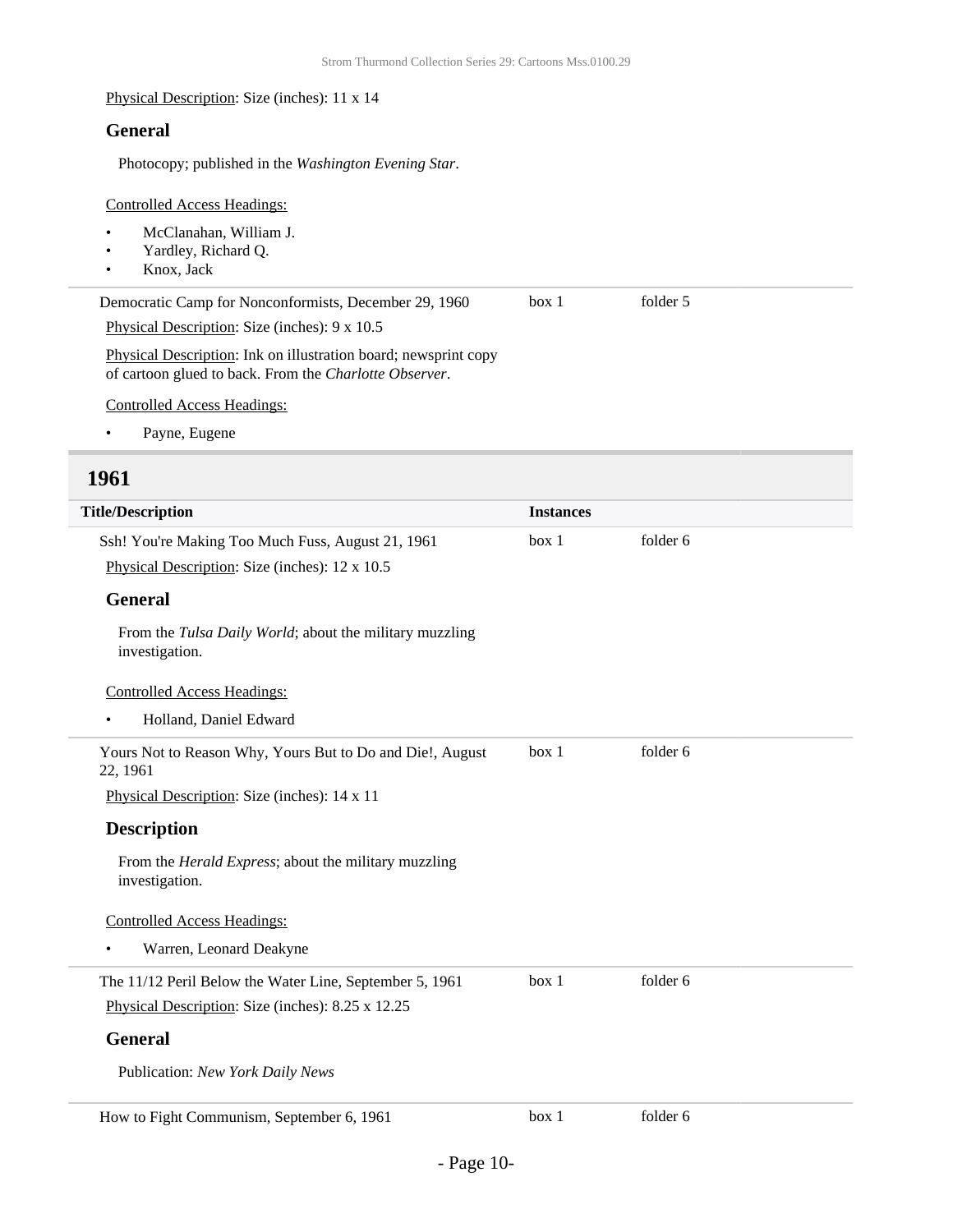Physical Description: Size (inches): 11.125 x 11

#### **Description**

Ink on paper; inscribed "To Senator Strom Thurmond with warmest regards - Robbie". From the *Indianapolis News*; about the military muzzling investigation.

#### Controlled Access Headings:

• Robinson, Robbie

| Poorly Equipped For Battle, September 8, 1961                                                                                                                                       | box 1 | folder 6 |
|-------------------------------------------------------------------------------------------------------------------------------------------------------------------------------------|-------|----------|
| Physical Description: Size (inches): 13.625 x 10.75                                                                                                                                 |       |          |
| <b>General</b>                                                                                                                                                                      |       |          |
| From the St. Louis Globe-Democrat; about the military<br>muzzling investigation.                                                                                                    |       |          |
| <b>Controlled Access Headings:</b>                                                                                                                                                  |       |          |
| Hesse, Don                                                                                                                                                                          |       |          |
| Don't Swat That Fly! Swat 'em Both Sam, September 8, 1961                                                                                                                           | box 1 | folder 6 |
| Physical Description: Size (inches): 11.25 x 14.125                                                                                                                                 |       |          |
| Physical Description: Pencil and ink; work order on back.<br>Inscribed "To Sen. Strom Thurmond with Highest Personal<br>Regards." From the Dallas News.                             |       |          |
| <b>Controlled Access Headings:</b>                                                                                                                                                  |       |          |
| McClanahan, William J.                                                                                                                                                              |       |          |
| Nice Fella [General Walker] But He kept Khruschev Too Upset,<br>September 11, 1961                                                                                                  | box 1 | folder 6 |
| Physical Description: Size (inches): 11.5 x 11.75                                                                                                                                   |       |          |
| Physical Description: Pencil and ink. Inscribed "To Senator<br>Strom Thurmond with best wishes - Robbie". From the<br>Indianapolis News; about the military muzzling investigation. |       |          |
| <b>Controlled Access Headings:</b>                                                                                                                                                  |       |          |
| Robinson, Robbie                                                                                                                                                                    |       |          |
| Quiet! Are You Trying to Start a Panic or Something?,<br>September 12, 1961                                                                                                         | box 1 | folder 7 |
| Physical Description: Size (inches): 13 x 16                                                                                                                                        |       |          |
| <b>Controlled Access Headings:</b>                                                                                                                                                  |       |          |
| Warren, Leonard Deakyne                                                                                                                                                             |       |          |
| "You May Have To Fight It--", September 13, 1961                                                                                                                                    | box 1 | folder 7 |
| <b>Controlled Access Headings:</b>                                                                                                                                                  |       |          |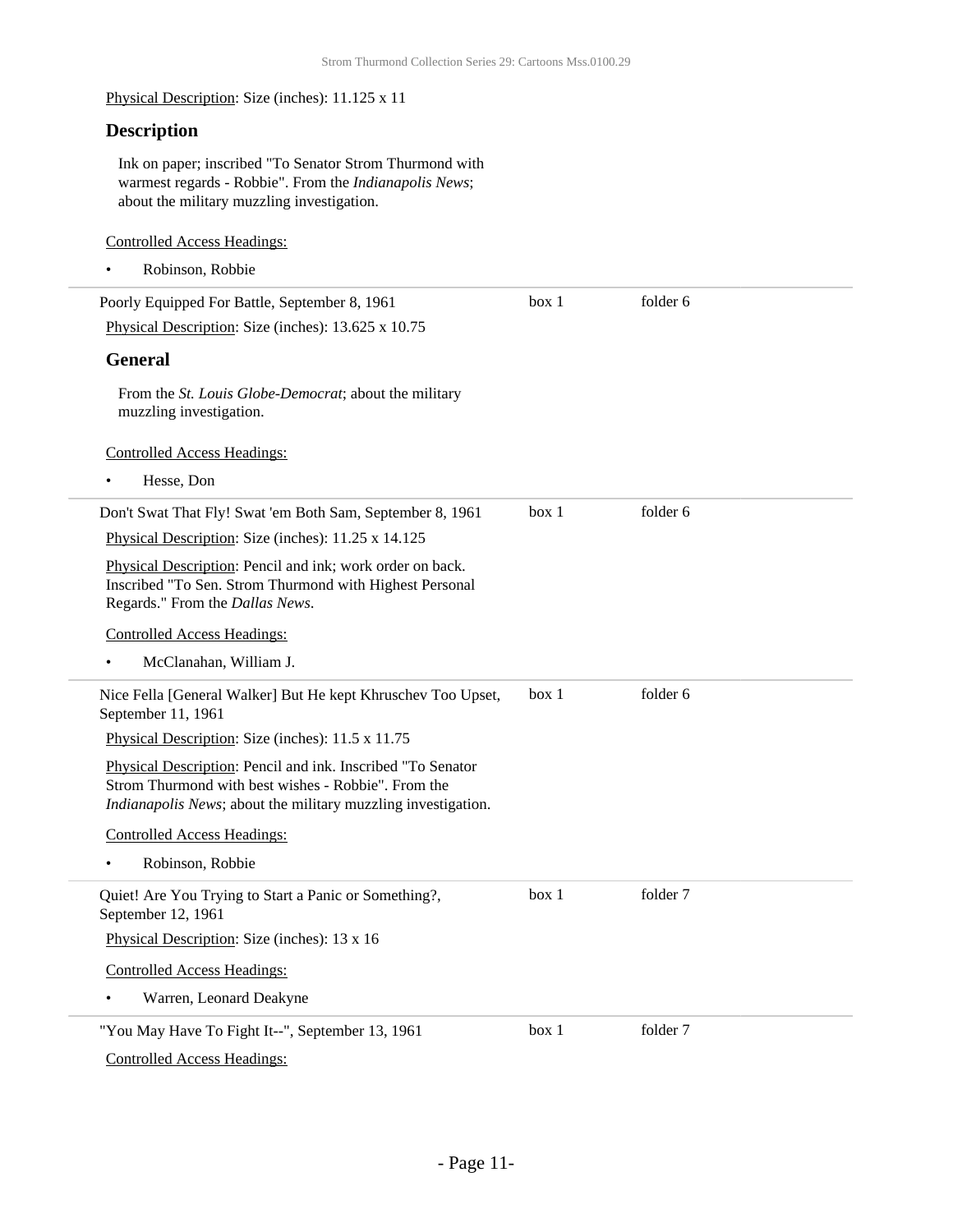| Two cartoon montage: We found Out He Was a Conservative<br>and Well, It Looks Like a Red Conspiracy to Me!, September<br>17, 1961 | box 1 | folder 7 |  |
|-----------------------------------------------------------------------------------------------------------------------------------|-------|----------|--|
| Physical Description: Size (inches): 9 x 14.25                                                                                    |       |          |  |
| <b>General</b>                                                                                                                    |       |          |  |
| Printed together in the New York Times.                                                                                           |       |          |  |
| Whose Fingerprints?, September 22, 1961                                                                                           | box 1 | folder 7 |  |
| Physical Description: Size (inches): 19.25 x 14                                                                                   |       |          |  |
| <b>Controlled Access Headings:</b>                                                                                                |       |          |  |
| King, Warren<br>$\bullet$                                                                                                         |       |          |  |
| Operation Belittle Patriotism, September 23, 1961                                                                                 | box 1 | folder 7 |  |
| Physical Description: Size (inches): 15.75 x 10.75                                                                                |       |          |  |
| <b>General</b>                                                                                                                    |       |          |  |
| From the Greenville News.                                                                                                         |       |          |  |
| There, Now We're Safe!, September 27, 1961                                                                                        | box 1 | folder 7 |  |
| Physical Description: Size (inches): 13.25 x 10.875                                                                               |       |          |  |
| <b>General</b>                                                                                                                    |       |          |  |
| From The State; about the military muzzling investigation.                                                                        |       |          |  |
| <b>Controlled Access Headings:</b>                                                                                                |       |          |  |
| Warren, Leonard Deakyne<br>$\bullet$                                                                                              |       |          |  |
| Oh, the Army Isn't Sponsoring-It's Just Assisting, September 29,<br>1961                                                          | box 1 | folder 7 |  |
| Physical Description: Size (inches): 16 x 11                                                                                      |       |          |  |
| <b>General</b>                                                                                                                    |       |          |  |
| From the Washington Post.                                                                                                         |       |          |  |
| <b>Controlled Access Headings:</b>                                                                                                |       |          |  |
| Block, Herbert<br>٠                                                                                                               |       |          |  |
| Fulbright-Thurmond, October 5, 1961                                                                                               | box 1 | folder 8 |  |
| Physical Description: Size (inches): 11 x 12                                                                                      |       |          |  |
| <b>Description</b>                                                                                                                |       |          |  |
| Notes: Pencil and ink. Inscribed "To Senator Thurmond"                                                                            |       |          |  |

Controlled Access Headings: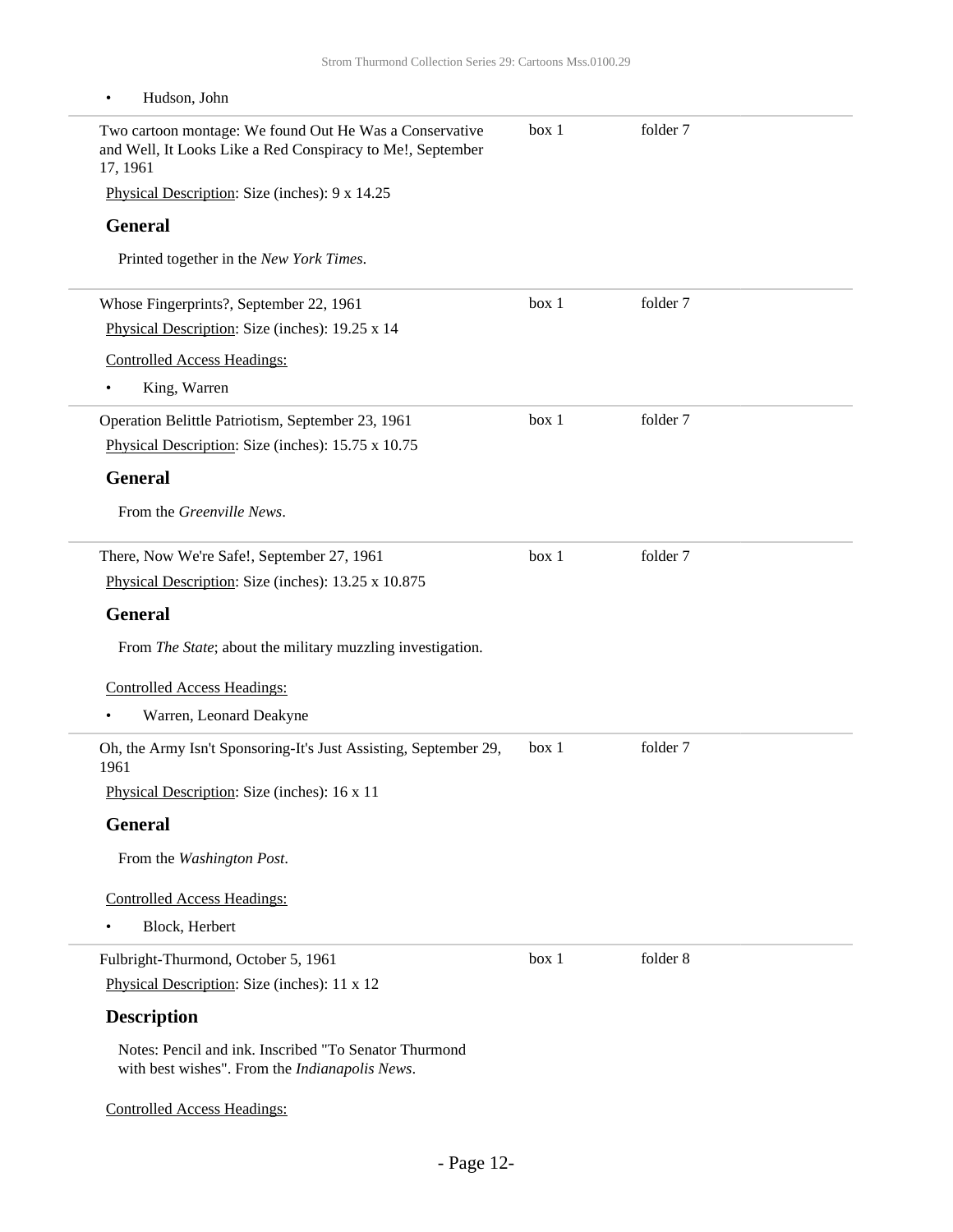| Robinson, Robbie<br>$\bullet$                                                         |       |          |  |
|---------------------------------------------------------------------------------------|-------|----------|--|
| Shh! No Comment! Remember What Happened to Gen. Walker,<br>October 7, 1961            | box 1 | folder 8 |  |
| Physical Description: Size (inches): 10.75 x 14.5                                     |       |          |  |
| <b>General</b>                                                                        |       |          |  |
| From the Jackson Daily News.                                                          |       |          |  |
| <b>Controlled Access Headings:</b>                                                    |       |          |  |
| Warren, Leonard Deakyne                                                               |       |          |  |
| We Call This Indoctrination, October 7, 1961                                          | box 1 | folder 8 |  |
| Physical Description: Size (inches): 14.75 x 14                                       |       |          |  |
| <b>General</b>                                                                        |       |          |  |
| From the AFL-CIO News.                                                                |       |          |  |
| Tramp-Tramp-the Boys Are Marching, October 12, 1961                                   | box 1 | folder 8 |  |
| Physical Description: Size (inches): 13.375 x 11.125                                  |       |          |  |
| <b>General</b>                                                                        |       |          |  |
| From the Birmingham Post-Herald.                                                      |       |          |  |
| <b>Controlled Access Headings:</b>                                                    |       |          |  |
| Talburt, Harold M.<br>$\bullet$                                                       |       |          |  |
| And Give Up Free Speech on Communism, October 16, 1961                                | box 1 | folder 8 |  |
| Physical Description: Size (inches): 14 x 10.625                                      |       |          |  |
| <b>General</b>                                                                        |       |          |  |
| From the St. Louis Globe.                                                             |       |          |  |
| <b>Controlled Access Headings:</b>                                                    |       |          |  |
| Hesse, Don<br>٠                                                                       |       |          |  |
| The Cynic's Corner, October 18, 1961                                                  | box 1 | folder 8 |  |
| Physical Description: Size (inches): 7.25 x 10.5                                      |       |          |  |
| <b>General</b>                                                                        |       |          |  |
| From the Evansville Courier [Indiana].                                                |       |          |  |
| New Pentagon Salute, October 25, 1961                                                 | box 1 | folder 8 |  |
| Physical Description: Size (inches): 14.5 x 11                                        |       |          |  |
| <b>Controlled Access Headings:</b>                                                    |       |          |  |
| Manning, Reg                                                                          |       |          |  |
| I Wanted to Get Out at Three - But I'm Afraid to Open My<br>Mouth!, November 28, 1961 | box 1 | folder 9 |  |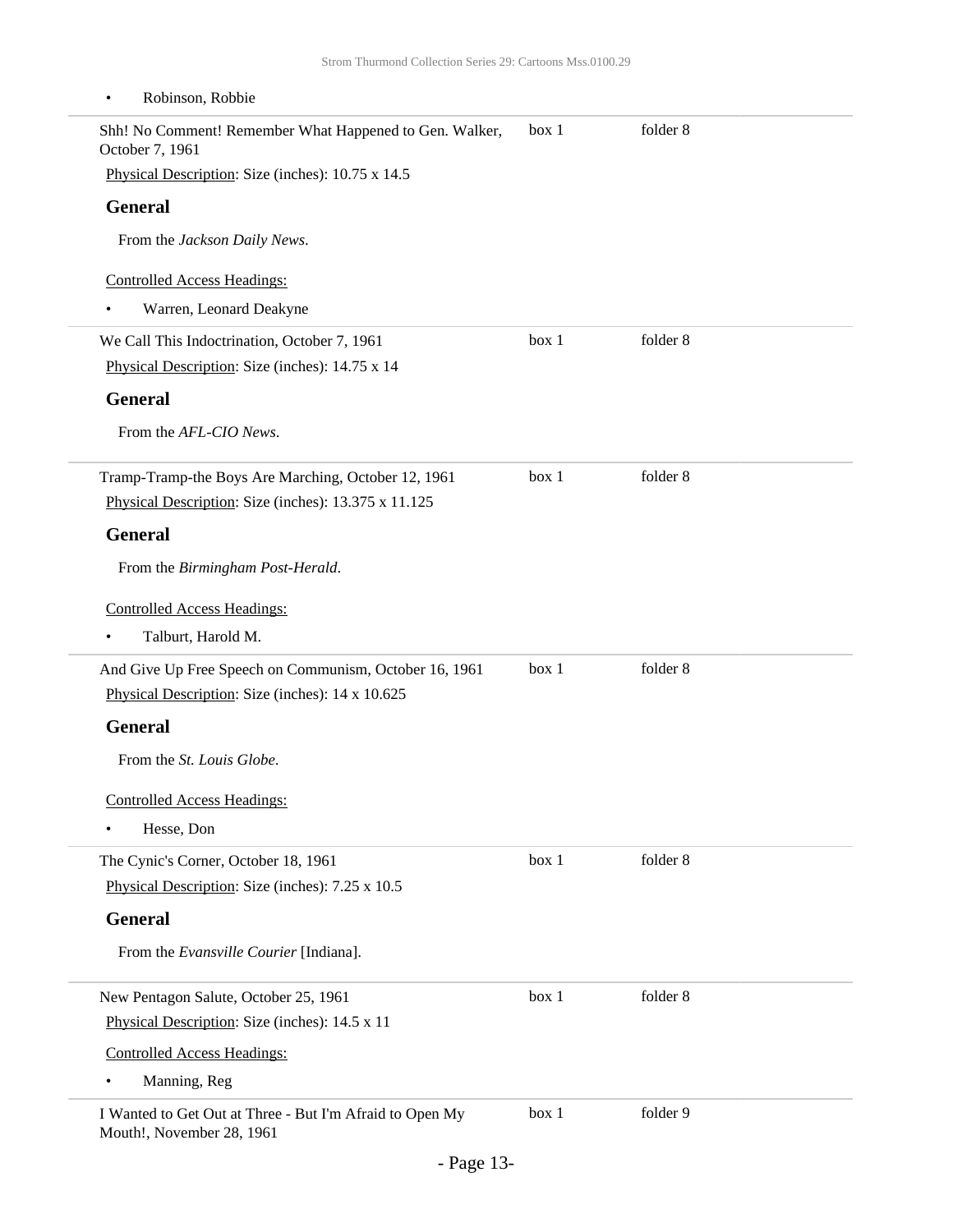### Physical Description: Size (inches): 8 x 10.5 Physical Description: Printed on glossy paper. Inscribed "To Sen Strom Thurmond with Best Wishes". From the *Cincinnati Enquirer*. Controlled Access Headings: • Warren, Leonard Deakyne Battle of the Potomac, November 30, 1961 Physical Description: Size (inches): 13 x 11 **Description** From the *San Diego Union*. About the muzzling investigation. box 1 folder 9 Government Censorship, November 1961 Physical Description: Size (inches): 14.5 x 12.125 **General** Reprinted from Columbus (Ohio); *Evening Dispatch* in  *The Independent American* Controlled Access Headings: • Evans, Roy box 1 folder 9 Me and My Shadow, December 2, 1961 Physical Description: Size (inches): 12.125 x 10.5 **General** From the *San Diego Union*. box 1 folder 9 You're in the Army Now-What's all This Talk About Muzzling..., December 1961 Physical Description: Size (inches): 14.5 x 11 **General** From the *Dallas Morning Star*. Controlled Access Headings: • Ficklen, Jack box 1 folder 9 Bugle Call Rag, 1961 Physical Description: Size (inches): 13.5 x 11.75 Controlled Access Headings: • Ralph Yoes box 1 folder 9 If They Lived Today, 1961 Physical Description: Size (inches): 12 x 13.75 box 1 folder 9

- Page 14-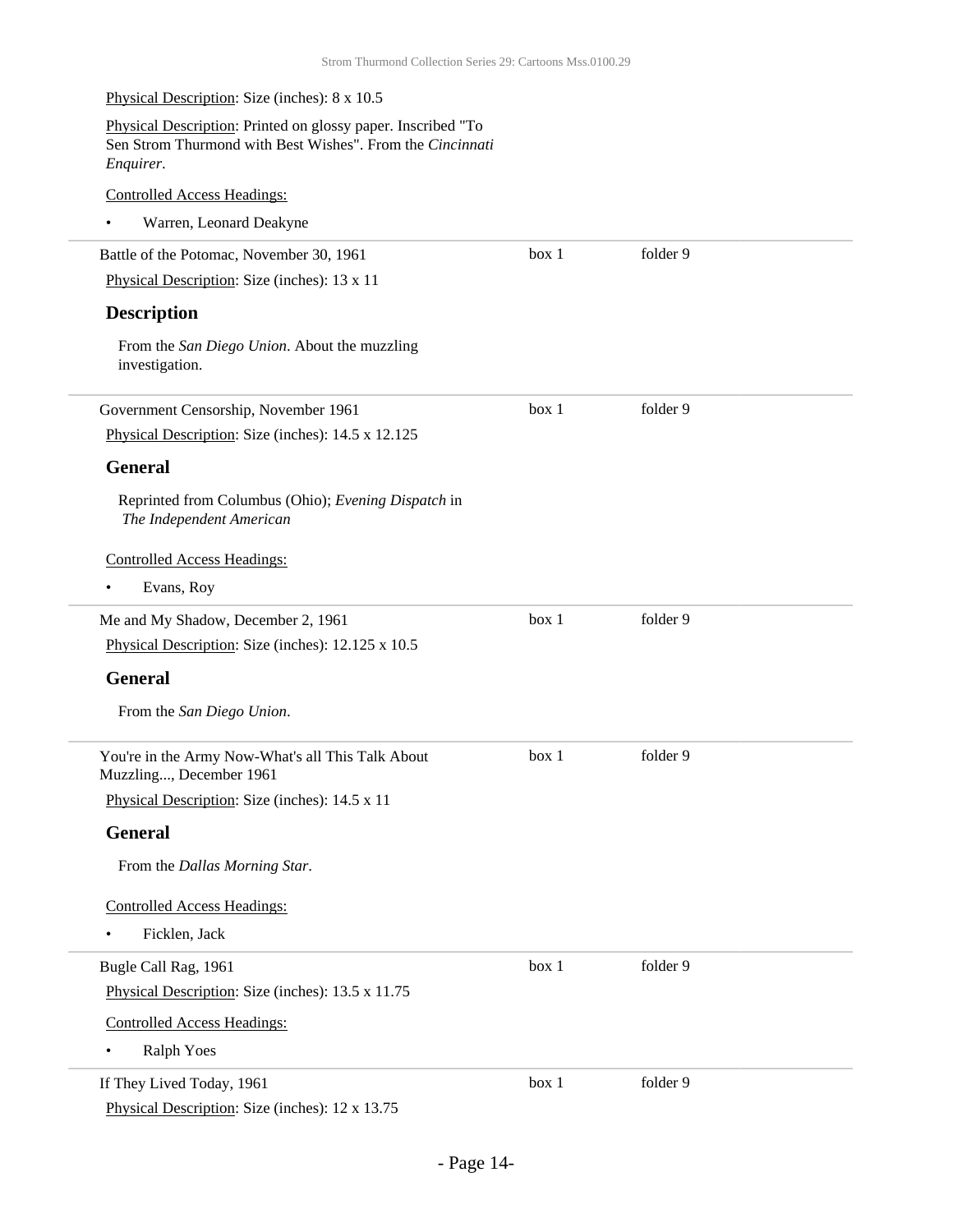### **General**

From the *Dallas News*.

Controlled Access Headings:

• McClanahan, William J.

| I Know Why We're FallingYou All Are Trying to Muzzle Us,<br>1961                                                                                                                                                                                                                                        | box 1 | folder 10 |  |
|---------------------------------------------------------------------------------------------------------------------------------------------------------------------------------------------------------------------------------------------------------------------------------------------------------|-------|-----------|--|
| Physical Description: Size (inches): 13.25 x 16                                                                                                                                                                                                                                                         |       |           |  |
| Physical Description: Ink and charcoal on paper; from The<br>Tennesseean.                                                                                                                                                                                                                               |       |           |  |
| <b>Controlled Access Headings:</b>                                                                                                                                                                                                                                                                      |       |           |  |
| Bissell, Charles O.                                                                                                                                                                                                                                                                                     |       |           |  |
| An Iron Curtain In Washington, 1961                                                                                                                                                                                                                                                                     | box 1 | folder 10 |  |
| Physical Description: Size (inches): 17.125 x 11.5                                                                                                                                                                                                                                                      |       |           |  |
| <b>General</b>                                                                                                                                                                                                                                                                                          |       |           |  |
| From the Nashville Banner.                                                                                                                                                                                                                                                                              |       |           |  |
| <b>Controlled Access Headings:</b>                                                                                                                                                                                                                                                                      |       |           |  |
| Knox, Jack<br>٠                                                                                                                                                                                                                                                                                         |       |           |  |
| JFK/Vienna/The Known/The Unknown, 1961                                                                                                                                                                                                                                                                  | box 1 | folder 10 |  |
| Physical Description: Size (inches): 17.5 x 13                                                                                                                                                                                                                                                          |       |           |  |
| <b>Controlled Access Headings:</b>                                                                                                                                                                                                                                                                      |       |           |  |
| Batchelor, Clarence Daniel                                                                                                                                                                                                                                                                              |       |           |  |
| McNamara's Ban, 1961                                                                                                                                                                                                                                                                                    | box 1 | folder 10 |  |
| Physical Description: 2 item(s)                                                                                                                                                                                                                                                                         |       |           |  |
| Physical Description: Size (inches): 17.25 x15                                                                                                                                                                                                                                                          |       |           |  |
| Physical Description: Ink. Inscribed "To Senator Thurmond<br>with Kindest Regards and Great Admiration!" Also, a<br>brochure "Reprinted from the Citizen [Jackson, Mississippi]",<br>March 1962, containing this cartoon as Cartoon of the Month<br>and a censored version of the Star-Spangled Banner. |       |           |  |
| <b>Controlled Access Headings:</b>                                                                                                                                                                                                                                                                      |       |           |  |
| Howie, Bob                                                                                                                                                                                                                                                                                              |       |           |  |
| McNamara's Ban(d), 1961                                                                                                                                                                                                                                                                                 | box 1 | folder 10 |  |
| Physical Description: Size (inches): 14.75 x 12                                                                                                                                                                                                                                                         |       |           |  |
| <b>Controlled Access Headings:</b>                                                                                                                                                                                                                                                                      |       |           |  |
| Hubenthal, Karl                                                                                                                                                                                                                                                                                         |       |           |  |
| No Time For Gags and Blindfolds, 1961                                                                                                                                                                                                                                                                   | box 1 | folder 10 |  |
| Physical Description: Size (inches): 15.5 x 12                                                                                                                                                                                                                                                          |       |           |  |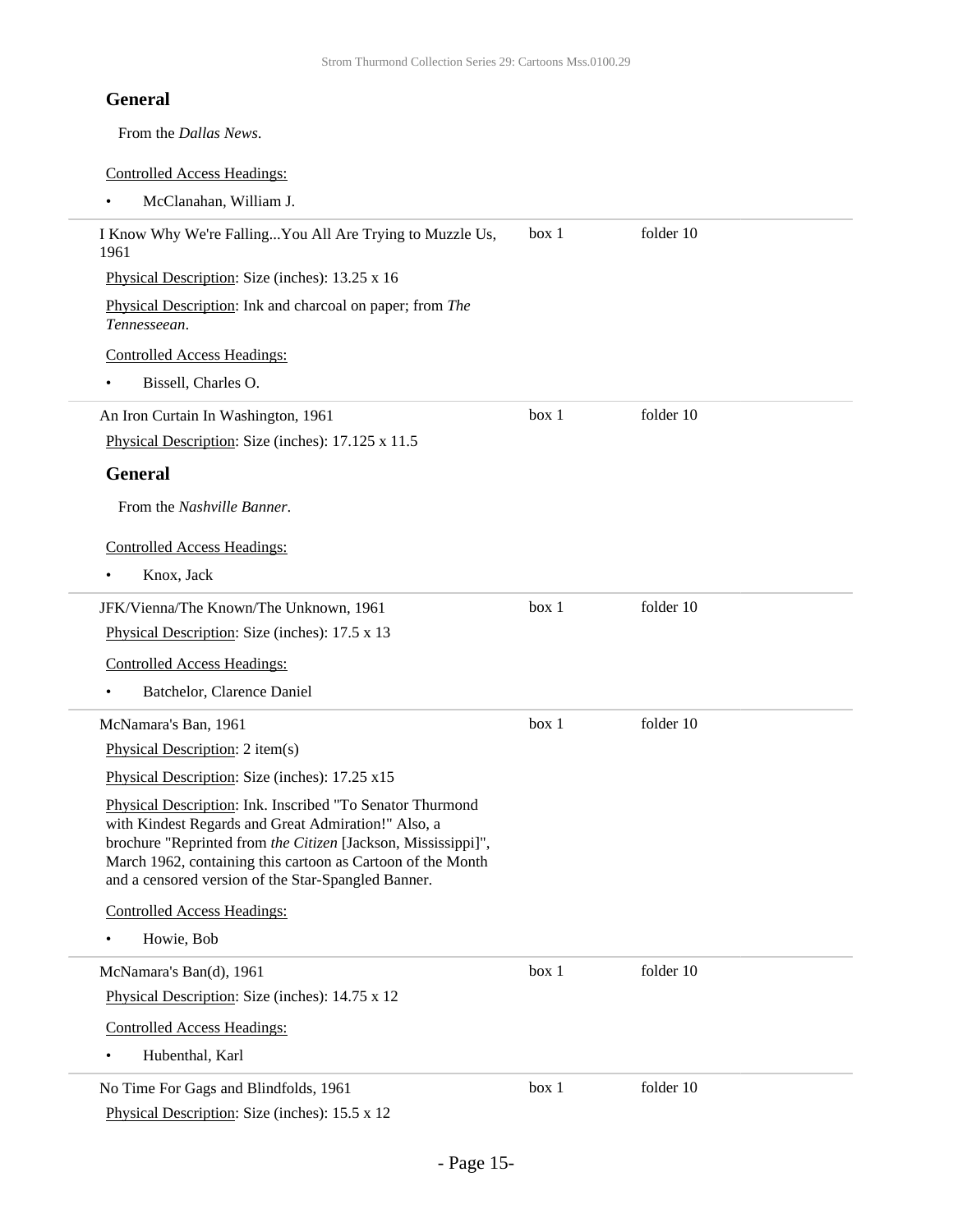| Physical Description: Pencil. Inscribed "To Sen. Strom<br>Thurmond with profound respect and admiration - Jack Knox<br>'61." From the Nashville Banner. |       |           |  |
|---------------------------------------------------------------------------------------------------------------------------------------------------------|-------|-----------|--|
| <b>Controlled Access Headings:</b>                                                                                                                      |       |           |  |
| Knox, Jack                                                                                                                                              |       |           |  |
| Not TalkingNot Even Smiling!, 1961                                                                                                                      | box 1 | folder 10 |  |
| Physical Description: Size (inches): 12.125 x 10                                                                                                        |       |           |  |
| <b>General</b>                                                                                                                                          |       |           |  |
| From the Washington Star.                                                                                                                               |       |           |  |
| <b>Controlled Access Headings:</b>                                                                                                                      |       |           |  |
| Berryman, James Thomas                                                                                                                                  |       |           |  |
| Now Back to Our Crusade Against Muzzling, 1961                                                                                                          | box 1 | folder 10 |  |
| Physical Description: Size (inches): 12 x 15                                                                                                            |       |           |  |
| Physical Description: Pencil and ink; from the Greensboro<br>Daily News.                                                                                |       |           |  |
| <b>Controlled Access Headings:</b>                                                                                                                      |       |           |  |
| Sanders, Bill<br>$\bullet$                                                                                                                              |       |           |  |
| Pentagon Critic & Reserve Officer Thurmond, 1961                                                                                                        | box 1 | folder 11 |  |
| Physical Description: Size (inches): 8.25 x 9                                                                                                           |       |           |  |
| <b>Controlled Access Headings:</b>                                                                                                                      |       |           |  |
| Yardley, Richard Q.                                                                                                                                     |       |           |  |
| Senate Investigation, 1961                                                                                                                              | box 1 | folder 11 |  |
| Physical Description: Size (inches): 12.625 x 9.625                                                                                                     |       |           |  |
| <b>Controlled Access Headings:</b>                                                                                                                      |       |           |  |
| Hall, Quin                                                                                                                                              |       |           |  |
| Sen. Thurmond Wants to See You, Sir!, 1961                                                                                                              | box 1 | folder 11 |  |
| Physical Description: Size (inches): 11 x 15                                                                                                            |       |           |  |
| Physical Description: Pencil and ink; from the Nashville<br>Banner.                                                                                     |       |           |  |
| <b>Controlled Access Headings:</b>                                                                                                                      |       |           |  |
| Knox, Jack                                                                                                                                              |       |           |  |
| Somebody Over There Likes Me, 1961                                                                                                                      | box 1 | folder 11 |  |
| Physical Description: Size (inches): 6.5 x 7.875                                                                                                        |       |           |  |
| <b>General</b>                                                                                                                                          |       |           |  |
| From the Dallas News.                                                                                                                                   |       |           |  |
| <b>Controlled Access Headings:</b>                                                                                                                      |       |           |  |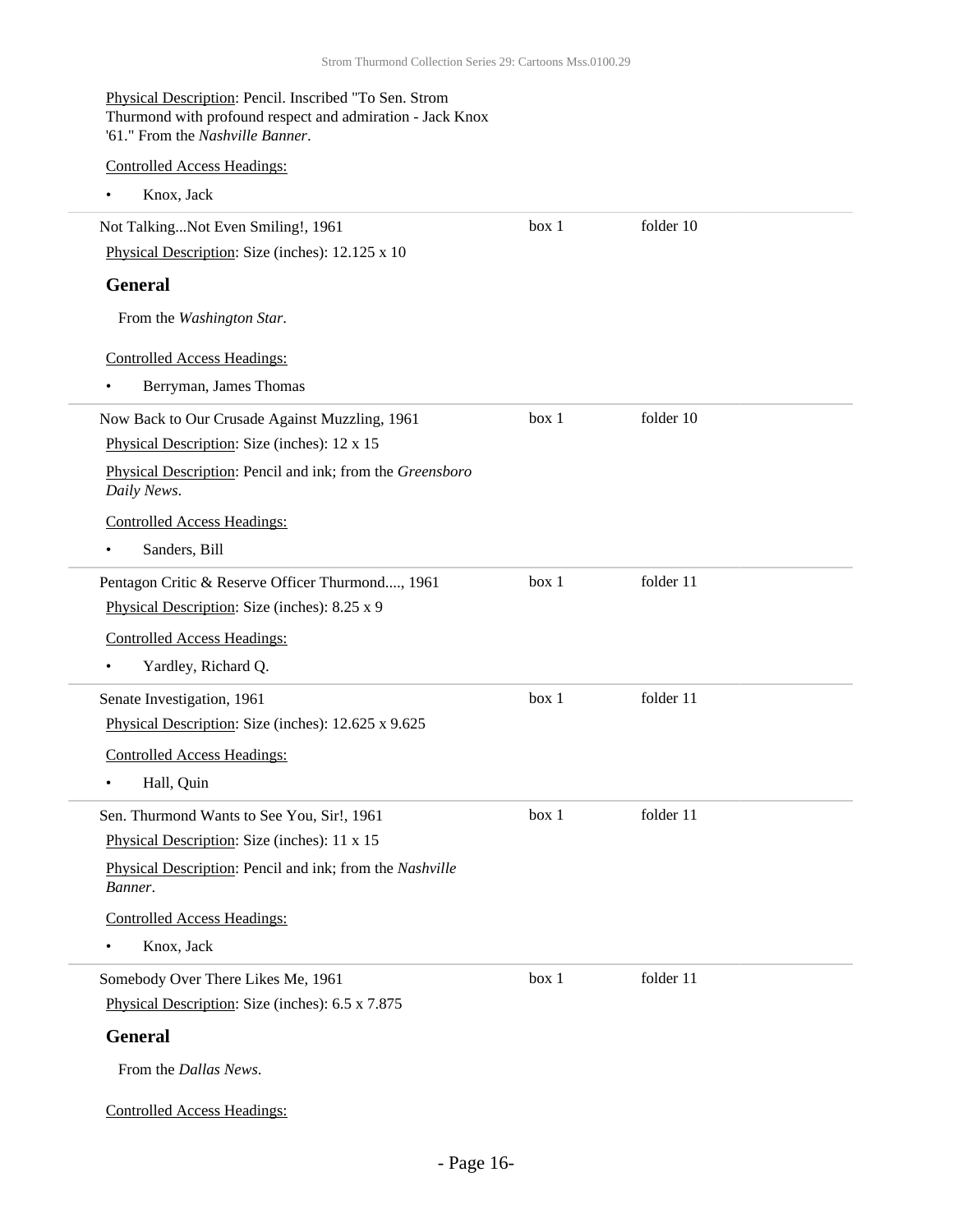- South Carolina Fires the First Shot, circa 1961 Physical Description: Size (inches): 15 x 18.5 Controlled Access Headings: • Yardley, Richard Q. box 1 folder 11 Take Notice, America!, 1961 Controlled Access Headings: • Knox, Jack box 1 folder 11 That's No Red Herring, 1961 Physical Description: Size (inches): 12.375 x 14 **Description** From the *Dallas News*. Controlled Access Headings: • McClanahan, William J. box 1 folder 11 Unseen Censors and Muzzled Military, 1961 Physical Description: Size (inches): 11 x 10.125 Controlled Access Headings: Lockman, Vic box 1 folder 11 Watchdog, 1961 Physical Description: Size (inches): 14 x 11 Controlled Access Headings: • Knox, Jack box 1 folder 11 **1962 Title/Description Instances** Old Monkey Act, January 8, 1962 Physical Description: Size (inches): 7.5 x 9 **General** From the *Dallas Morning News*, about the muzzling investigation. Controlled Access Headings: • McClanahan, William J. box 1 folder 12 WE Built This Wall, January 24, 1962 Controlled Access Headings: box 1 folder 12
	- King, Warren

<span id="page-16-0"></span>Why the Muzzle?, January 24, 1962

• McClanahan, William J.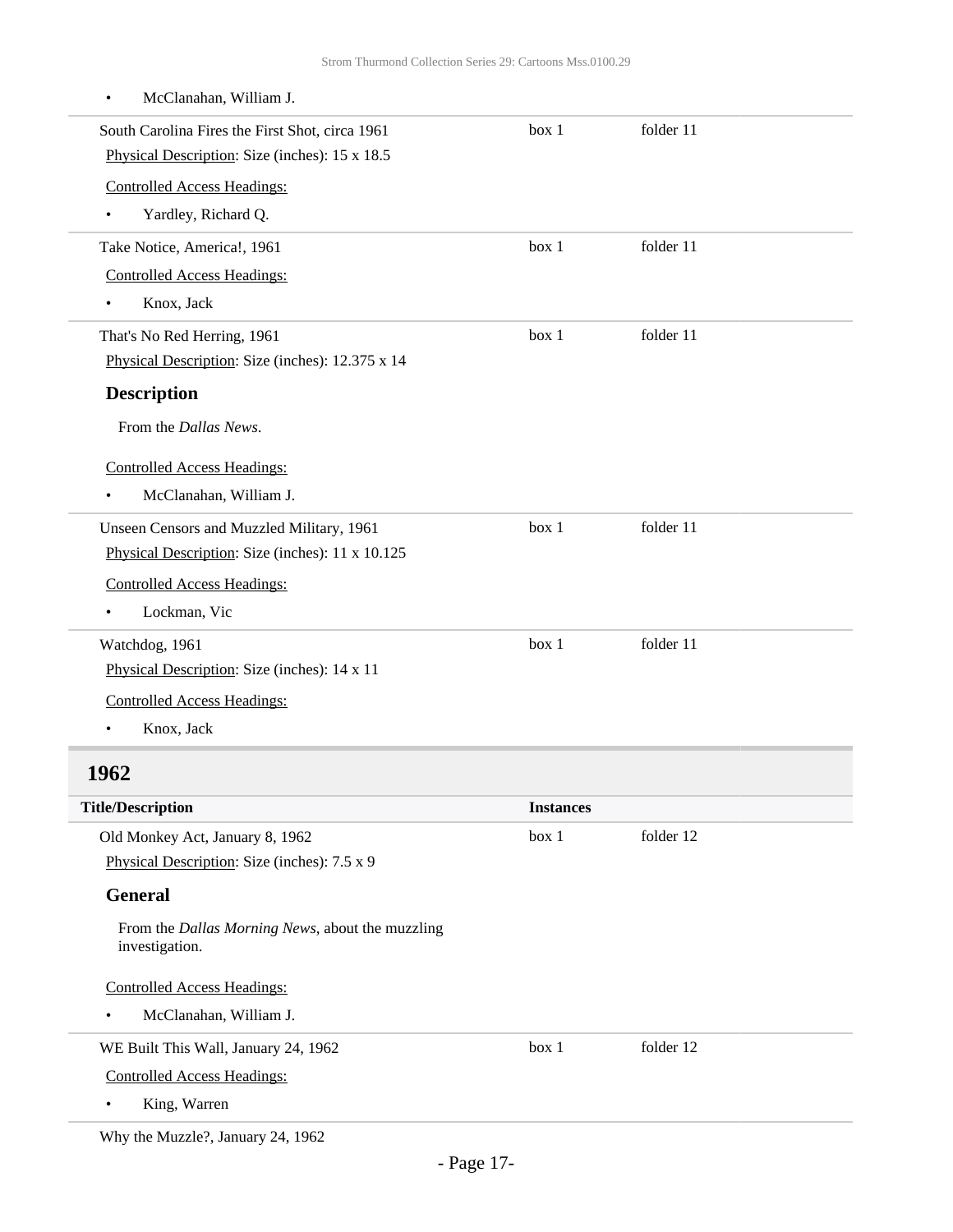| Physical Description: Size (inches): 11.5 x 13.5                                                                                              | box 1 | folder 12 |
|-----------------------------------------------------------------------------------------------------------------------------------------------|-------|-----------|
| Physical Description: Pencil and ink; work order on back;<br>inscribed "To Sen. Strom Thurmond with Great Admiration."<br>For the Dallas News |       |           |
| <b>Controlled Access Headings:</b>                                                                                                            |       |           |
| McClanahan, William J.<br>٠                                                                                                                   |       |           |
| But All I Have Is a Broken Leg, January 25, 1962                                                                                              | box 1 | folder 12 |
| Physical Description: Size (inches): 13.5 x 10.5                                                                                              |       |           |
| <b>General</b>                                                                                                                                |       |           |
| From the San Diego Union.                                                                                                                     |       |           |
| <b>Controlled Access Headings:</b>                                                                                                            |       |           |
| Hesse, Don                                                                                                                                    |       |           |
| U.S. Cold War Strategy-Appeasement-minded censorship,<br>January 25, 1962                                                                     | box 1 | folder 12 |
| Physical Description: Size (inches): 12 x 11.5                                                                                                |       |           |
| Physical Description: Charcoal and ink. Inscribed "To Senator<br>Strom Thurmond with warmest regards". For the Indianapolis<br>News.          |       |           |
| <b>Controlled Access Headings:</b>                                                                                                            |       |           |
| Robinson, Robbie<br>$\bullet$                                                                                                                 |       |           |
| "Whoa! Paul Revere", January 26, 1962                                                                                                         | box 1 | folder 12 |
| <b>Controlled Access Headings:</b>                                                                                                            |       |           |
| Holland, Daniel Edward<br>٠                                                                                                                   |       |           |
| Eagle Yes, Parrot No!, January 27, 1962                                                                                                       | box 1 | folder 13 |
| Physical Description: Size (inches): 15.5 x 11.5                                                                                              |       |           |
| <b>General</b>                                                                                                                                |       |           |
| <b>Publication:</b> Shreveport Times                                                                                                          |       |           |
| <b>Controlled Access Headings:</b>                                                                                                            |       |           |
| Unknown zzzz                                                                                                                                  |       |           |
| The Spookmaker, January 27, 1962                                                                                                              | box 1 | folder 13 |
| <b>General</b>                                                                                                                                |       |           |
| Publication: Shreveport Journal [Louisiana]                                                                                                   |       |           |
| <b>Controlled Access Headings:</b>                                                                                                            |       |           |
| Hesse, Don                                                                                                                                    |       |           |
| When Censorship Goes Far Too Far, January 27, 1962                                                                                            | box 1 | folder 13 |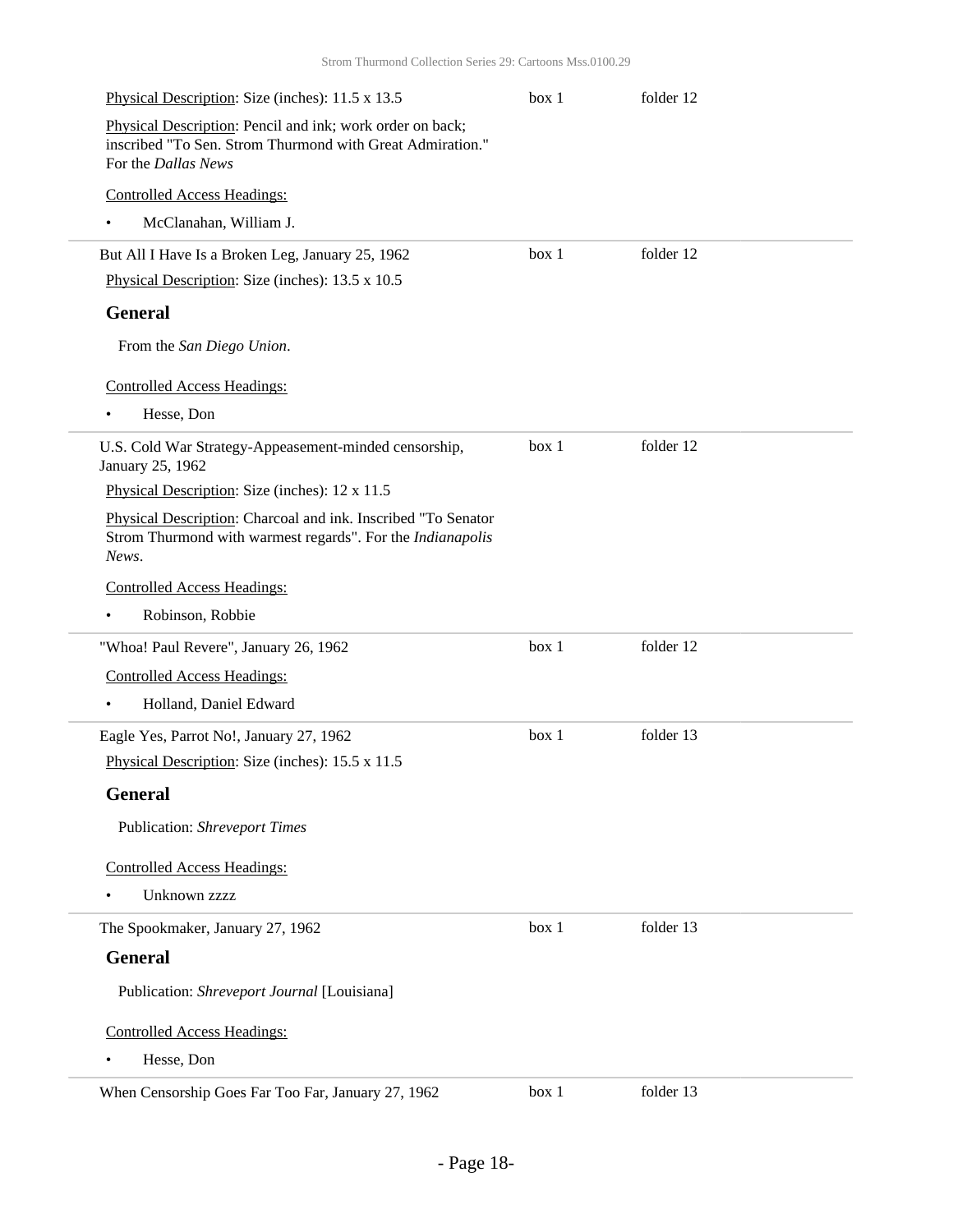Physical Description: Size (inches): 15.875 x 11.125

| <b>General</b>                                                                                                       |       |           |  |
|----------------------------------------------------------------------------------------------------------------------|-------|-----------|--|
| For the Nashville Banner. About the muzzling<br>investigation.                                                       |       |           |  |
| <b>Controlled Access Headings:</b>                                                                                   |       |           |  |
| Knox, Jack<br>$\bullet$                                                                                              |       |           |  |
| "Let's Keep This For Civilian Use, General", January 28, 1962                                                        | box 1 | folder 13 |  |
| Physical Description: Size (inches): 11.375 x 14.25                                                                  |       |           |  |
| <b>General</b>                                                                                                       |       |           |  |
| From the Charlotte Observer; about the muzzling<br>investigation. Flanked by photos of Generals Trudeau and<br>White |       |           |  |
| <b>Controlled Access Headings:</b>                                                                                   |       |           |  |
| Payne, Eugene<br>٠                                                                                                   |       |           |  |
| I'm Out, January 28, 1962                                                                                            | box 1 | folder 13 |  |
| Physical Description: Size (inches): 08.000x17.375                                                                   |       |           |  |
| <b>General</b>                                                                                                       |       |           |  |
| Publication: Miami News                                                                                              |       |           |  |
| <b>Controlled Access Headings:</b>                                                                                   |       |           |  |
| Wright, Don<br>$\bullet$                                                                                             |       |           |  |
| You'll Have People Believing It's a Monster, January 30, 1962<br>Physical Description: 2 item(s)                     | box 1 | folder 13 |  |
| <b>Controlled Access Headings:</b>                                                                                   |       |           |  |
| Hesse, Don                                                                                                           |       |           |  |
| You Were Saying?, January 30, 1962                                                                                   | box 1 | folder 14 |  |
| Physical Description: Size (inches): 13.5 x 10.75                                                                    |       |           |  |
| <b>General</b>                                                                                                       |       |           |  |
| Publication: Waco News Tribune                                                                                       |       |           |  |
| <b>Controlled Access Headings:</b>                                                                                   |       |           |  |
| Grant, Lou<br>$\bullet$                                                                                              |       |           |  |
| Now, Now-Let's Not Have Any Muzzling, February 1, 1962                                                               | box 1 | folder 14 |  |
| Physical Description: Size (inches): 15.25 x 11.25                                                                   |       |           |  |
| <b>General</b>                                                                                                       |       |           |  |
| Publication: Washington Post                                                                                         |       |           |  |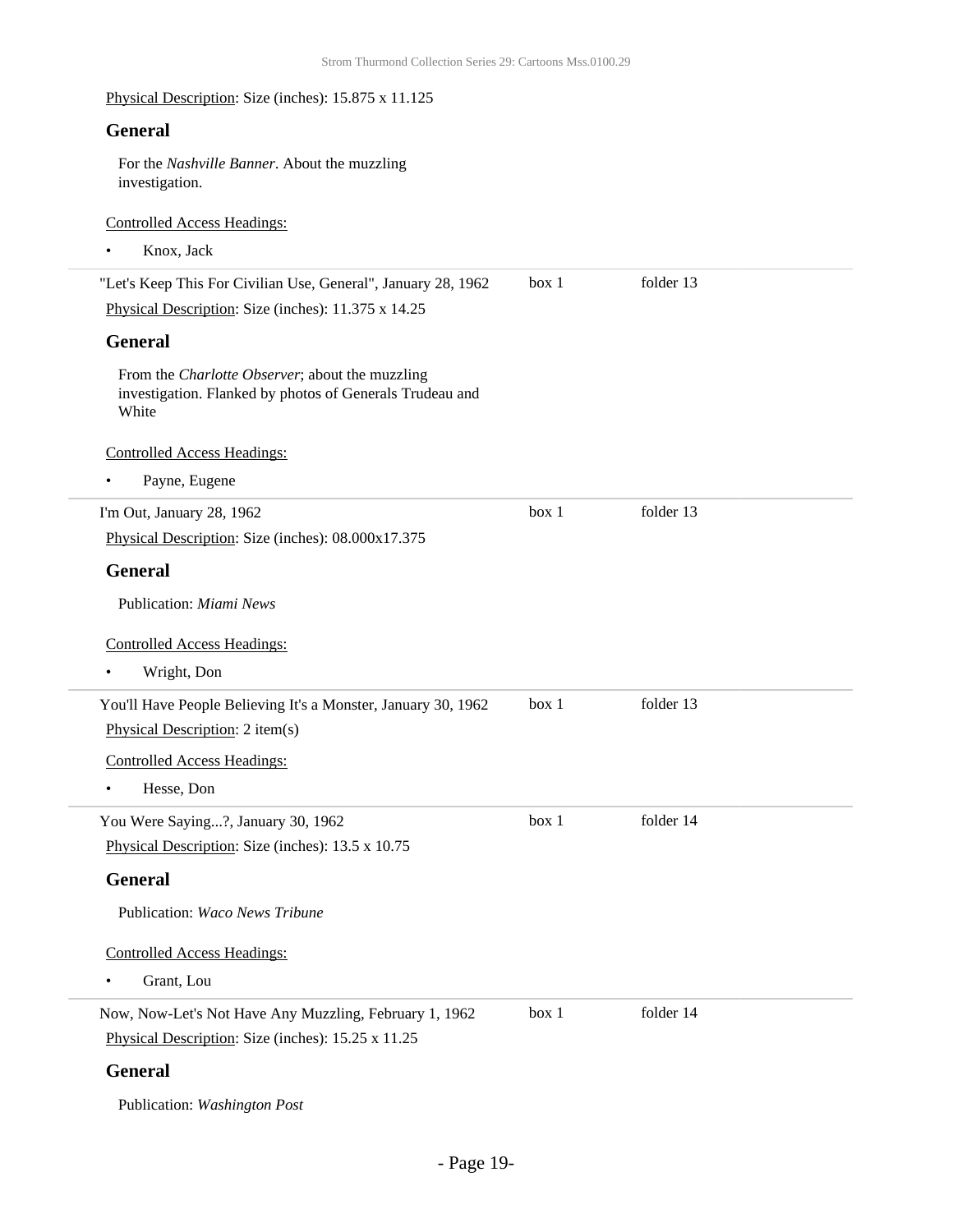Controlled Access Headings: • Block, Herbert Ghost Editing, February 2, 1962 Physical Description: Size (inches): 11.5 x 17 **General** Publication: *Nashville Banner* Controlled Access Headings: • Knox, Jack box 1 folder 14 Before the Brass May Sound Off, February 5, 1962 Physical Description: Size (inches): 16.75 x 18.75 **Description** From the *San Francisco Examiner*. See also Historical Record Book (Thurmond Series 31: Scrapbooks), v.27- Newsweek, February 5, 1962. Controlled Access Headings: • Ivey, Jim box 1 folder 14 Good Lord, I Hope They Never Unmuzzle You!, February 5, 1962 Physical Description: Size (inches): 13 x 9.625 **General** Publication: *Newsweek* Controlled Access Headings: • Mauldin, Bill box 1 folder 14 Guard Tower, February 8, 1962 Physical Description: Size (inches): 13.75 x 10.875 Controlled Access Headings: • Ralph Yoes box 1 folder 14 Get Over In Your Own Lane!, February 9, 1962 Physical Description: Size (inches): 13.25 x 10.5 **General** Publication: *Chicago Daily News* Controlled Access Headings: • Jensen, Cecil box 1 folder 14 Halt! What Far Right Extremist Goes There?, February 9, 1962 Physical Description: Size (inches): 16.5 x 13 box 1 folder 15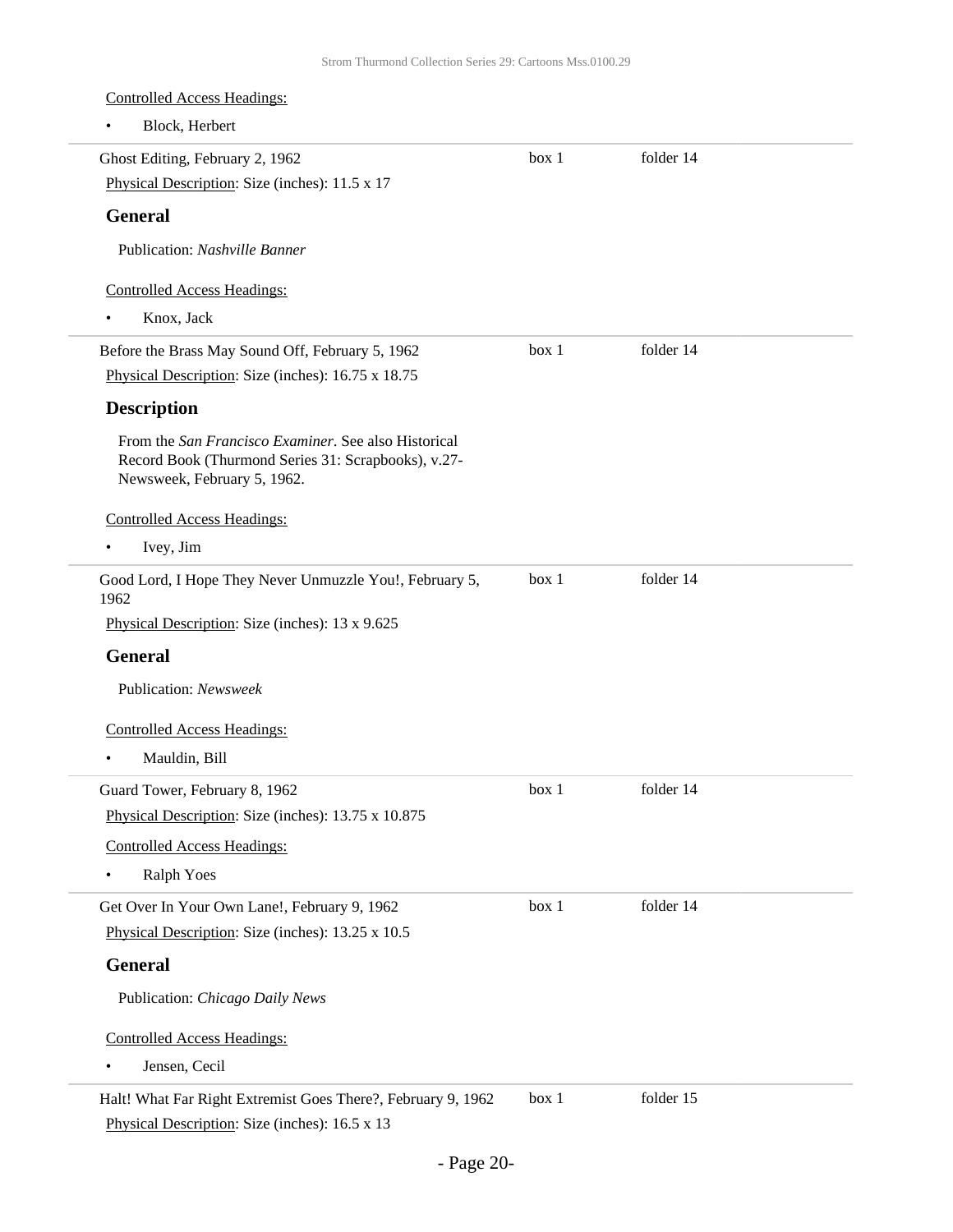| Physical Description: Pencil and ink; for the Cincinnati<br>Enquirer.    |       |           |  |
|--------------------------------------------------------------------------|-------|-----------|--|
| <b>Controlled Access Headings:</b>                                       |       |           |  |
| Warren, Leonard Deakyne<br>٠                                             |       |           |  |
| Blue Penciled, February 9, 1962                                          | box 1 | folder 15 |  |
| Physical Description: Size (inches): 15.125 x 14.125                     |       |           |  |
| Physical Description: Pencil and ink; for the Washington<br>Star.g       |       |           |  |
| <b>Controlled Access Headings:</b>                                       |       |           |  |
| Crockett, Gib                                                            |       |           |  |
| Follow Me!, February 10, 1962                                            | box 1 | folder 15 |  |
| Physical Description: Size (inches): 11 x 13.25                          |       |           |  |
| <b>General</b>                                                           |       |           |  |
| Regarding U.S. Marines' questionnaire; for the Atlanta<br>Constitution.  |       |           |  |
| <b>Controlled Access Headings:</b>                                       |       |           |  |
| Baldowski, Clifford H.<br>٠                                              |       |           |  |
| The Little Man Who Wasn't There, February 10, 1962                       | box 1 | folder 15 |  |
| Physical Description: Size (inches): 11 x 13.5                           |       |           |  |
| <b>Controlled Access Headings:</b>                                       |       |           |  |
| <b>Ralph Yoes</b><br>٠                                                   |       |           |  |
| Enough Said, February 10, 1962                                           | box 1 | folder 15 |  |
| Physical Description: Size (inches): 10.5 x 14                           |       |           |  |
| <b>General</b>                                                           |       |           |  |
| Regarding U.S. Marines' questionnaire; for the Chicago<br>Daily News.    |       |           |  |
| <b>Controlled Access Headings:</b>                                       |       |           |  |
| Jensen, Cecil<br>٠                                                       |       |           |  |
| Sen. Thurmond Takes His Stand, February 10, 1962                         | box 1 | folder 15 |  |
| Physical Description: Size (inches): 11 x 14.75                          |       |           |  |
| <b>Description</b>                                                       |       |           |  |
| Regarding U.S. Marines' questionnaire; for the<br>Washington Daily News. |       |           |  |
| <b>Controlled Access Headings:</b>                                       |       |           |  |
| Talburt, Harold M.<br>$\bullet$                                          |       |           |  |
| Decorum With a Clown Hat?, February 13, 1962                             | box 1 | folder 16 |  |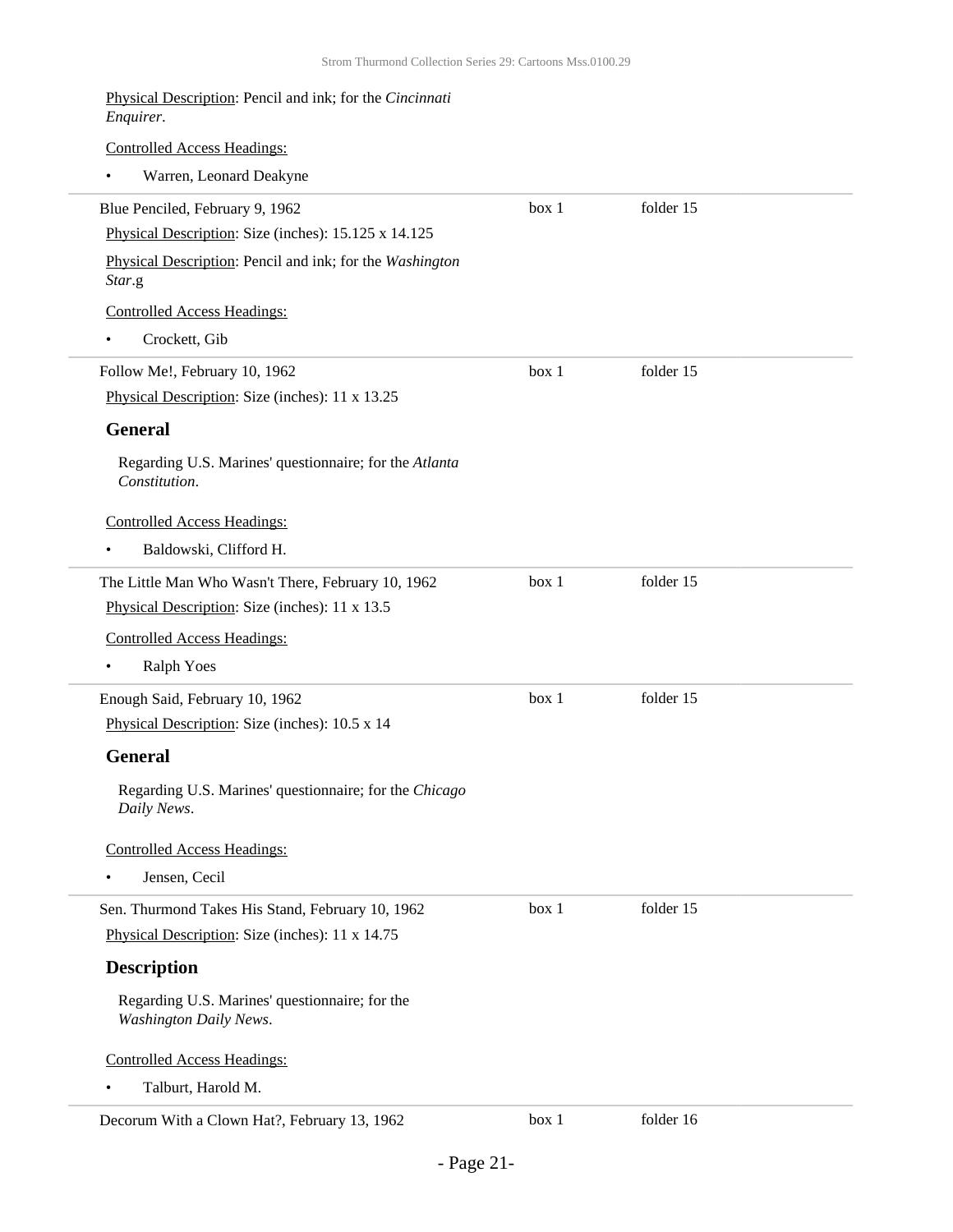### **General**

Publication: *Florence Morning News*

Controlled Access Headings:

• Hesse, Don

| Thurmond caught under barbell labeled Executive Privilege,<br>February 13, 1962 | box 1 | folder 16 |  |
|---------------------------------------------------------------------------------|-------|-----------|--|
| Physical Description: Size (inches): 11.5 x 13.5                                |       |           |  |
| <b>General</b>                                                                  |       |           |  |
| Publication: Wilmington Star                                                    |       |           |  |
| <b>Controlled Access Headings:</b>                                              |       |           |  |
| Sanders, Bill                                                                   |       |           |  |
| Ah! Ah!, February 14, 1962                                                      | box 1 | folder 16 |  |
| Physical Description: Photocopied cartoon from the Tulsa<br>Daily World.        |       |           |  |
| <b>Controlled Access Headings:</b>                                              |       |           |  |
| Parrish, Joe                                                                    |       |           |  |
| Senate Inquiry, February 15, 1962                                               | box 1 | folder 16 |  |
| Physical Description: Size (inches): 17.5 x 13.375                              |       |           |  |
| <b>General</b>                                                                  |       |           |  |
| Publication: Honolulu Advertiser                                                |       |           |  |
| <b>Controlled Access Headings:</b>                                              |       |           |  |
| Lyons, Harry<br>٠                                                               |       |           |  |
| Hold On Thar, Men-Ah Have a Few Questions, February 17,<br>1962                 | box 1 | folder 16 |  |
| Physical Description: Size (inches): 11 x 14.25                                 |       |           |  |
| <b>General</b>                                                                  |       |           |  |
| In the Wilmington Del. Journal regarding Marines"<br>questionnaire.             |       |           |  |
| <b>Controlled Access Headings:</b>                                              |       |           |  |
| Mauldin, Bill<br>٠                                                              |       |           |  |
| What's Semper Fidelis Mean?, February 17, 1962                                  | box 1 | folder 16 |  |
| Physical Description: Size (inches): 13 x 12.125                                |       |           |  |
| <b>General</b>                                                                  |       |           |  |
| Regarding U.S. Marines' questionnaire; from the Navy<br>Times.                  |       |           |  |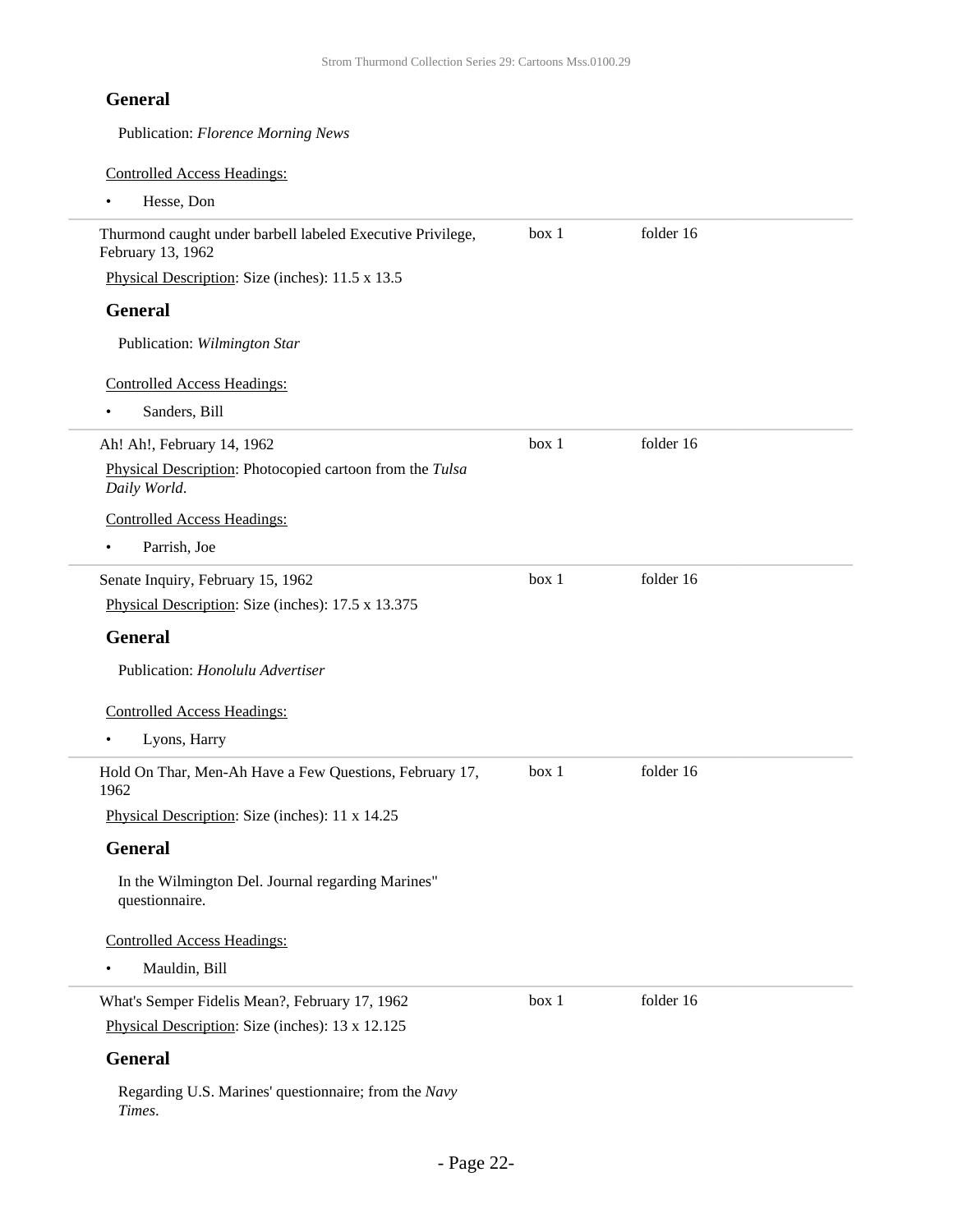| <b>Controlled Access Headings:</b>                                                  |       |           |  |
|-------------------------------------------------------------------------------------|-------|-----------|--|
| Stampone, John R., Sr.                                                              |       |           |  |
| Dialectical Materialism, February 18, 1962                                          | box 1 | folder 16 |  |
| Physical Description: Size (inches): 6 x 7.5                                        |       |           |  |
| <b>General</b>                                                                      |       |           |  |
| Publication: Fresno, California Bee                                                 |       |           |  |
| All This Talk About the Generals Being Muzzled! How<br>Come, February 19, 1962      | box 1 | folder 16 |  |
| Physical Description: Size (inches): 15.75 x 13.125                                 |       |           |  |
| <b>General</b>                                                                      |       |           |  |
| Publication: Field Enterprises, Inc                                                 |       |           |  |
| <b>Controlled Access Headings:</b>                                                  |       |           |  |
| Lichty, George Maurice                                                              |       |           |  |
| Modern Muzzle Loader, February 19, 1962                                             | box 1 | folder 16 |  |
| Physical Description: Size (inches): 10.5 x 13.5                                    |       |           |  |
| <b>General</b>                                                                      |       |           |  |
| Publication: Spartanburg Herald-Journal                                             |       |           |  |
| Topic: Muzzling Investigation                                                       |       |           |  |
| <b>Controlled Access Headings:</b>                                                  |       |           |  |
| Morgan, Jim<br>٠                                                                    |       |           |  |
| But, Jack, Don't You Remember Me From Our Investigating<br>Days?, February 20, 1962 | box 1 | folder 16 |  |
| Physical Description: Size (inches): 8 x 13.625                                     |       |           |  |
| <b>General</b>                                                                      |       |           |  |
| Publication: Charleston News and Courier                                            |       |           |  |
| Topic: Muzzling Investigation                                                       |       |           |  |
| <b>Controlled Access Headings:</b>                                                  |       |           |  |
| Parrish, Joe                                                                        |       |           |  |
| the Flag was still there, February 21, 1962                                         | box 1 | folder 16 |  |
| Physical Description: Size (inches): 14.75 x 11                                     |       |           |  |
| <b>General</b>                                                                      |       |           |  |
| Publication: Augusta Chronicle                                                      |       |           |  |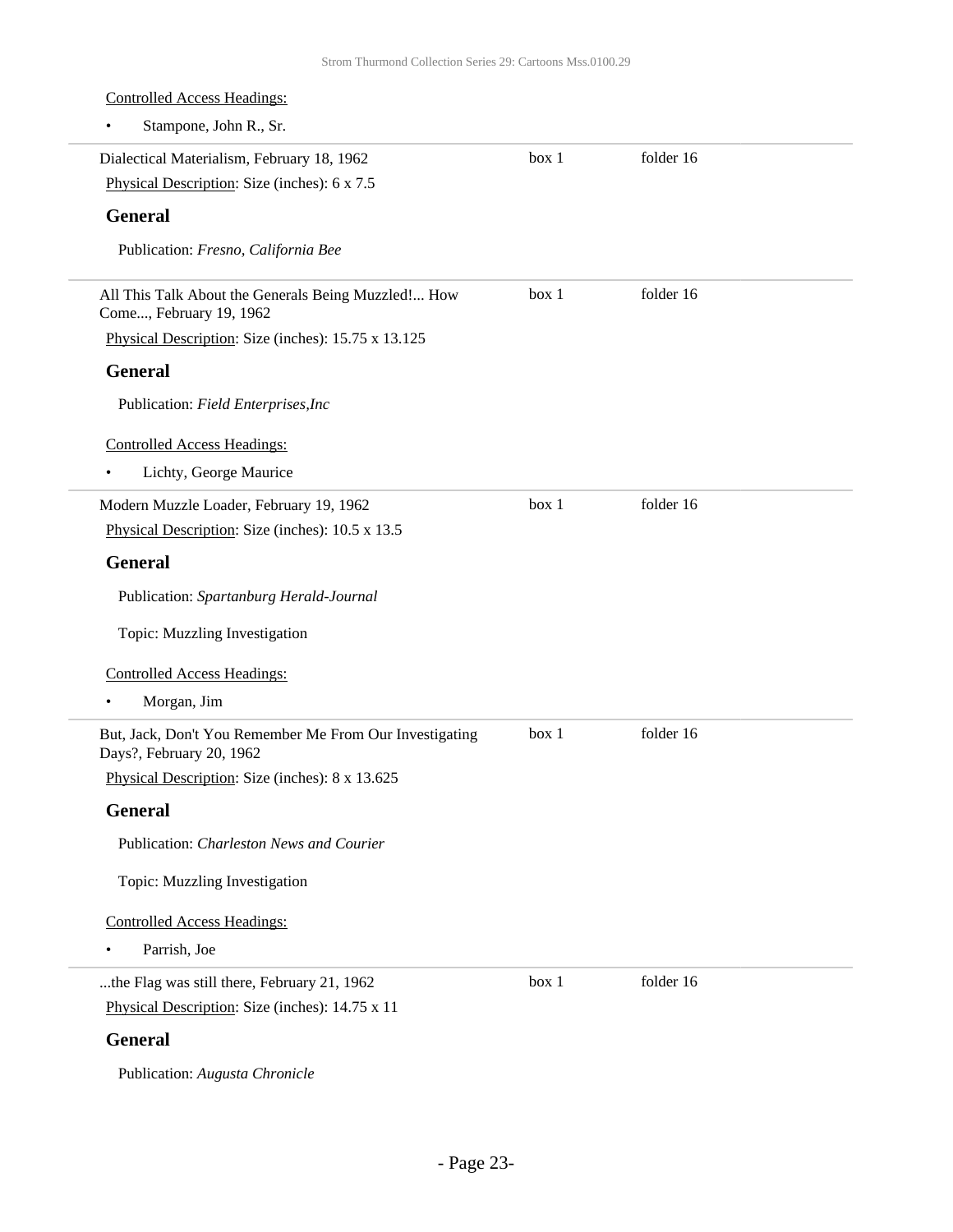Topic: Muzzling Investigation

| Obviously, I'm Safer Than You Warmongers, February 21, 1962 | box 1 | folder 16 |
|-------------------------------------------------------------|-------|-----------|
| Physical Description: Size (inches): 13.75 x 10.375         |       |           |
| <b>General</b>                                              |       |           |
| Publication: Florence Morning News                          |       |           |
| <b>Controlled Access Headings:</b>                          |       |           |
| Hesse, Don                                                  |       |           |
| I Cannot Tell a Lie!, February 22, 1962                     | box 1 | folder 17 |
| Physical Description: Size (inches): 11 x 14.5              |       |           |
| <b>General</b>                                              |       |           |
| Publication: Oakland, California Tribune                    |       |           |
| Topic: Muzzling Investigation                               |       |           |
| <b>Controlled Access Headings:</b>                          |       |           |
| Grant, Lou<br>٠                                             |       |           |
| Muzzle On the Military Mind, February 1962                  | box 1 | folder 17 |
| Physical Description: Size (inches): 12 x13.5               |       |           |
| <b>General</b>                                              |       |           |
| Publication: Amy                                            |       |           |
| Topic: Muzzling Investigation                               |       |           |
| Notes: For article by Brig. Gen. William J. Thompson        |       |           |
| Their Target, March 3, 1962                                 | box 1 | folder 17 |
| Physical Description: Size (inches): 16 x 11                |       |           |
| <b>General</b>                                              |       |           |
| Publication: Greenville News                                |       |           |
| Topic: Muzzling Investigation                               |       |           |
| <b>Controlled Access Headings:</b>                          |       |           |
| Knox, Jack<br>$\bullet$                                     |       |           |
| This Machine Is Never Muzzled, March 21, 1962               | box 1 | folder 17 |
| Physical Description: Size (inches): 12.875 x 11            |       |           |
| <b>General</b>                                              |       |           |
| Publication: Freedom Press                                  |       |           |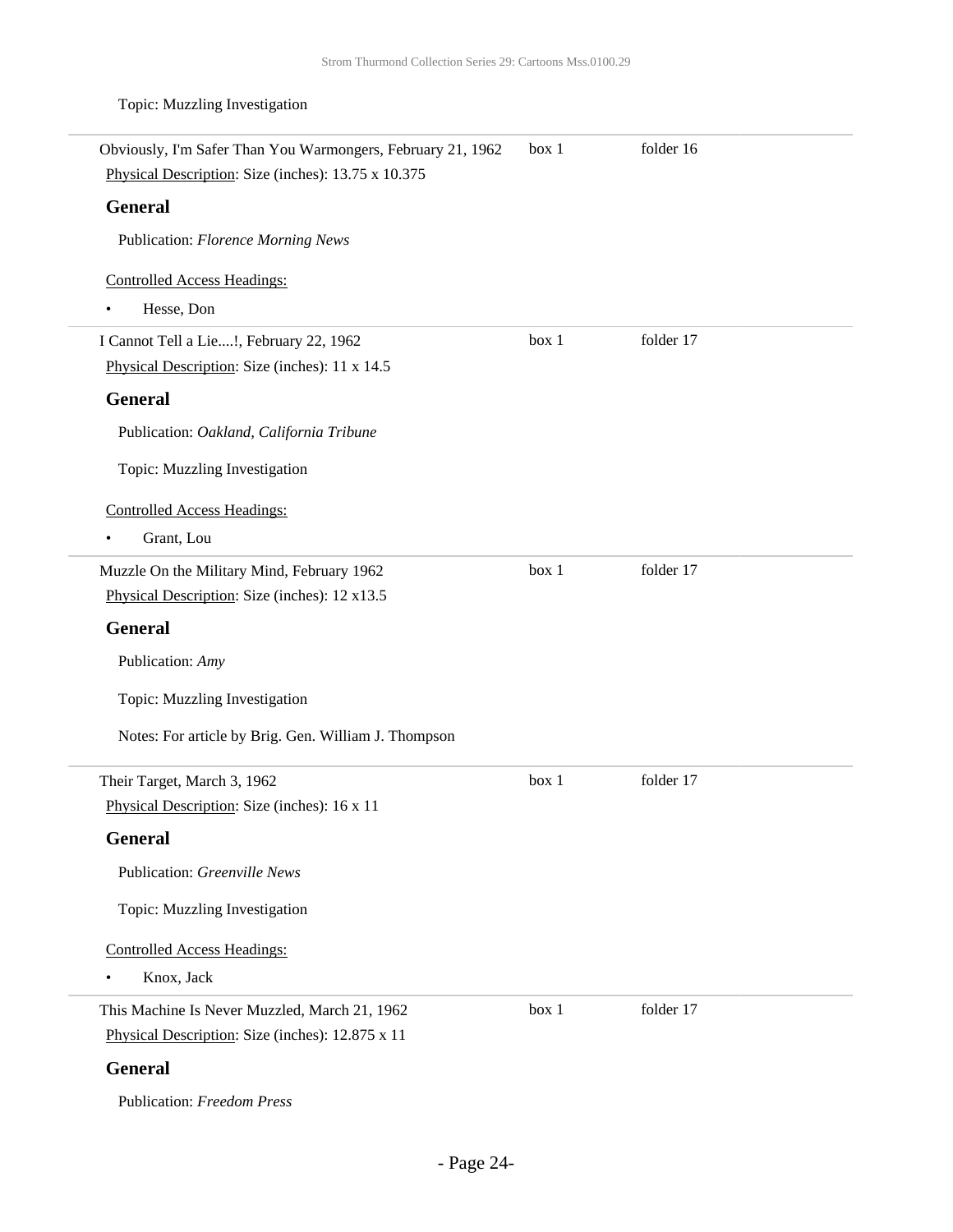| Topic: Muzzling Investigation                                                                                |       |           |  |
|--------------------------------------------------------------------------------------------------------------|-------|-----------|--|
| <b>Controlled Access Headings:</b>                                                                           |       |           |  |
| Lockman, Vic                                                                                                 |       |           |  |
| Perfect Flip-Flop, April 12, 1962                                                                            | box 1 | folder 17 |  |
| Physical Description: Size (inches): 20 x 14.25                                                              |       |           |  |
| <b>Controlled Access Headings:</b>                                                                           |       |           |  |
| King, Warren<br>$\bullet$                                                                                    |       |           |  |
| Strom, Are You Coming or Are You Going to Stay?, April 6,<br>1962                                            | box 1 | folder 17 |  |
| Physical Description: Size (inches): 11 x14                                                                  |       |           |  |
| <b>General</b>                                                                                               |       |           |  |
| Publication: Washington Post                                                                                 |       |           |  |
| Topic: Muzzling Investigation                                                                                |       |           |  |
| <b>Controlled Access Headings:</b>                                                                           |       |           |  |
| Block, Herbert                                                                                               |       |           |  |
| Beetle Bailey, April 11, 1962                                                                                | box 1 | folder 17 |  |
| Physical Description: Size (inches): 6.25 x 17.125                                                           |       |           |  |
| <b>General</b>                                                                                               |       |           |  |
| Publication: Washington Post                                                                                 |       |           |  |
| Topic: Muzzling Investigation                                                                                |       |           |  |
| <b>Controlled Access Headings:</b>                                                                           |       |           |  |
| Walker, Mort                                                                                                 |       |           |  |
| Strange Bedfellows, April 1962                                                                               | box 1 | folder 18 |  |
| Physical Description: Size (inches): 10 x 11.750                                                             |       |           |  |
| <b>General</b>                                                                                               |       |           |  |
| Publication: Chicago Tribune                                                                                 |       |           |  |
| Notes: Goldwater, Humphrey, Eastland, Douglas, Morse,<br>Byrd, JST                                           |       |           |  |
| <b>Controlled Access Headings:</b>                                                                           |       |           |  |
| Parrish, Joe<br>٠                                                                                            |       |           |  |
| Being Asked To Help With the Spade Work, June 22, 1962<br>Physical Description: Size (inches): 14.25 x 12.75 | box 1 | folder 18 |  |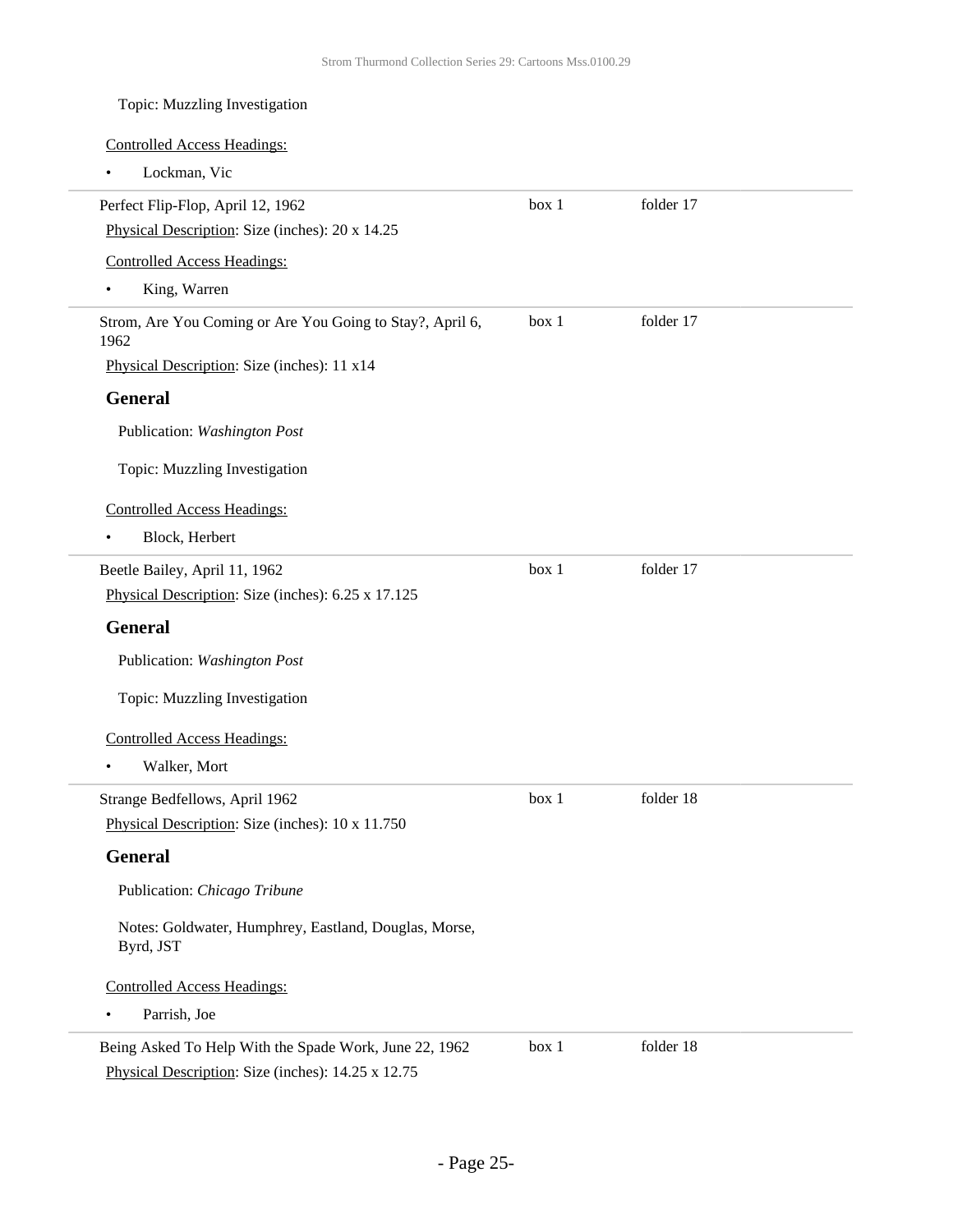| Physical Description: Notes: Ink and screentone; inscribed |
|------------------------------------------------------------|
| "To Senator Strom Thurmond with Best Regards"; for the     |
| Chicago Tribune.                                           |

Controlled Access Headings:

| Holland, Daniel Edward<br>$\bullet$                                                                                                                         |       |           |
|-------------------------------------------------------------------------------------------------------------------------------------------------------------|-------|-----------|
| High Level Thinking, June 27, 1962                                                                                                                          | box 1 | folder 18 |
| Physical Description: Size (inches): 11.25 x 13.5                                                                                                           |       |           |
| Physical Description: Pencil and ink; engraving order on back;<br>inscribed "To My Good Friend Sen. Strom Thurmond - Best<br>Regards"; for the Dallas News. |       |           |
| <b>Controlled Access Headings:</b>                                                                                                                          |       |           |
| McClanahan, William J.                                                                                                                                      |       |           |
| If Russians Had Their 'Druthers', July 20, 1962                                                                                                             | box 1 | folder 18 |
| Physical Description: Size (inches): 14.5 x11                                                                                                               |       |           |
| <b>Controlled Access Headings:</b>                                                                                                                          |       |           |
| Manning, Reg                                                                                                                                                |       |           |
| Fizzle, 1962                                                                                                                                                | box 1 | folder 18 |
| Physical Description: Size (inches): 11.5 x 14                                                                                                              |       |           |
| Physical Description: Pen and ink; for the Greensboro Daily<br>News.                                                                                        |       |           |
| <b>Controlled Access Headings:</b>                                                                                                                          |       |           |
| Sanders, Bill                                                                                                                                               |       |           |
| It's That 'Inquisitive Press' Again!, 1962                                                                                                                  | box 1 | folder 18 |
| Physical Description: Size (inches): 8.25 x 12.875                                                                                                          |       |           |
| Physical Description: Notes: Ink; inscribed "To Sen Strom<br>Thurmond, with best wishes, from Joe Parrish"; for the<br>Chicago Tribune.                     |       |           |
| <b>Controlled Access Headings:</b>                                                                                                                          |       |           |
| Parrish, Joe                                                                                                                                                |       |           |
| Look, We Have a New Secret Weapon, 1962                                                                                                                     | box 1 | folder 19 |
| Physical Description: Size (inches): 6 x 6.125                                                                                                              |       |           |
| <b>General</b>                                                                                                                                              |       |           |
| Publication: Chicago Tribune                                                                                                                                |       |           |
| Topic: Muzzling Investigation                                                                                                                               |       |           |
| <b>Controlled Access Headings:</b>                                                                                                                          |       |           |
| Holland, Daniel Edward                                                                                                                                      |       |           |
| New Actors-Same Old Script, 1962                                                                                                                            | box 1 | folder 19 |
| Physical Description: Size (inches): 15 x 19                                                                                                                |       |           |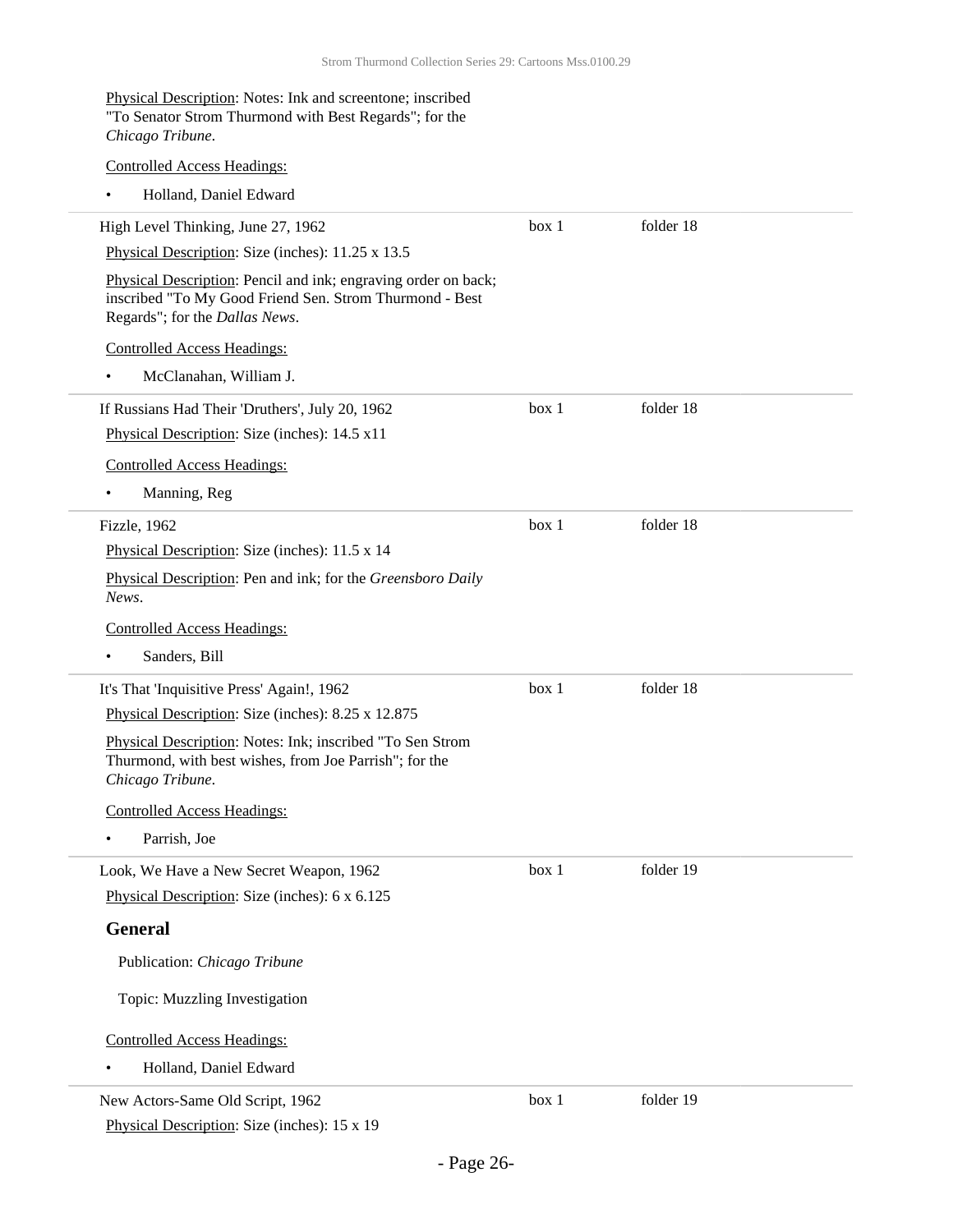### **General**

Publication: *The Tennesseean*

Topic: Muzzling Investigation

Controlled Access Headings:

| Little, Tom<br>$\bullet$                                                      |           |           |
|-------------------------------------------------------------------------------|-----------|-----------|
| No Win Policy, 1962                                                           | box 1     | folder 19 |
| Physical Description: Size (inches): 10.625 x 13                              |           |           |
| Physical Description: Pencil and ink for the Dallas News.                     |           |           |
| <b>Controlled Access Headings:</b>                                            |           |           |
| McClanahan, William J.<br>$\bullet$                                           |           |           |
| Who 'Muzzled' Whom? You Were Saying, Senator?, 1962                           | box 1     | folder 19 |
| Physical Description: Size (inches): 12.25 x 14.5                             |           |           |
| Physical Description: Pen and ink for the Baltimore Sun.fgg                   |           |           |
| <b>Controlled Access Headings:</b>                                            |           |           |
| Yardley, Richard Q.<br>$\bullet$                                              |           |           |
| Cautious Character, circa 1961-1962                                           | box 1     | folder 19 |
| <b>Controlled Access Headings:</b>                                            |           |           |
| McClanahan, William J.                                                        |           |           |
| Have You Cleared That With The Pentagon, Mister Franklin?,<br>circa 1961-1962 | box 1     | folder 19 |
| <b>Controlled Access Headings:</b>                                            |           |           |
| Warren, Leonard Deakyne<br>$\bullet$                                          |           |           |
| I Want You To Keep Your Mouth Shut About Communism,<br>circa 1961-1962        | box 1     | folder 19 |
| Physical Description: Size (inches): 8.5 x 11                                 |           |           |
| <b>General</b>                                                                |           |           |
| Parody of the Uncle Sam Army recruiting poster.                               |           |           |
| Newest Recruit?, circa 1961-1962                                              | box 1     | folder 19 |
| <b>Controlled Access Headings:</b>                                            |           |           |
| Hudson, John                                                                  |           |           |
| The Pentagon Paper Curtain, circa 1961-1962                                   | folder 44 |           |
| Physical Description: Size (inches): 21.75 x 14.75                            |           |           |
| <b>Controlled Access Headings:</b>                                            |           |           |
| Yardley, Richard Q.                                                           |           |           |
| There Is No Substitute For Victory, circa 1961-1962                           | box 1     | folder 19 |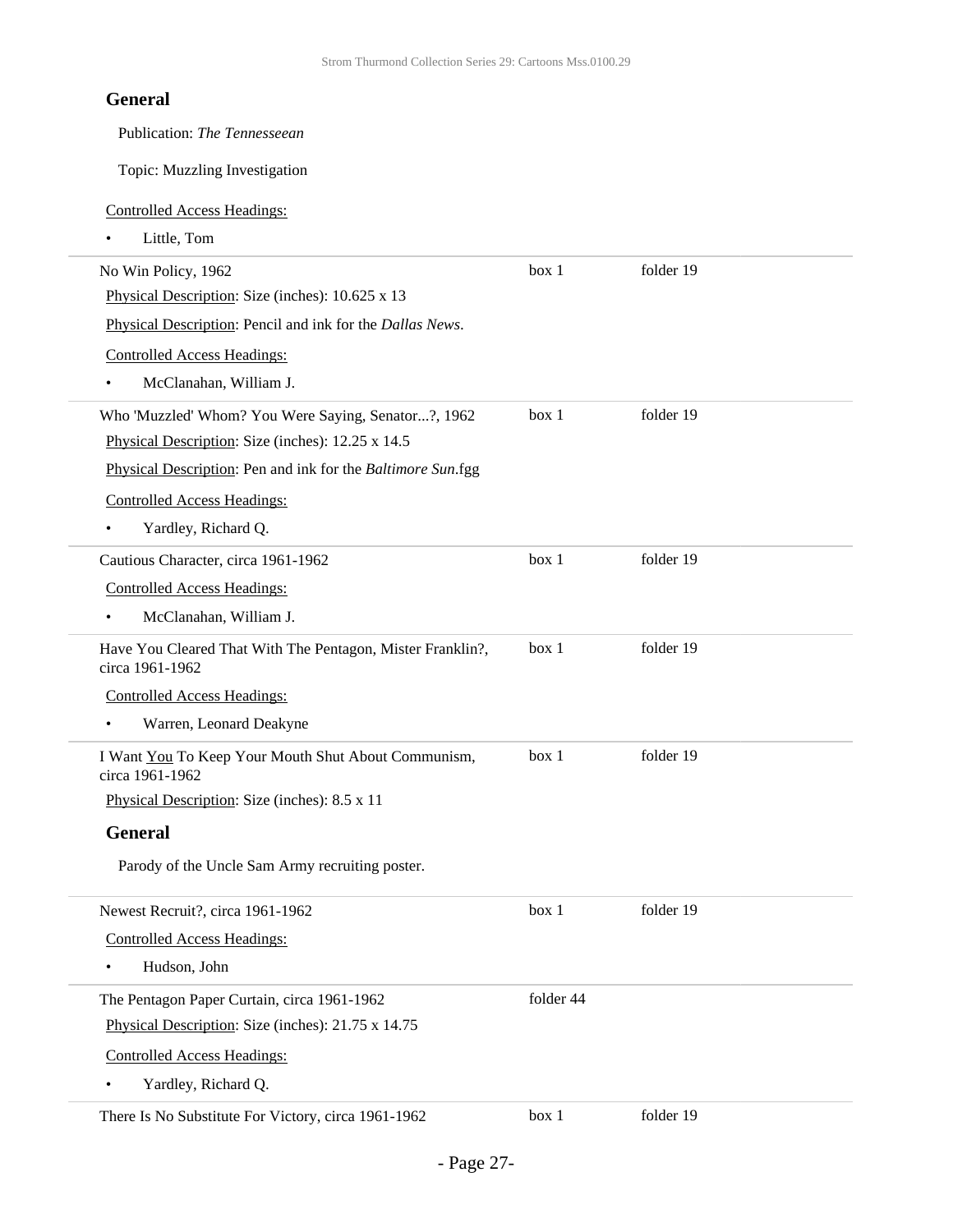### Controlled Access Headings: • Ralph Yoes This Gag [is] No Joke, circa 1961-1962 Controlled Access Headings: • Ralph Yoes box 1 folder 19 Uniform of the Day, circa 1961-1962 Controlled Access Headings: • Berry, Jim box 1 folder 19 Wow! Ol' Strom's On His Way, 1962 Physical Description: Size (inches): 18 x 20.75 Physical Description: Pencil and ink for the *The Tennesseean*. Controlled Access Headings: • Bissell, Charles O. folder 44

### <span id="page-27-0"></span>**1963**

| <b>Title/Description</b>                                                                        | <b>Instances</b> |           |
|-------------------------------------------------------------------------------------------------|------------------|-----------|
| The Rampart We Watch, May 8, 1963                                                               | box 1            | folder 20 |
| Physical Description: Size (inches): 19 x 14.25                                                 |                  |           |
| Physical Description: Pencil; inscribed "For Sen. Strom<br>Thurmond"; for the Nashville Banner. |                  |           |
| <b>Controlled Access Headings:</b>                                                              |                  |           |
| Knox, Jack<br>$\bullet$                                                                         |                  |           |
| Senate Commerce Committee Hearing, July 7, 1963                                                 | box 1            | folder 20 |
| Physical Description: Size (inches): 8 x 10.5                                                   |                  |           |
| <b>General</b>                                                                                  |                  |           |
| Publication: Spartanburg Herald-Journal                                                         |                  |           |
| Topic: Civil Rights                                                                             |                  |           |
| <b>Controlled Access Headings:</b>                                                              |                  |           |
| Morgan, Jim<br>$\bullet$                                                                        |                  |           |
| Can't We Get Him Out of the Show Window?, July 12, 1963                                         | box 1            | folder 20 |
| Physical Description: Size (inches): 8 x 10.5                                                   |                  |           |
| <b>General</b>                                                                                  |                  |           |
| Publication: Charlotte Observer                                                                 |                  |           |
| Topic: Civil Rights                                                                             |                  |           |
| <b>Controlled Access Headings:</b>                                                              |                  |           |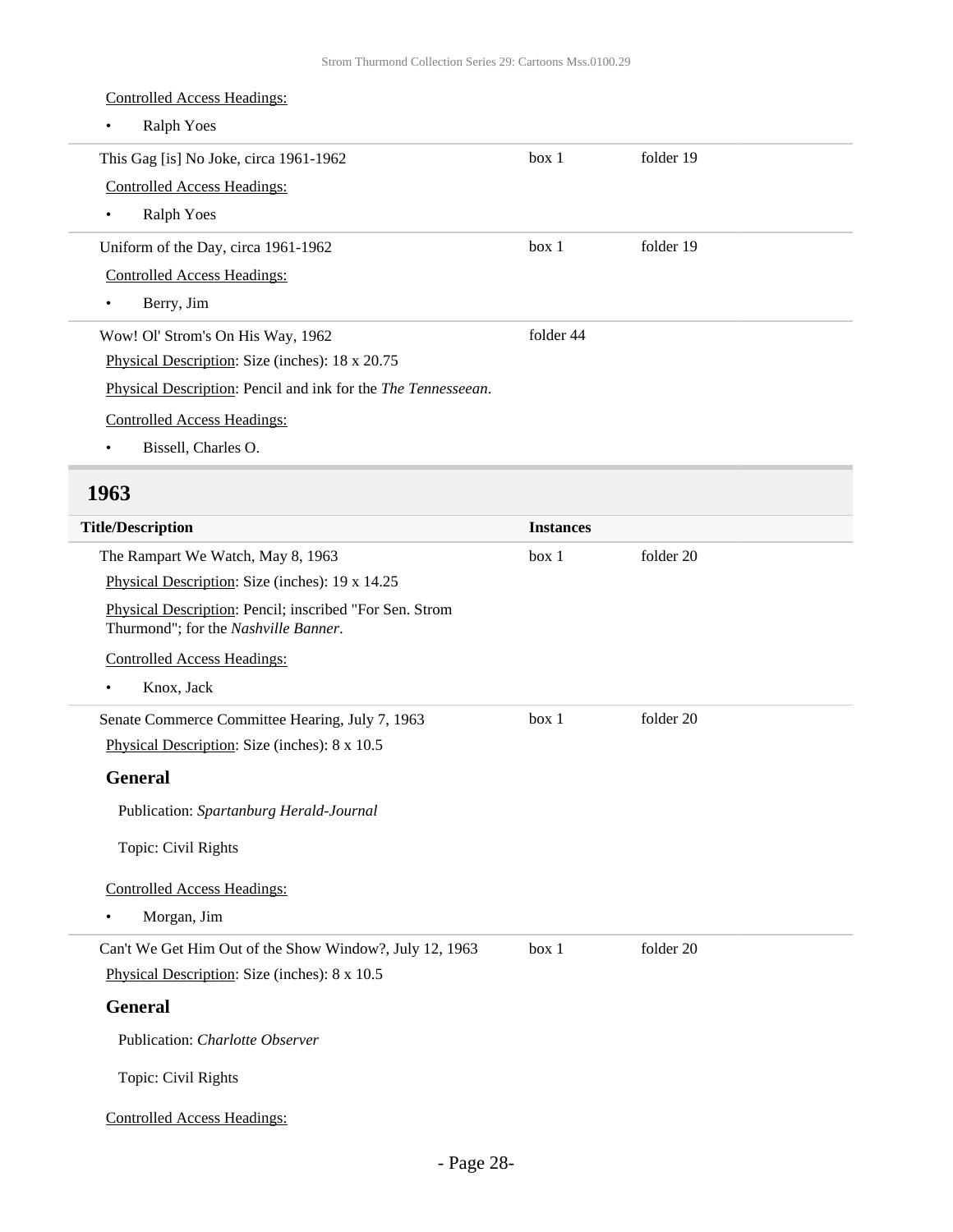| Payne, Eugene<br>٠                                                                             |       |           |  |
|------------------------------------------------------------------------------------------------|-------|-----------|--|
| It's Now Only the Committe Room-the Whole Country Is ,<br>July 14, 1963                        | box 1 | folder 20 |  |
| Physical Description: Size (inches): 8 x 10.5                                                  |       |           |  |
| Physical Description: Publication: Washington Post Topic:<br>Civil Rights                      |       |           |  |
| <b>Controlled Access Headings:</b>                                                             |       |           |  |
| Block, Herbert<br>٠                                                                            |       |           |  |
| Poor Sec. RuskHe Advocates Freedom So Often in<br>Foreign , July 15, 1963                      | box 1 | folder 20 |  |
| Physical Description: Size (inches): 8 x 10                                                    |       |           |  |
| <b>General</b>                                                                                 |       |           |  |
| Cartoonist: Parker                                                                             |       |           |  |
| Publication: Washington Post                                                                   |       |           |  |
| Topic: Civil Rights                                                                            |       |           |  |
| Le-gis-la-tion, It Shall Not Be Moved, July 17, 1963                                           | box 1 | folder 20 |  |
| Physical Description: Size (inches): 8 x 10.5                                                  |       |           |  |
| <b>General</b>                                                                                 |       |           |  |
|                                                                                                |       |           |  |
| Publication: Washington Post                                                                   |       |           |  |
| Topic: Civil Rights                                                                            |       |           |  |
|                                                                                                |       |           |  |
| <b>Controlled Access Headings:</b>                                                             |       |           |  |
| Block, Herbert                                                                                 |       |           |  |
| I Paint 'Em the Way I See 'Em, August 14, 1963<br>Physical Description: Size (inches): 11 x 15 | box 1 | folder 20 |  |
| Physical Description: Pencil and ink for the Washington Daily<br>News.                         |       |           |  |
| <b>Controlled Access Headings:</b>                                                             |       |           |  |
| Basset, Gene<br>٠                                                                              |       |           |  |
| There Are Not Many Jobs as Ambassador Available!,<br>September 11, 1963                        | box 1 | folder 20 |  |
| Physical Description: Size (inches): 13.875 x 12                                               |       |           |  |
| <b>General</b>                                                                                 |       |           |  |
| Publication: Florida Times Union                                                               |       |           |  |
| Topic: Defense                                                                                 |       |           |  |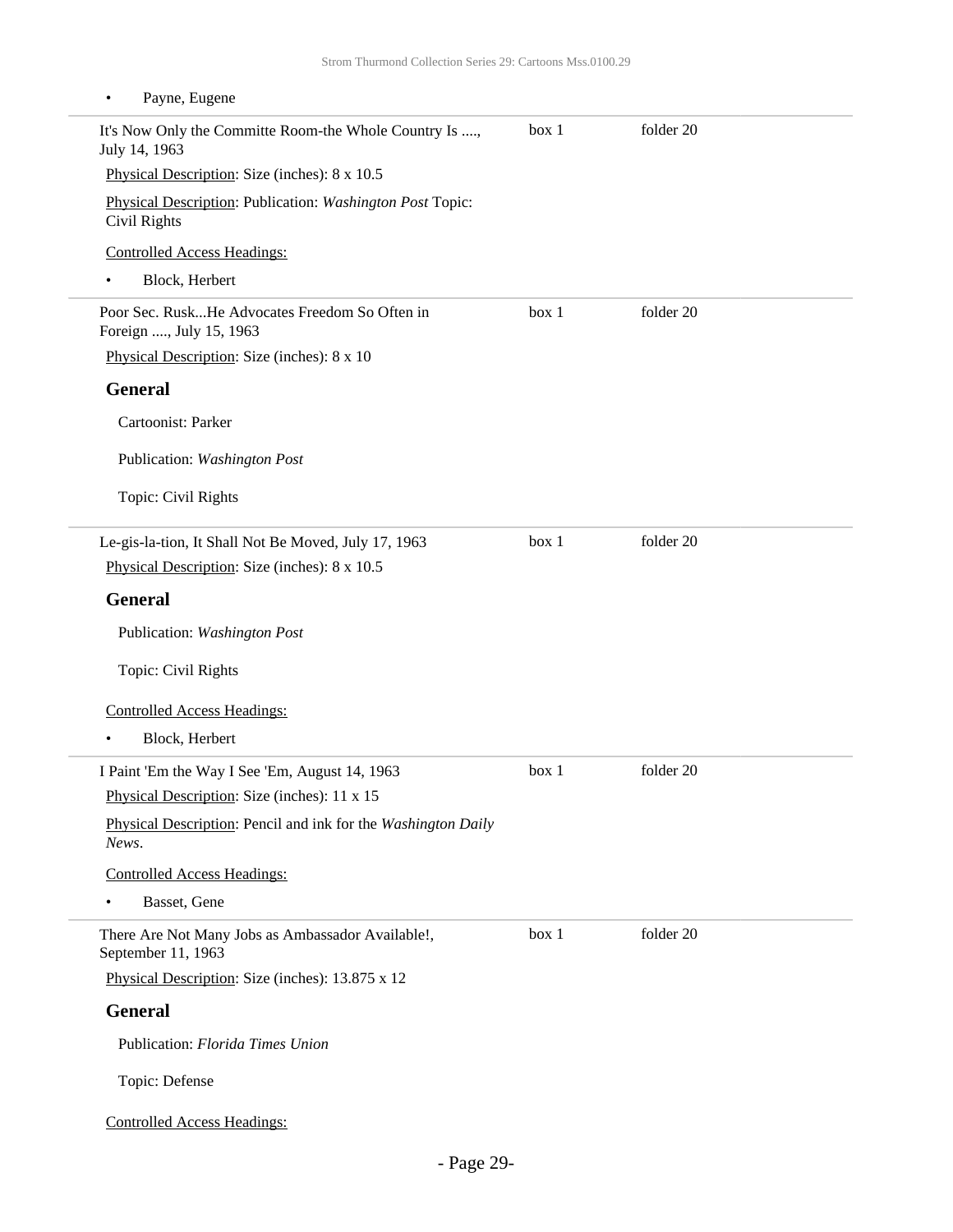• Yardley, Richard Q.

| How Long Will He Lie Thus Sleeping, 1963<br>Physical Description: Size (inches): 10 x 12                                                                                          | box 1 | folder 20 |
|-----------------------------------------------------------------------------------------------------------------------------------------------------------------------------------|-------|-----------|
| <b>Physical Description:</b> Pencil and ink; inscribed "Best wishes to<br>Strom Thurmond - A great senator and a great American!"; for<br>the <i>Spartanburg Herald Journal</i> . |       |           |
| <b>Controlled Access Headings:</b>                                                                                                                                                |       |           |
| Morgan, Jim<br>٠                                                                                                                                                                  |       |           |
| Sen. Strom Thurmond Ripped the Hide Off of 'Em!, 1963                                                                                                                             | box 1 | folder 20 |
| Physical Description: Size (inches): 11 x 9.75                                                                                                                                    |       |           |
| <b>General</b>                                                                                                                                                                    |       |           |
| Publication: Nashville Banner                                                                                                                                                     |       |           |
| <b>Controlled Access Headings:</b>                                                                                                                                                |       |           |
| Knox, Jack                                                                                                                                                                        |       |           |
|                                                                                                                                                                                   |       |           |

## <span id="page-29-0"></span>**1964**

L

| <b>Title/Description</b>                                                                                                                                                                                                                                        | <b>Instances</b> |           |
|-----------------------------------------------------------------------------------------------------------------------------------------------------------------------------------------------------------------------------------------------------------------|------------------|-----------|
| More Effective than a Filibuster, July 9, 1964                                                                                                                                                                                                                  | box 1            | folder 21 |
| Physical Description: Size (inches): 5.75 x 8.25                                                                                                                                                                                                                |                  |           |
| Grappling With the Important Issues, July 10, 1964                                                                                                                                                                                                              | box 1            | folder 21 |
| Physical Description: Size (inches): 11 x 15.25                                                                                                                                                                                                                 |                  |           |
| Physical Description: Pencil and ink; JST-Yarborough<br>scuffle; Express-News reprints of letters from Thurmond<br>and Yarborough, each requesting the drawing; inscribed "To<br>Senator Strom Thurmond with Best Wishes"; for the San<br>Antonio Express-News. |                  |           |
| <b>Controlled Access Headings:</b>                                                                                                                                                                                                                              |                  |           |
| Dale, Bob                                                                                                                                                                                                                                                       |                  |           |
| Those Scufflin' South Carolinians, July 12, 1964                                                                                                                                                                                                                | box 1            | folder 21 |
| Physical Description: Size (inches): 7.5 x 10                                                                                                                                                                                                                   |                  |           |
| <b>General</b>                                                                                                                                                                                                                                                  |                  |           |
| Publication: <i>The State</i> and <i>Columbia Record</i>                                                                                                                                                                                                        |                  |           |
| Topic: Civil Rights                                                                                                                                                                                                                                             |                  |           |
| <b>Controlled Access Headings:</b>                                                                                                                                                                                                                              |                  |           |
| Smyrl, Jak                                                                                                                                                                                                                                                      |                  |           |
| It'd Be a Headliner!, July 1964                                                                                                                                                                                                                                 | box 1            | folder 21 |
| Physical Description: Size (inches): 6.875 x 8.25                                                                                                                                                                                                               |                  |           |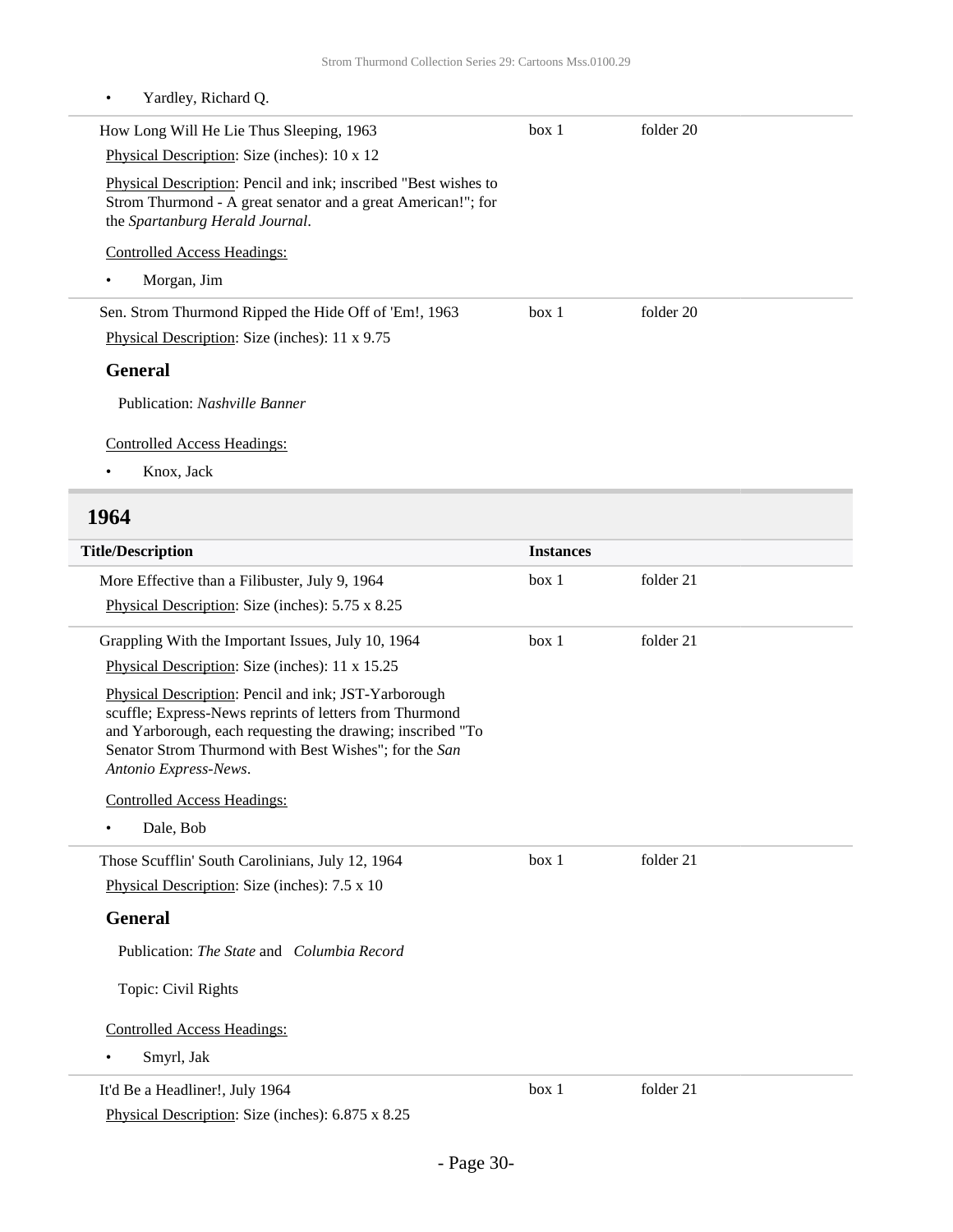#### Physical Description: Printed on glossy paper with ink inscription "To The 'Champ' with Great Admiration-"; for the *Dallas News*; JST-Yarborough scuffle.

| <b>Controlled Access Headings:</b>                                                                         |       |           |  |
|------------------------------------------------------------------------------------------------------------|-------|-----------|--|
| McClanahan, William J.<br>$\bullet$                                                                        |       |           |  |
| The Winner and Still Champ, July 1964                                                                      | box 1 | folder 21 |  |
| Physical Description: Size (inches): 11 x 14                                                               |       |           |  |
| Physical Description: Ink and screentone stippling; for the<br>Jackson Daily News; JST-Yarborough scuffle. |       |           |  |
| <b>Controlled Access Headings:</b>                                                                         |       |           |  |
| Howie, Bob                                                                                                 |       |           |  |
| "Going Somewhere, Dear?", August 7, 1964                                                                   | box 1 | folder 21 |  |
| <b>Controlled Access Headings:</b>                                                                         |       |           |  |
| Warren, Leonard Deakyne                                                                                    |       |           |  |
| Strom!We Don't Do These Things Out in the Open!, August<br>17, 1964                                        | box 1 | folder 21 |  |
| Physical Description: Size (inches): 10.5 x 11                                                             |       |           |  |
| <b>General</b>                                                                                             |       |           |  |
| Publication: Washington Star                                                                               |       |           |  |
| Topic: Presidential Elections                                                                              |       |           |  |
|                                                                                                            |       |           |  |
| <b>Controlled Access Headings:</b>                                                                         |       |           |  |
| Berryman, James Thomas<br>٠                                                                                |       |           |  |
| Who Says We're Anti-Intellectual-We Use the Best Heads,<br>September 2, 1964                               | box 1 | folder 21 |  |
| Physical Description: Size (inches): 12 x 14                                                               |       |           |  |
| Physical Description: Ink and screentone; for the <i>Hartford</i><br>Times.                                |       |           |  |
| <b>Controlled Access Headings:</b>                                                                         |       |           |  |
| Valtman, Edmund S.                                                                                         |       |           |  |
| First Shot at Fort Sumter, September 17, 1964                                                              | box 1 | folder 21 |  |
| Physical Description: 2 item(s)                                                                            |       |           |  |
| Physical Description: Size (inches): 11 x 14.75                                                            |       |           |  |
| Physical Description: Ink and screentone (1 original and 1<br>copy); for the Baltimore Sun.                |       |           |  |
| <b>Controlled Access Headings:</b>                                                                         |       |           |  |
| Yardley, Richard Q.                                                                                        |       |           |  |
| Rebel With a Cause, September 18, 1964                                                                     | box 1 | folder 22 |  |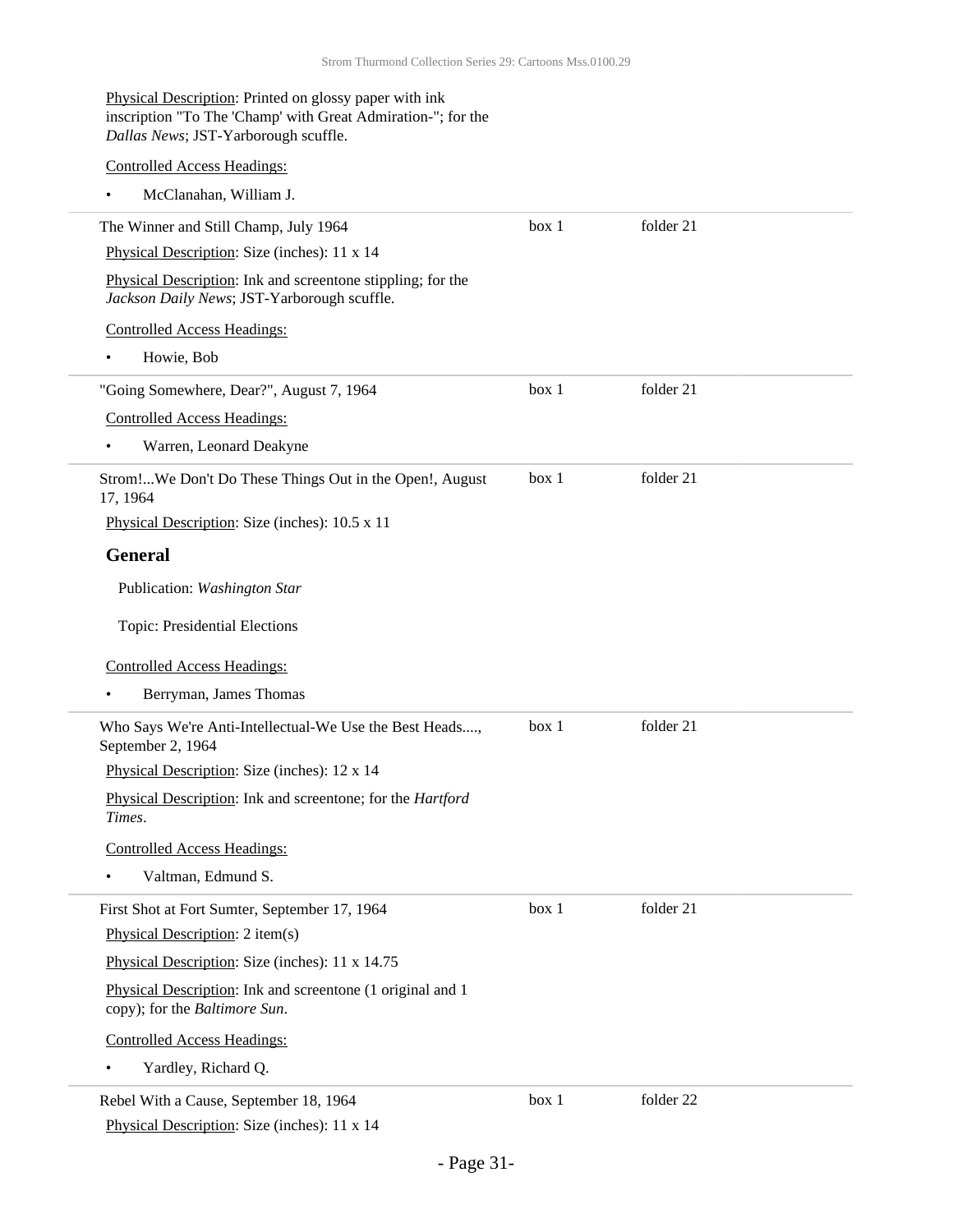#### Controlled Access Headings:

| <b>Ralph Yoes</b><br>$\bullet$                                                                |       |           |
|-----------------------------------------------------------------------------------------------|-------|-----------|
| Requesting Permission to Come Aboard, Suh', September 18,<br>1964                             | box 1 | folder 22 |
| Physical Description: Size (inches): 8.75 x 14.25                                             |       |           |
| <b>General</b>                                                                                |       |           |
| Publication: St. Louis Post-Dispatch                                                          |       |           |
| Topic: Party Switch                                                                           |       |           |
| <b>Controlled Access Headings:</b>                                                            |       |           |
| Engelhardt, Tom                                                                               |       |           |
| Click! It's Time to Turn the Lights Back On!, September 19,<br>1964                           | box 1 | folder 22 |
| Physical Description: Size (inches): 10 x 13                                                  |       |           |
| <b>General</b>                                                                                |       |           |
| Topic: Bobby Baker scandal                                                                    |       |           |
| <b>Controlled Access Headings:</b>                                                            |       |           |
| Holland, Daniel Edward<br>$\bullet$                                                           |       |           |
| Senator Yarborough Working Out With Weights, September 20,<br>1964                            | box 1 | folder 22 |
| Physical Description: Size (inches): 10 x 15                                                  |       |           |
| <b>General</b>                                                                                |       |           |
| Publication: Dallas Times Herald                                                              |       |           |
| Topic: Presidential Elections; JST-Yarborough scuffle                                         |       |           |
| <b>Controlled Access Headings:</b>                                                            |       |           |
| Taylor, Robert<br>٠                                                                           |       |           |
| Good Swap for the Blinders, September 21, 1964                                                | box 1 | folder 22 |
| Physical Description: Size (inches): 11 x 14.5                                                |       |           |
| <b>Controlled Access Headings:</b>                                                            |       |           |
| Manning, Reg                                                                                  |       |           |
| Well, He's a Man of Strong Convictions Whatever They Are<br>At the Moment, September 21, 1964 | box 1 | folder 22 |
| Physical Description: Size (inches): 10 x15.5                                                 |       |           |
| <b>General</b>                                                                                |       |           |

Publication: *Washington Post*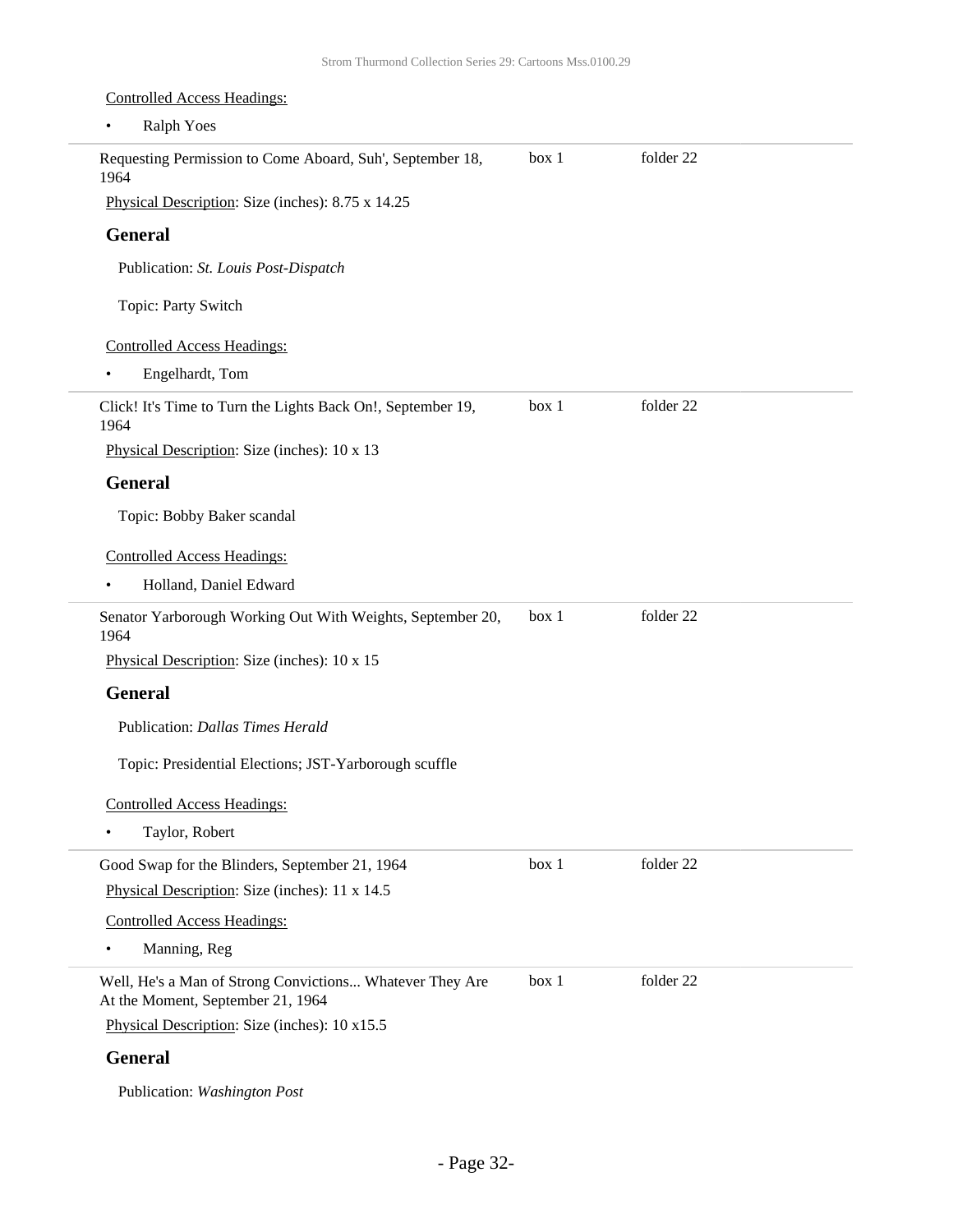### Topic: Party Switch

| <b>Controlled Access Headings:</b>                         |       |           |
|------------------------------------------------------------|-------|-----------|
| Parker (cartoonist)                                        |       |           |
| All the Way With LBJ-HMPF!, September 22, 1964             | box 1 | folder 22 |
| Physical Description: Size (inches): 10.000x13.500         |       |           |
| <b>Controlled Access Headings:</b>                         |       |           |
| Warren, Leonard Deakyne                                    |       |           |
| Now Dixie Goes Like This, September 23, 1964               | box 1 | folder 23 |
| Physical Description: Size (inches): 6.5 x 10.75           |       |           |
| <b>General</b>                                             |       |           |
| Publication: Christian Science Monitor                     |       |           |
| Topic: Party Switch                                        |       |           |
| Notes: Reprinted in Philadelphia Inquirer                  |       |           |
| <b>Controlled Access Headings:</b>                         |       |           |
| Le Pelley, Guernsey                                        |       |           |
| Oh, It's a Terrible Loss, September 25, 1964               | box 1 | folder 23 |
| Physical Description: Size (inches): 10 x 14.75            |       |           |
| <b>Controlled Access Headings:</b>                         |       |           |
| Grant, Lou                                                 |       |           |
| Coming, George?, October 2, 1964                           | box 1 | folder 23 |
| Physical Description: Size (inches): 10.5 x 15.5           |       |           |
| <b>Controlled Access Headings:</b>                         |       |           |
| Brooks, Charles                                            |       |           |
| Line drawing of ST in profile, October 5, 1964             | box 1 | folder 23 |
| Physical Description: Size (inches): 16 x 14               |       |           |
| <b>Controlled Access Headings:</b>                         |       |           |
| Perts, John<br>$\bullet$                                   |       |           |
| You'll Have To Find Another One, Lyndon!, October 15, 1964 | box 1 | folder 23 |
| Physical Description: Size (inches): 15.625 x 10.375       |       |           |
| <b>Controlled Access Headings:</b>                         |       |           |
| Brooks, Charles<br>$\bullet$                               |       |           |
| Barry, I've Decided to Change Sides, 1964                  | box 1 | folder 23 |
| Physical Description: Size (inches): 11 x 13.5             |       |           |
| <b>Controlled Access Headings:</b>                         |       |           |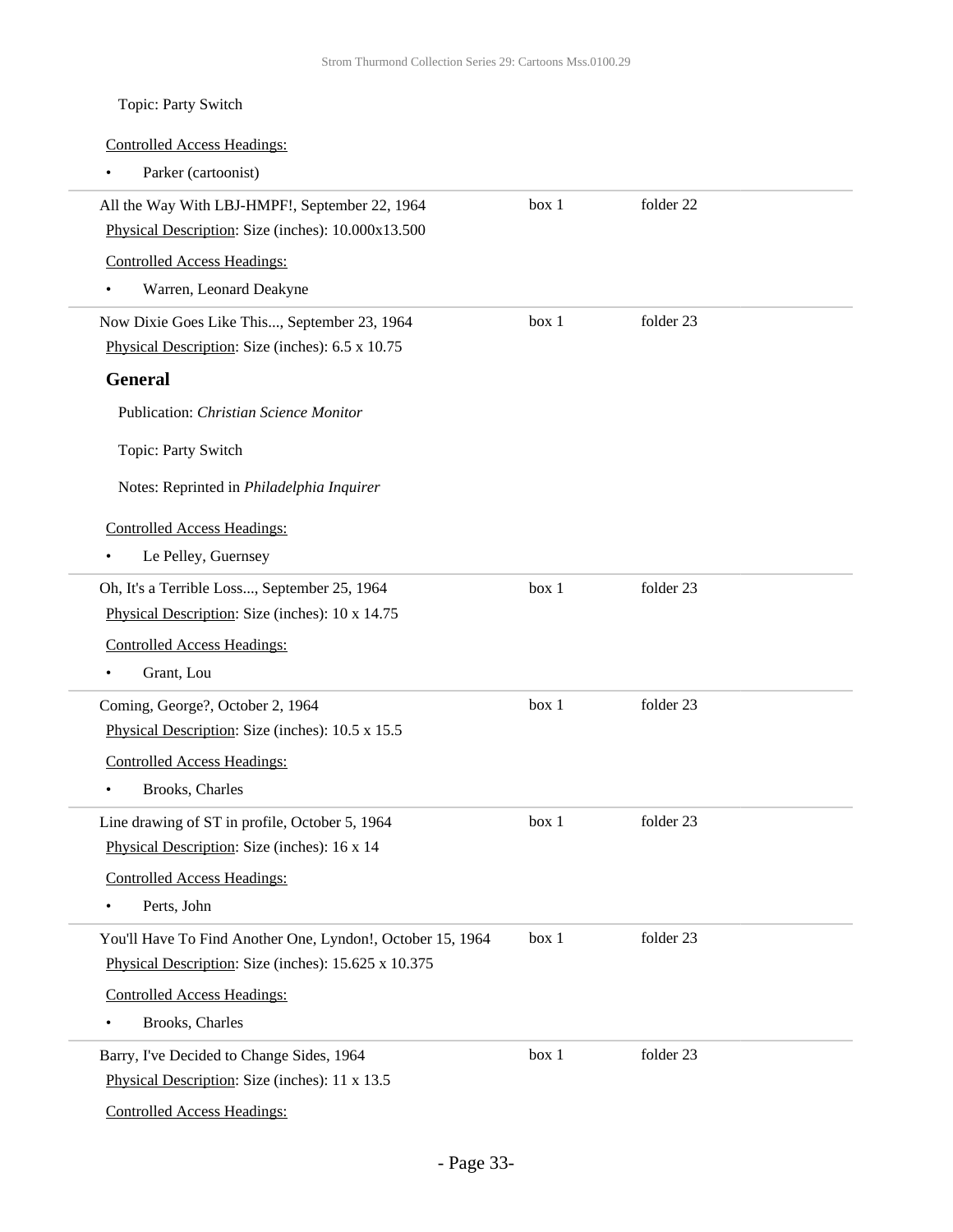• Basset, Gene

Changing Partners, 1964 Physical Description: Size (inches): 11 x 14 Controlled Access Headings: • Morgan, Jim box 1 folder 24 An Ear Doesn't Make a Whole Donkey, 1964 Physical Description: Size (inches): 7 x 8.75 Controlled Access Headings: • Hesse, Don box 1 folder 24 I knew Strom Thurmond might fight-but I never thought he'd switch, 1964 Physical Description: Size (inches): 10.25 x 12.75 **General** Publication: *Los Angeles Times* Topic: Party Switch Controlled Access Headings: Conrad, Paul box 1 folder 24 Nice Cozy Cave You Have Here, I'm Moving In With You, 1964 Physical Description: Size (inches): 10 x 10.25 **General** Publication: *Milwaukee Journal* Topic: Party Switch box 1 folder 24 Some weep because they part/and languish broken hearted,/..., 1964 Physical Description: Size (inches): 10 x 15.5 **General** Publication: *Chicago Sun Times* Topic: Party Switch Notes: quote from Thomas Bailey Aldrich Controlled Access Headings: • Mauldin, Bill box 1 folder 24 This latest recruit - A man in the mainswamp of American Thinking, 1964 box 1 folder 24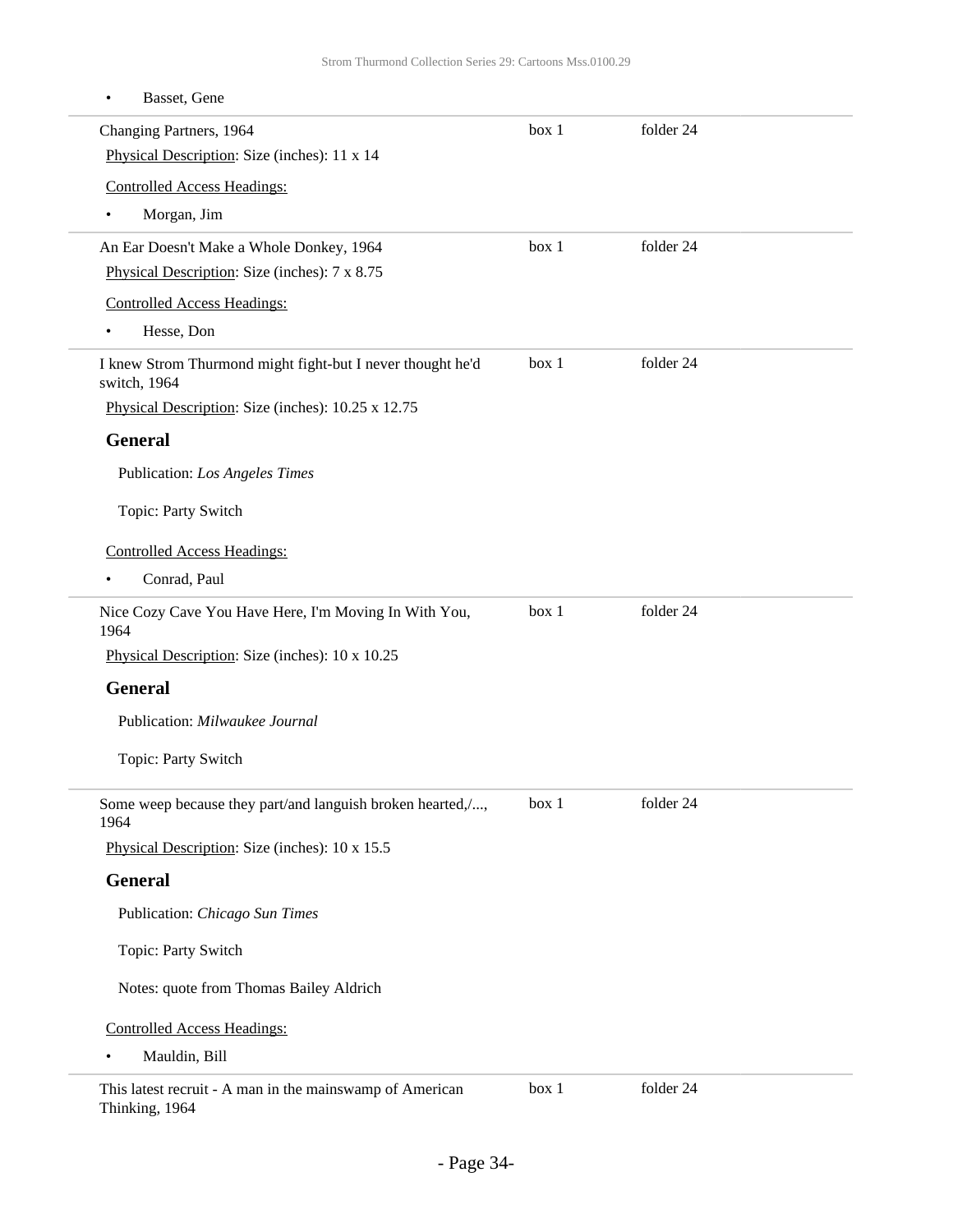#### Physical Description: Size (inches): 10.5 x 15

#### **General**

Publication: *Washington Post*

Topic: Party Switch

#### Controlled Access Headings:

• Block, Herbert

### **1965**

L

| <b>Title/Description</b>                               | <b>Instances</b> |           |  |
|--------------------------------------------------------|------------------|-----------|--|
| Greeting Card, January 25, 1965                        | folder 44        |           |  |
| Physical Description: 2 item(s)                        |                  |           |  |
| Physical Description: Size (inches): 12.5 x 19 each    |                  |           |  |
| <b>Controlled Access Headings:</b>                     |                  |           |  |
| Carmack, Verba Wesley<br>٠                             |                  |           |  |
| Not the Best Way To Improve an Image, February 2, 1965 | box 1            | folder 25 |  |
| Physical Description: Size (inches): 12 x 14           |                  |           |  |
| <b>General</b>                                         |                  |           |  |
| Cartoonist: T. S.                                      |                  |           |  |
| Publication: Afro-American                             |                  |           |  |
| Topic: Party Switch                                    |                  |           |  |

### **1966**

| <b>Title/Description</b>                                                                                                          | <b>Instances</b> |           |
|-----------------------------------------------------------------------------------------------------------------------------------|------------------|-----------|
| Z-Z-Z-Z-Z-Z, 1966                                                                                                                 | box 1            | folder 25 |
| Physical Description: Size (inches): 12.75 x 13                                                                                   |                  |           |
| Physical Description: Ink and watercolor; inscribed "To<br>Senatro Strom Thurmond With Best Regards"; for the<br>Chicago Tribune. |                  |           |
| <b>Controlled Access Headings:</b>                                                                                                |                  |           |
| Holland, Daniel Edward<br>$\bullet$                                                                                               |                  |           |
| <b>1967</b>                                                                                                                       |                  |           |
| <b>Title/Description</b>                                                                                                          | <b>Instances</b> |           |
| Time to Cut the Enemy's Lifeline, 1967                                                                                            | box 1            | folder 25 |
| Physical Description: Size (inches): 14 x 18                                                                                      |                  |           |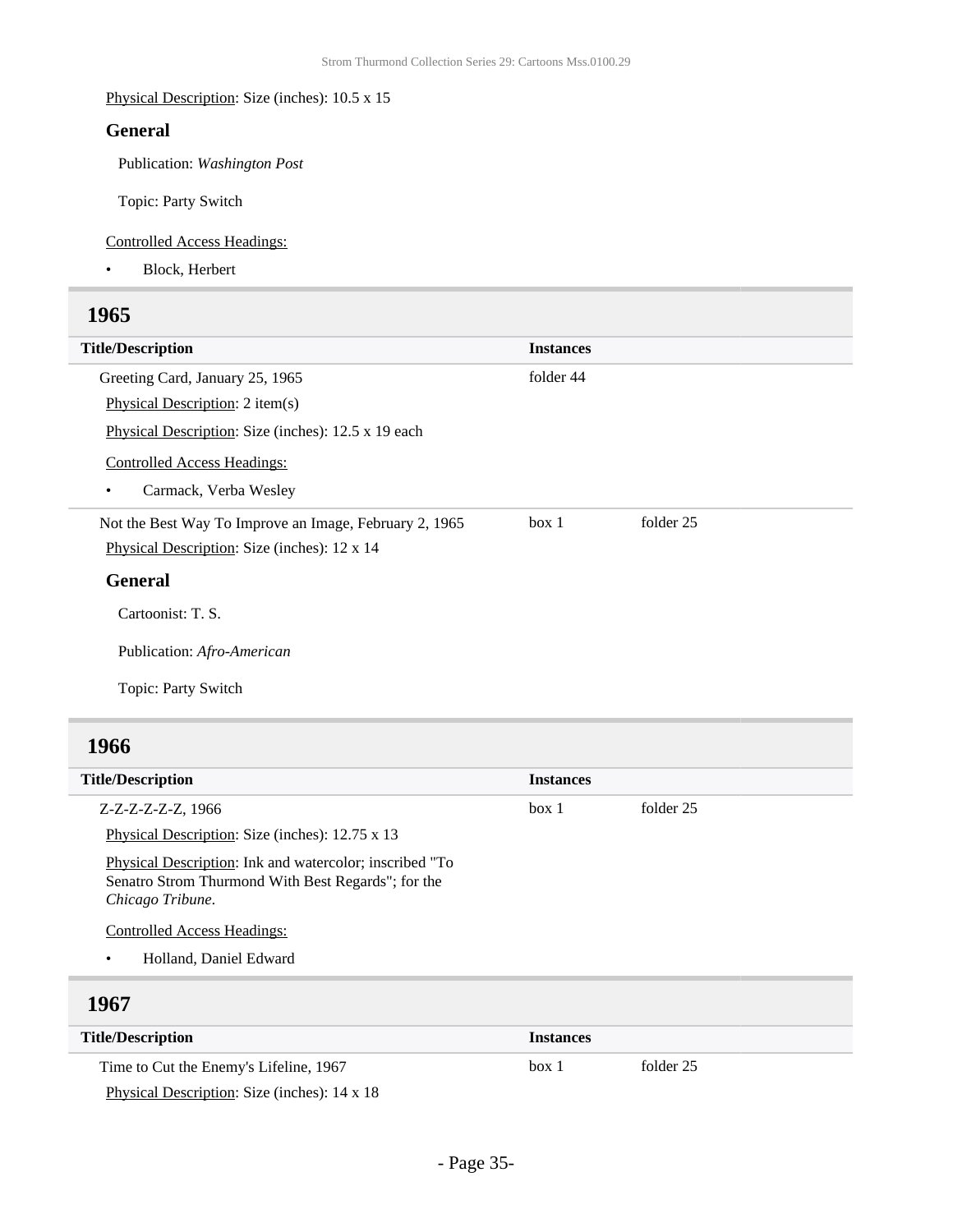Physical Description: Ink and crayon; inscribed "For Sen. Strom Thurmond"; for the *Nashville Banner*.

Controlled Access Headings:

• Knox, Jack

### **1968**

| <b>Title/Description</b>                                                                                                                                                                        | <b>Instances</b> |           |
|-------------------------------------------------------------------------------------------------------------------------------------------------------------------------------------------------|------------------|-----------|
| Pair of Upholders, July 18, 1968                                                                                                                                                                | box 2            | folder 26 |
| Physical Description: Size (inches): 13.5 x 13.5                                                                                                                                                |                  |           |
| Physical Description: Ink and watercolor; inscribed "to Sen.<br>Strom Thurmond"; for the Chicago Tribune.                                                                                       |                  |           |
| <b>Controlled Access Headings:</b>                                                                                                                                                              |                  |           |
| Parrish, Joe                                                                                                                                                                                    |                  |           |
| Hello, Rocky? How About You and I and Lindsay Getting ,<br>August 15, 1968                                                                                                                      | box 2            | folder 26 |
| Physical Description: Size (inches): 10 x 12                                                                                                                                                    |                  |           |
| <b>General</b>                                                                                                                                                                                  |                  |           |
| Publication: Washington Post                                                                                                                                                                    |                  |           |
| Topic: Republican Party                                                                                                                                                                         |                  |           |
| <b>Controlled Access Headings:</b>                                                                                                                                                              |                  |           |
| Block, Herbert<br>$\bullet$                                                                                                                                                                     |                  |           |
| I SAID 'PUT ME DOWN'!, August 18, 1968                                                                                                                                                          | box 2            | folder 26 |
| Physical Description: Size (inches): 13.25 x 15                                                                                                                                                 |                  |           |
| Physical Description: Ink and crayon; inscribed "To Senator<br>Strom Thurmond - In All Good Humor And Best Wishes";<br>for the Charlotte Observer on the topic of Nixon's Southern<br>Strategy. |                  |           |
| <b>Controlled Access Headings:</b>                                                                                                                                                              |                  |           |
| Payne, Eugene<br>$\bullet$                                                                                                                                                                      |                  |           |
| Stick With It Abe You Have My Full Support, September 6,<br>1968                                                                                                                                | box 2            | folder 26 |
| Physical Description: Size (inches): 10.5 x 11                                                                                                                                                  |                  |           |
| General                                                                                                                                                                                         |                  |           |
| Publication: Washington Daily News                                                                                                                                                              |                  |           |
| Topic: Fortas nomination                                                                                                                                                                        |                  |           |
| <b>Controlled Access Headings:</b>                                                                                                                                                              |                  |           |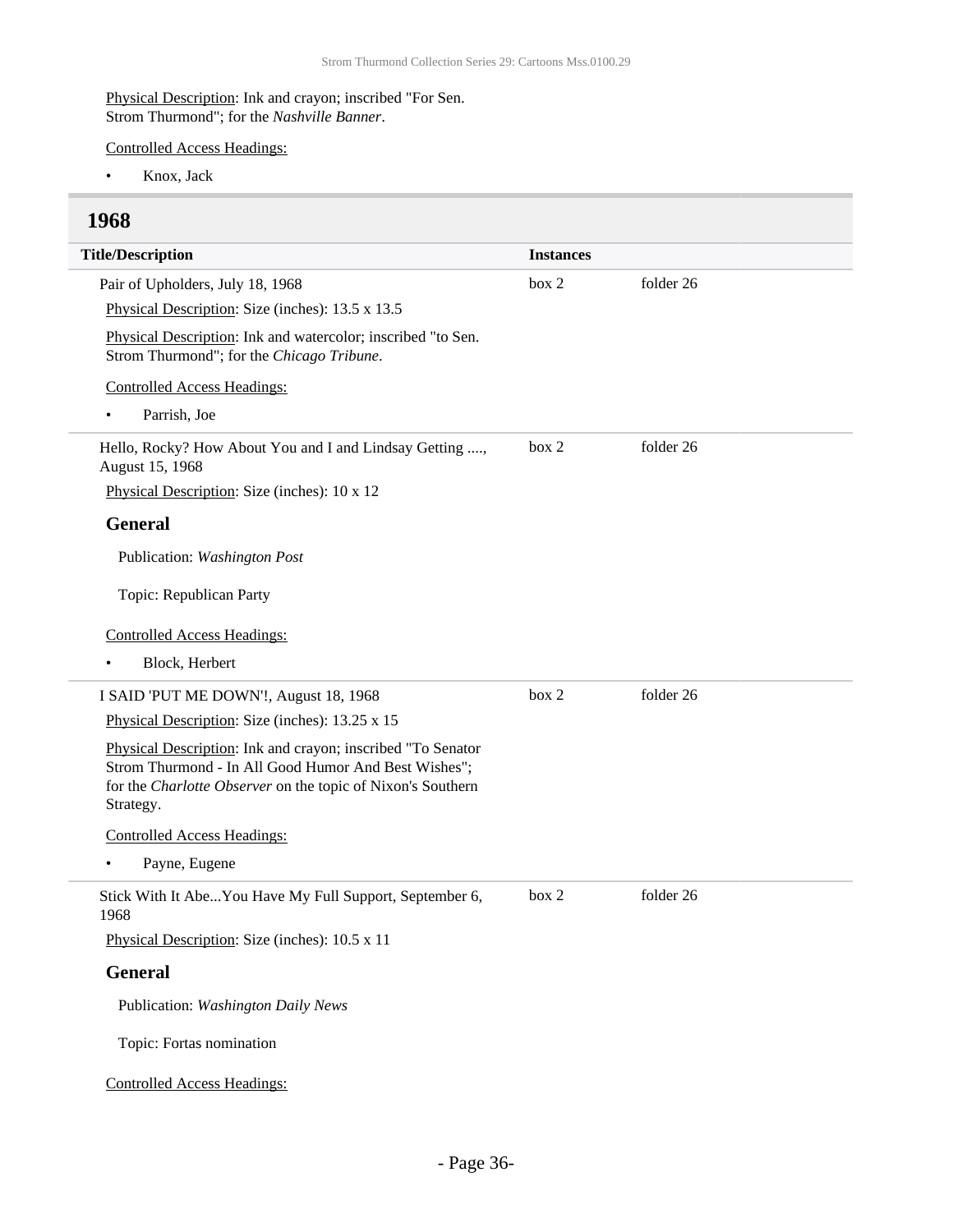| Basset, Gene<br>$\bullet$                                                                |       |           |  |
|------------------------------------------------------------------------------------------|-------|-----------|--|
| A Couple More Nails Should Do It, September 13, 1968                                     | box 2 | folder 26 |  |
| Physical Description: Size (inches): 10.5 x 11                                           |       |           |  |
| <b>General</b>                                                                           |       |           |  |
| Publication: State                                                                       |       |           |  |
| Topic: Fortas nomination                                                                 |       |           |  |
| <b>Controlled Access Headings:</b>                                                       |       |           |  |
| Lardner, Walt                                                                            |       |           |  |
| Psst-Want to See Some Dirty Pictures?, September 15, 1968                                | box 2 | folder 26 |  |
| Physical Description: Size (inches): 10 x 12                                             |       |           |  |
| <b>General</b>                                                                           |       |           |  |
| Publication: Washington Post                                                             |       |           |  |
| Topic: Fortas nomination                                                                 |       |           |  |
| <b>Controlled Access Headings:</b>                                                       |       |           |  |
| Block, Herbert<br>$\bullet$                                                              |       |           |  |
| And Here's Some More Dirt I Dug Up On You, September 16,<br>1968                         | box 2 | folder 26 |  |
| Physical Description: Size (inches): 10 x 12                                             |       |           |  |
| <b>General</b>                                                                           |       |           |  |
| Publication: Washington Daily News                                                       |       |           |  |
| Topic: Fortas nomination                                                                 |       |           |  |
| <b>Controlled Access Headings:</b>                                                       |       |           |  |
| Basset, Gene<br>$\bullet$                                                                |       |           |  |
| Come Along, StromI'm on the Trail of a Humphrey-Wallace<br>Collusion, September 19, 1968 | box 2 | folder 26 |  |
| Physical Description: Size (inches): 10 x 12                                             |       |           |  |
| <b>General</b>                                                                           |       |           |  |
| Publication: Washington Daily News                                                       |       |           |  |
| Topic: Presidential Elections                                                            |       |           |  |
| <b>Controlled Access Headings:</b>                                                       |       |           |  |
| Basset, Gene                                                                             |       |           |  |
| Back to the Bench, October 1, 1968                                                       | box 2 | folder 26 |  |
| Physical Description: Size (inches): 8.25 x 13.25                                        |       |           |  |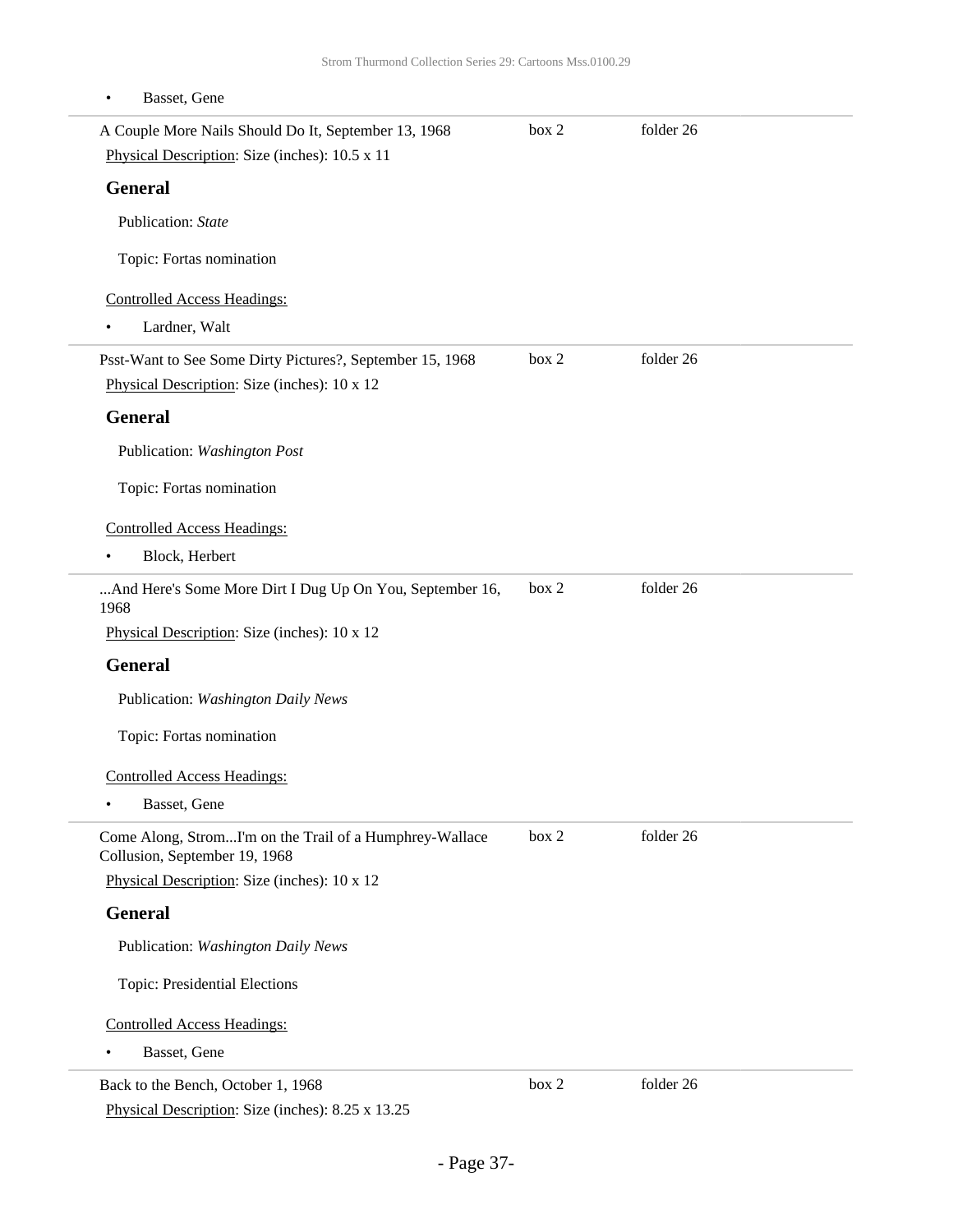Physical Description: Ink and watercolor; inscribed "To Sen. Strom Thurmond, With Best Wishes"; for the *Chicago Tribune* on the topic of the nomination of Abe Fortas to the Supreme Court.

Controlled Access Headings:

• Parrish, Joe

| I DON'T GET INVOLVED in Senate Matters Like Supreme<br>Court Nominations, October 3, 1968 | box 2 | folder 27 |  |
|-------------------------------------------------------------------------------------------|-------|-----------|--|
| Physical Description: Size (inches): 10 x 12                                              |       |           |  |
| <b>General</b>                                                                            |       |           |  |
| Publication: Washington Post                                                              |       |           |  |
| Topic: Fortas nomination                                                                  |       |           |  |
| <b>Controlled Access Headings:</b>                                                        |       |           |  |
| Block, Herbert                                                                            |       |           |  |
| Mebbe We Can Cut Him Off at the Pass, October 9, 1968                                     | box 2 | folder 27 |  |
| Physical Description: Size (inches): 10.5 x 11                                            |       |           |  |
| <b>General</b>                                                                            |       |           |  |
| Publication: State                                                                        |       |           |  |
| Topic: Presidential Elections, George Wallace's lead in<br>polls in South                 |       |           |  |
| <b>Controlled Access Headings:</b>                                                        |       |           |  |
| Lardner, Walt<br>٠                                                                        |       |           |  |
| Bunk Mates, October 22, 1968                                                              | box 2 | folder 27 |  |
| Physical Description: Size (inches): 10 x 12                                              |       |           |  |
| <b>General</b>                                                                            |       |           |  |
| Publication: Washington Daily News                                                        |       |           |  |
| Topic: Vietnam War Bombing halt                                                           |       |           |  |
| <b>Controlled Access Headings:</b>                                                        |       |           |  |
| Basset, Gene                                                                              |       |           |  |
| Ya'll Calm Down-He'll Call, December 7, 1968                                              | box 2 | folder 27 |  |
| Physical Description: Size (inches): 10 x 12                                              |       |           |  |
| General                                                                                   |       |           |  |
| Publication: New York Post                                                                |       |           |  |
| <b>Controlled Access Headings:</b>                                                        |       |           |  |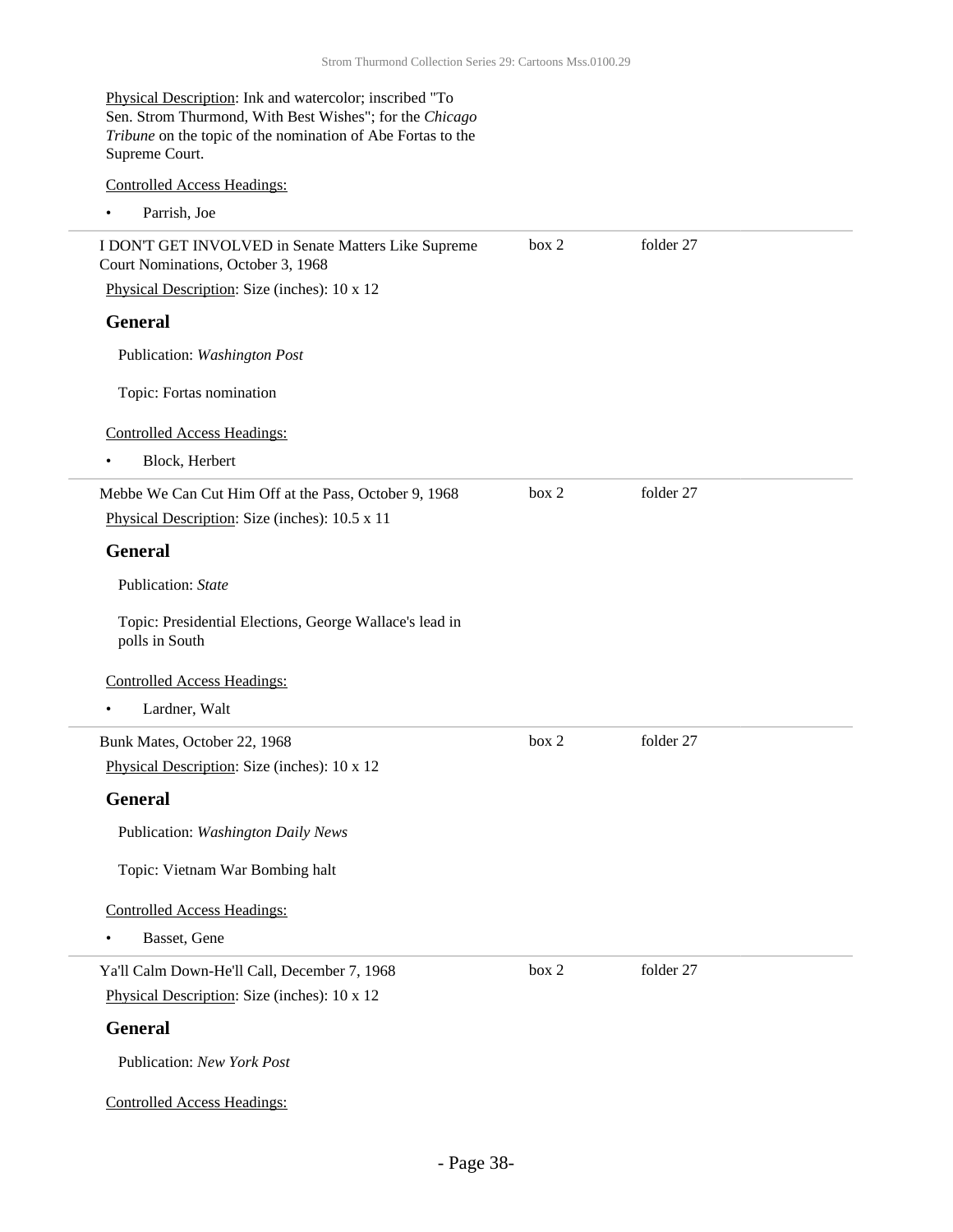<span id="page-38-0"></span>

| Pierotti, John<br>$\bullet$                                                       |       |           |
|-----------------------------------------------------------------------------------|-------|-----------|
| Don't Make Sense, Strom Thurmond Marryin' That 22-year-<br>old, December 10, 1968 | box 1 | folder 27 |
| Physical Description: Size (inches): 10.5 x 11                                    |       |           |
| <b>General</b>                                                                    |       |           |
| Publication: Greensboro Daily News                                                |       |           |
| <b>Controlled Access Headings:</b>                                                |       |           |
| Zschiesche, Bob<br>$\bullet$                                                      |       |           |
| We Want to Sign Up For the Same Course Strom Took,<br>December 10, 1968           | box 2 | folder 27 |
| Physical Description: Size (inches): 13 x 15                                      |       |           |
| <b>Controlled Access Headings:</b>                                                |       |           |
| Payne, Eugene<br>$\bullet$                                                        |       |           |
| As Has Been Widely Anticipated, the South Rises Again, 1968                       | box 2 | folder 27 |
| Physical Description: Size (inches): 7.25 x 9                                     |       |           |
| <b>Controlled Access Headings:</b>                                                |       |           |
| Bastien (cartoonist)<br>$\bullet$                                                 |       |           |
| "Great Game! Great Game, Fella! Really a Barrel of Fun, Wasn't<br>It?", 1968      | box 2 | folder 27 |
| <b>Controlled Access Headings:</b>                                                |       |           |
| Haynie, Hugh<br>$\bullet$                                                         |       |           |
| Here Come De Judge, Here Come De Judge!!, 1968                                    | box 2 | folder 27 |
| Physical Description: Size (inches): 10.5 x 11                                    |       |           |
| <b>General</b>                                                                    |       |           |
| Publication: Greensboro Daily News                                                |       |           |
| Topic: Supreme Court Fortas nomination                                            |       |           |
| <b>Controlled Access Headings:</b>                                                |       |           |
| Zschiesche, Bob<br>$\bullet$                                                      |       |           |
| Ya'll Planning to Set Up Housekeeping in Columbia, Senator?,<br>circa 1968        | box 2 | folder 27 |
| Physical Description: Size (inches): 9 x 11.75                                    |       |           |
| Physical Description: Ink on paper; for The State.                                |       |           |
| <b>Controlled Access Headings:</b>                                                |       |           |
| Lardner, Walt<br>$\bullet$                                                        |       |           |
| 1969                                                                              |       |           |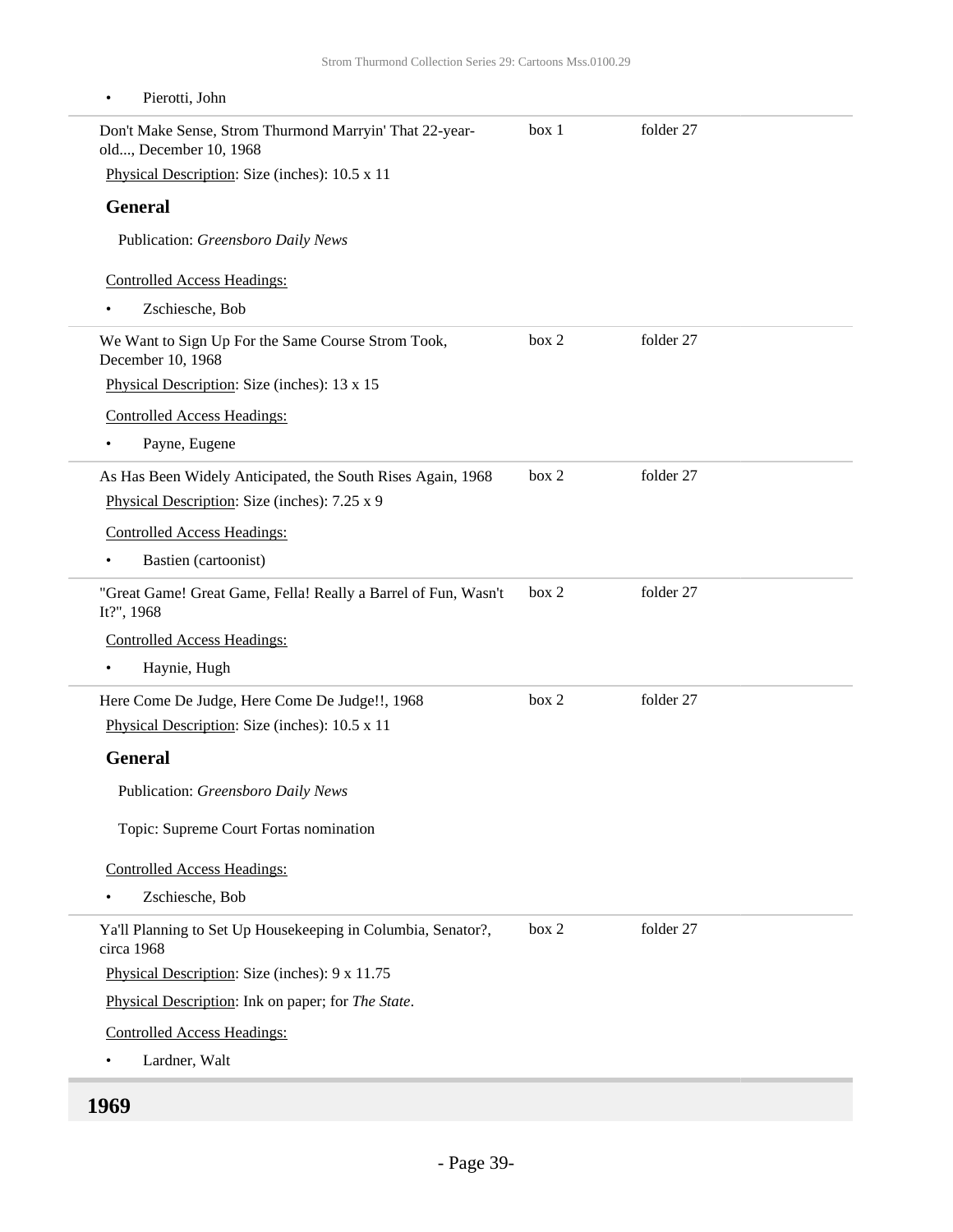| <b>Title/Description</b>                                                                                     | <b>Instances</b> |           |
|--------------------------------------------------------------------------------------------------------------|------------------|-----------|
| Want This Portrait of Strom Thurmond Hung In Your Living ,<br>January 9, 1969                                | box 2            | folder 28 |
| Physical Description: Size (inches): 10 x 13                                                                 |                  |           |
| <b>Publication</b>                                                                                           |                  |           |
| <b>Baltimore Sun</b>                                                                                         |                  |           |
| <b>Controlled Access Headings:</b>                                                                           |                  |           |
| Yardley, Richard Q.<br>$\bullet$                                                                             |                  |           |
| Hello! I'd Like To Speak To the Old Nixon, February 17, 1969<br>Physical Description: Size (inches): 10 x 12 | box 2            | folder 28 |
| <b>General</b>                                                                                               |                  |           |
| Publication: Providence Evening Bulletin                                                                     |                  |           |
| Topic: Loss of federal funds for schools in South                                                            |                  |           |
| <b>Controlled Access Headings:</b>                                                                           |                  |           |
| Fawcett, John<br>$\bullet$                                                                                   |                  |           |
| Poverty! Poverty!, February 20, 1969                                                                         | box 2            | folder 28 |
| Physical Description: Size (inches): 10 x 12                                                                 |                  |           |
| <b>General</b>                                                                                               |                  |           |
| Publication: Atlanta Constitution                                                                            |                  |           |
| Topic: Hunger in South Carolina                                                                              |                  |           |
| <b>Controlled Access Headings:</b>                                                                           |                  |           |
| Baldowski, Clifford H.<br>٠                                                                                  |                  |           |
| The Winner, June 29, 1969                                                                                    | box 2            | folder 28 |
| Physical Description: Size (inches): 10 x 12                                                                 |                  |           |
| <b>General</b>                                                                                               |                  |           |
| Publication: Atlanta Journal-Constitution                                                                    |                  |           |
| Topic: Civil rights, voting rights and Nixon                                                                 |                  |           |
| <b>Controlled Access Headings:</b>                                                                           |                  |           |
| Baldowski, Clifford H.                                                                                       |                  |           |
| Don't Forget, the Welcome Mat Is Always Out Here At the ,<br>July 7, 1969                                    | box 2            | folder 28 |
| Physical Description: Size (inches): 10 x 12                                                                 |                  |           |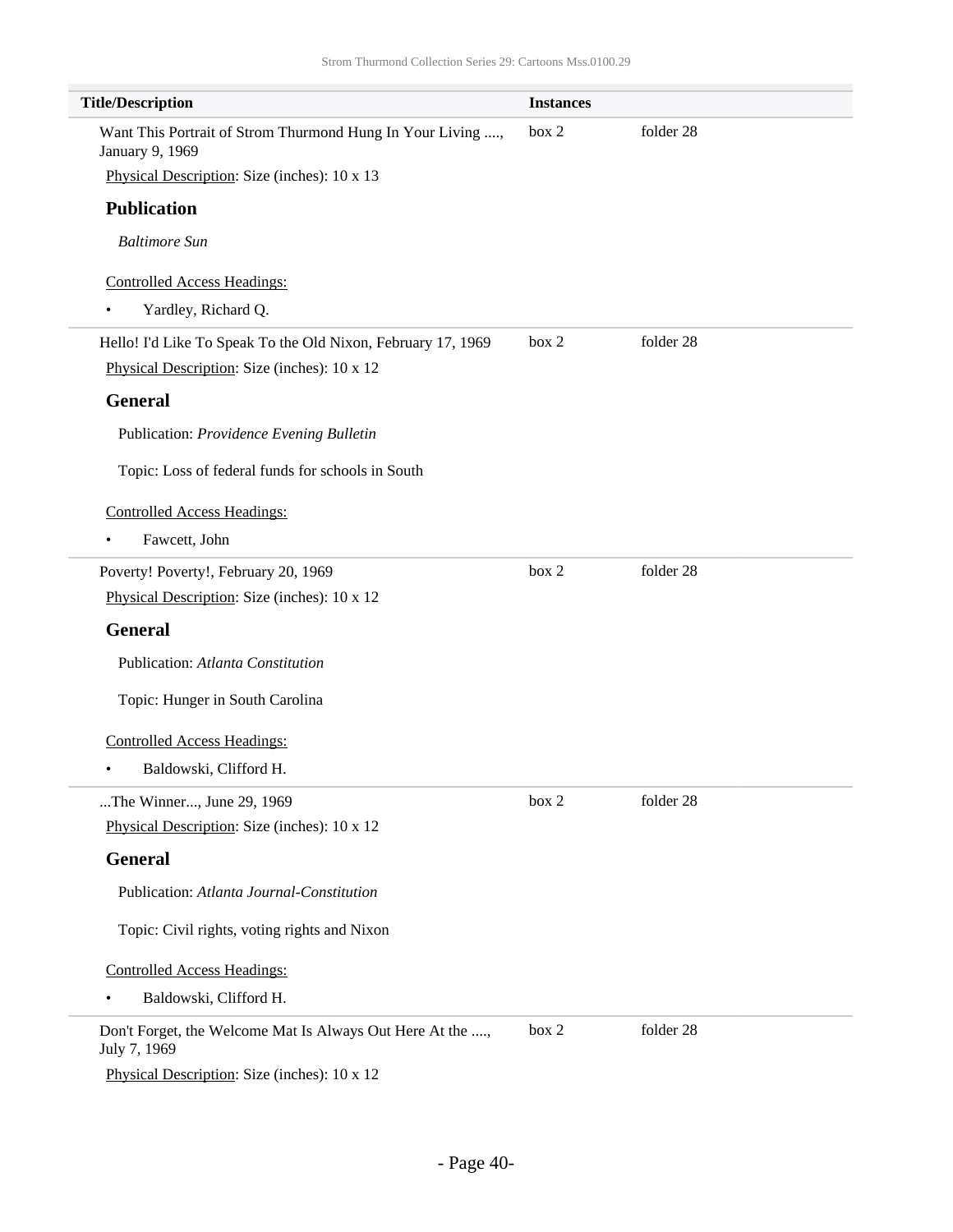### **Publication**

*Los Angeles Times*

Controlled Access Headings:

• Ride, Don

<span id="page-40-0"></span>

| You're Becoming Too Southern Oriented, July 18, 1969                                                          | box 2 | folder 28 |  |
|---------------------------------------------------------------------------------------------------------------|-------|-----------|--|
| Physical Description: Size (inches): 10 x 12                                                                  |       |           |  |
| <b>General</b>                                                                                                |       |           |  |
| Publication: Baltimore Sun                                                                                    |       |           |  |
| Topic: Republican Party, Southern Strategy                                                                    |       |           |  |
| <b>Controlled Access Headings:</b>                                                                            |       |           |  |
| Yardley, Richard Q.<br>$\bullet$                                                                              |       |           |  |
| Uncle Strom's Cabin, November 28, 1969                                                                        | box 2 | folder 28 |  |
| Physical Description: Size (inches): 10 x 12                                                                  |       |           |  |
| <b>General</b>                                                                                                |       |           |  |
| Publication: Daily World                                                                                      |       |           |  |
| Topic: JST's influence in Nixon administration                                                                |       |           |  |
| <b>Controlled Access Headings:</b>                                                                            |       |           |  |
| Andrews (cartoonist)<br>$\bullet$                                                                             |       |           |  |
| I've Come For You, Strom!, 1969                                                                               | box 2 | folder 28 |  |
| Physical Description: Size (inches): 18.937 x 10.937                                                          |       |           |  |
| Physical Description: Photostatic copy; inscribed "For Strom<br>Thurmond/Best Regards"; from the Denver Post. |       |           |  |
| <b>Controlled Access Headings:</b>                                                                            |       |           |  |
| Oliphant, Pat<br>$\bullet$                                                                                    |       |           |  |
| LB Janus, 1960s                                                                                               | box 2 | folder 28 |  |
| Physical Description: Size (inches): 19 x 14                                                                  |       |           |  |
| <b>Controlled Access Headings:</b>                                                                            |       |           |  |
| Knox, Jack                                                                                                    |       |           |  |
| To Our Jogging General in the Senate, 1960s                                                                   | box 2 | folder 28 |  |
| Physical Description: Size (inches): 12.5 x 13.75                                                             |       |           |  |
| <b>Controlled Access Headings:</b>                                                                            |       |           |  |
| Rhoads, Fred                                                                                                  |       |           |  |
| 1970                                                                                                          |       |           |  |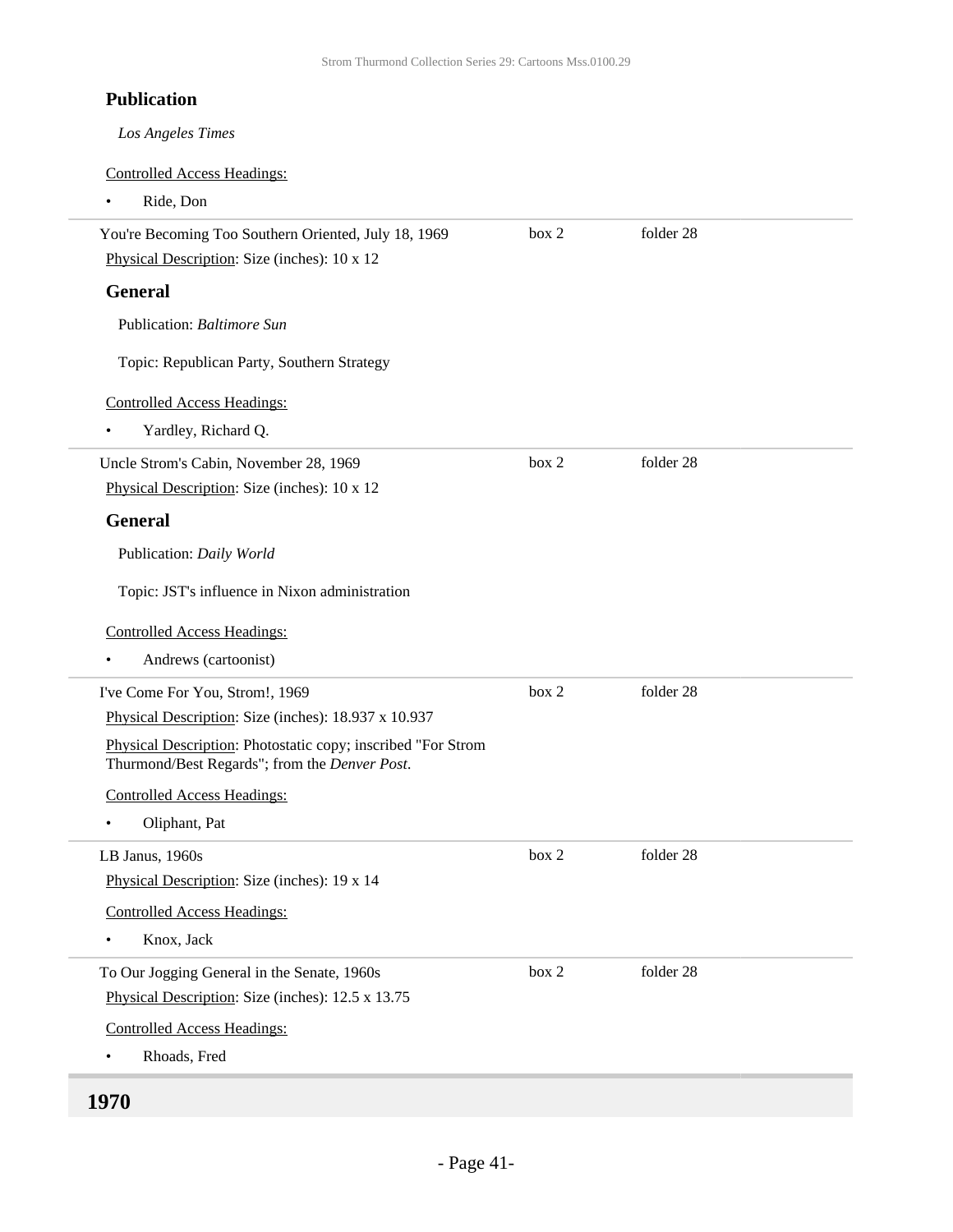| <b>Title/Description</b>                                                                                   | <b>Instances</b> |           |  |
|------------------------------------------------------------------------------------------------------------|------------------|-----------|--|
| You Can Come Out Now-It's All Done, February 9, 1970                                                       | box 2            | folder 29 |  |
| Physical Description: Size (inches): 10 x 12                                                               |                  |           |  |
| <b>General</b>                                                                                             |                  |           |  |
| Publication: Washington Post                                                                               |                  |           |  |
| Topic: Civil Rights, defeat of anti-segregation law                                                        |                  |           |  |
| <b>Controlled Access Headings:</b>                                                                         |                  |           |  |
| Block, Herbert<br>٠                                                                                        |                  |           |  |
| Here He Comes!Here He Comes!, March 25, 1970                                                               | box 2            | folder 29 |  |
| Physical Description: Size (inches): 10 x 13                                                               |                  |           |  |
| <b>General</b>                                                                                             |                  |           |  |
| Publication: Atlanta Constitution                                                                          |                  |           |  |
| Topic: Nixon's civil rights policies                                                                       |                  |           |  |
| <b>Controlled Access Headings:</b>                                                                         |                  |           |  |
| Baldowski, Clifford H.<br>$\bullet$                                                                        |                  |           |  |
| Southern Strategy, June 4, 1970                                                                            | box 2            | folder 29 |  |
| Physical Description: Size (inches): 10 x 18.75                                                            |                  |           |  |
| <b>Publication</b>                                                                                         |                  |           |  |
| <b>Atlanta Constitution</b>                                                                                |                  |           |  |
| <b>Controlled Access Headings:</b>                                                                         |                  |           |  |
| Baldowski, Clifford H.                                                                                     |                  |           |  |
| I Didn't Know I Was Going So Fast, Sheriff, July 20, 1970                                                  | box 2            | folder 29 |  |
| Physical Description: Size (inches): 9 x 12                                                                |                  |           |  |
| <b>General</b>                                                                                             |                  |           |  |
| Publication: St. Louis Post Dispatch                                                                       |                  |           |  |
| Topic: School desegregation-Nixon's policies                                                               |                  |           |  |
| <b>Controlled Access Headings:</b>                                                                         |                  |           |  |
| Engelhardt, Tom<br>٠                                                                                       |                  |           |  |
| Is This Your Gratitude After I Took You In?, July 21, 1970<br>Physical Description: Size (inches): 10 x 12 | box 2            | folder 29 |  |
| <b>General</b>                                                                                             |                  |           |  |
| Publication: Washington Daily News                                                                         |                  |           |  |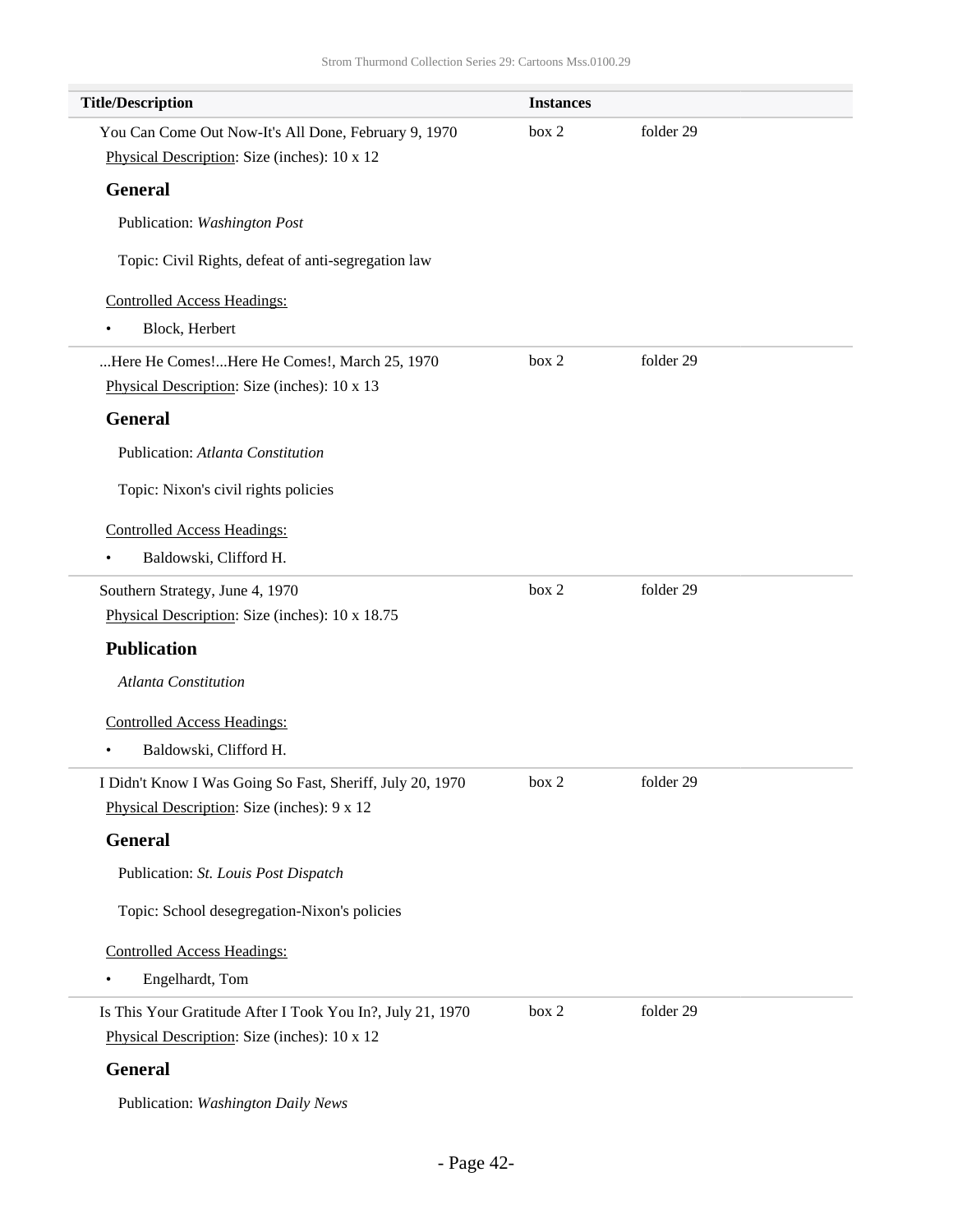### Topic: School desegregation-Nixon's policies Controlled Access Headings: • Basset, Gene I Thought I Said To the Rear' March!, July 23, 1970 Physical Description: Size (inches): 12 x 15 Physical Description: Ink and crayon; Nixon's civil rights policies; for the *Charlotte Observer*. Controlled Access Headings: Payne, Eugene box 2 folder 29 Now-We Can Be Friends Again, Mr. President!, July 23, 1970 Physical Description: Size (inches): 15 x 18 Physical Description: Pencil and ink; school desegregation-Nixon's policies; from the *Washington Star*. Controlled Access Headings: • Crockett, Gib box 2 folder 29 Southern Strategy-Care To See the Map Again?, July 23, 1970 Physical Description: Size (inches): 4.75 x 9.25 Physical Description: Print, autographed by Pat Oliphant. From the *Los Angeles Times*. Controlled Access Headings: • Oliphant, Pat box 2 folder 29 I Just Opened It To Get Some Jam For My Friend, Strom,., July 29, 1970 Physical Description: Size (inches): 10 x 12 **Publication** *Washington Post* Controlled Access Headings: • Block, Herbert box 2 folder 29 Manson Guilty, Nixon Declares, August 7, 1970 Physical Description: Size (inches): 08.500x11.000 **Publication** *Milwaukee Journal* box 2 folder 31 I Think It's From Strom Thurmond, August 30, 1970 Physical Description: Size (inches): 8 x 10 box 2 folder 29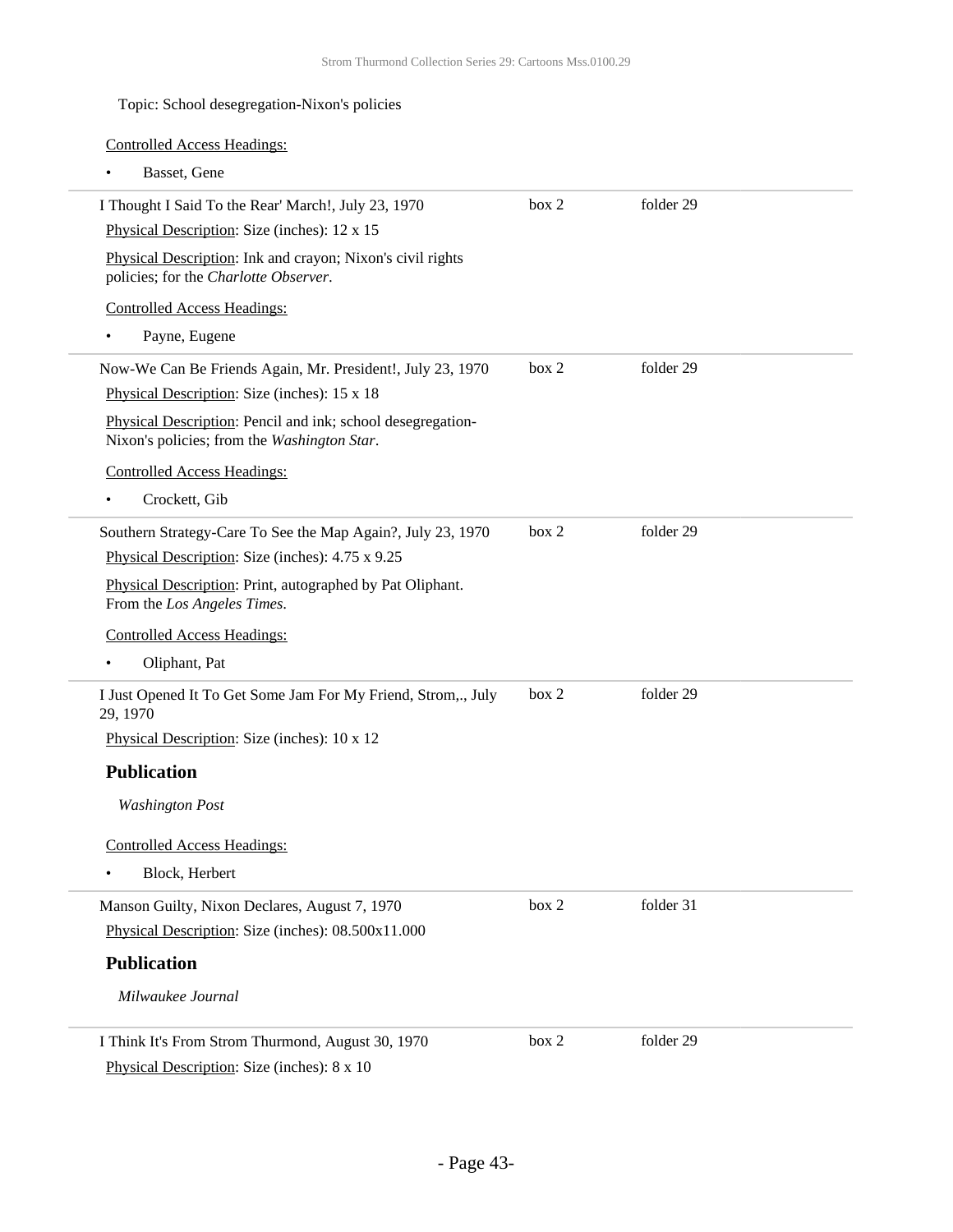### **General**

| Publication: Marietta Daily Journal                                                                              |       |           |  |
|------------------------------------------------------------------------------------------------------------------|-------|-----------|--|
| Topic: School desegregation-Nixon's policies                                                                     |       |           |  |
| Ah Decleah-I Don't KNOW What You-All See In LIL'OL'<br>ME!, October 28, 1970                                     | box 2 | folder 29 |  |
| Physical Description: Size (inches): 15 x 18                                                                     |       |           |  |
| Physical Description: Pencil and ink; autographed by Spiro<br>Agnew; Southern strategy; for the Washington Star. |       |           |  |
| <b>Controlled Access Headings:</b>                                                                               |       |           |  |
| Crockett, Gib                                                                                                    |       |           |  |
| Ah MADE ya'll and Ah can BreaK Ya'll!, 1970                                                                      | box 2 | folder 29 |  |
| Physical Description: Size (inches): 10 x 12                                                                     |       |           |  |
| <b>General</b>                                                                                                   |       |           |  |
| Publication: Los Angeles Times                                                                                   |       |           |  |
| Topic: School desegregation-Nixon policies                                                                       |       |           |  |
| <b>Controlled Access Headings:</b>                                                                               |       |           |  |
| Conrad, Paul<br>٠                                                                                                |       |           |  |
| Any Sign of Life Inside, 1970                                                                                    | box 2 | folder 29 |  |
| Physical Description: Size (inches): 10 x 18.5                                                                   |       |           |  |
| <b>General</b>                                                                                                   |       |           |  |
| Publication: Minneapolis Tribune                                                                                 |       |           |  |
| Topic: Southern Strategy                                                                                         |       |           |  |
| <b>Controlled Access Headings:</b>                                                                               |       |           |  |
| Long, Scott<br>٠                                                                                                 |       |           |  |
| He Has Just the Stature We Need For the Kind of Bench We<br>Want, 1970                                           | box 2 | folder 29 |  |
| Physical Description: Size (inches): 10 x 12                                                                     |       |           |  |
| <b>General</b>                                                                                                   |       |           |  |
| Publication: Washington Post                                                                                     |       |           |  |
| Topic: Supreme Court, Carswell nomination                                                                        |       |           |  |
| <b>Controlled Access Headings:</b>                                                                               |       |           |  |
| Block, Herbert<br>$\bullet$                                                                                      |       |           |  |
| I Thought You Had It Fixed!, 1970                                                                                | box 2 | folder 29 |  |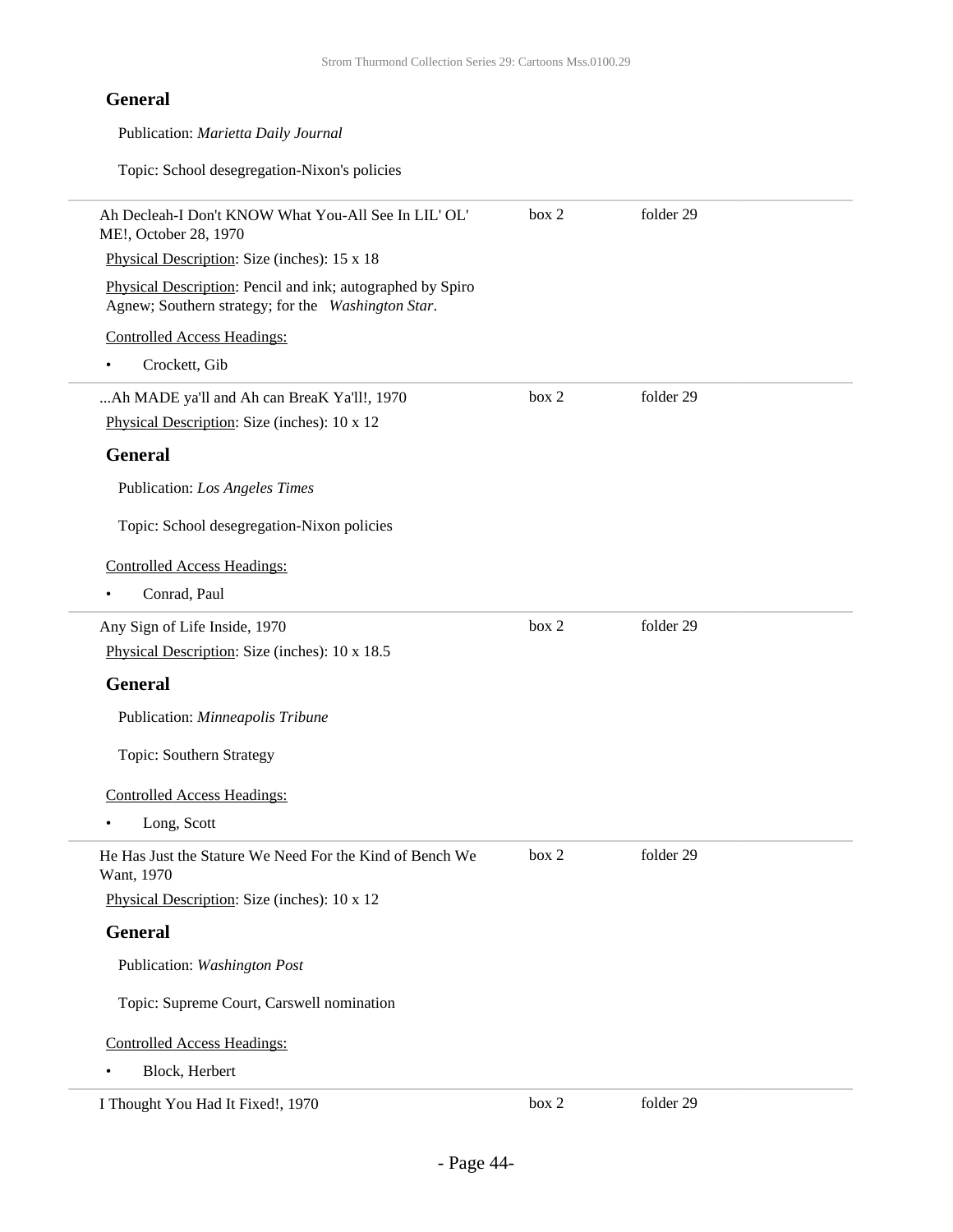#### Physical Description: Size (inches): 10 x 12

#### **General**

Publication: *Charlotte Observer*

Topic: School desegregation-Nixon policies

#### Controlled Access Headings:

• Payne, Eugene

| Nixon an' All This School Desegregation'That Boy Just Ain't<br>Stayin' In His Place, 1970 | box 2 | folder 29 |
|-------------------------------------------------------------------------------------------|-------|-----------|
| Physical Description: Size (inches): 9.5 x 12                                             |       |           |
| <b>General</b>                                                                            |       |           |
| Publication: Greensboro Daily News                                                        |       |           |
| Topic: School desegregation                                                               |       |           |
| <b>Controlled Access Headings:</b>                                                        |       |           |
| Zschiesche, Bob                                                                           |       |           |
| Relax Boy-We Ain't Gonna Let Nobody Investigate You But<br>Us, 1970                       | box 2 | folder 29 |
| Physical Description: Size (inches): 10 x 12                                              |       |           |
| <b>General</b>                                                                            |       |           |
| Publication: Washington Post                                                              |       |           |
| Topic: Supreme Court, Carswell nomination                                                 |       |           |
| <b>Controlled Access Headings:</b>                                                        |       |           |
| Block, Herbert                                                                            |       |           |
| You Took A Wrong Turn Somewhere, 1970                                                     | box 2 | folder 29 |
| Physical Description: Size (inches): 9.75 x 10.75                                         |       |           |
| Physical Description: Pencil and ink on paper; for the<br>Spartanburg Herald-Journal.     |       |           |
| <b>Controlled Access Headings:</b>                                                        |       |           |
| Morgan, Jim                                                                               |       |           |
| What About My Warranty, 1969-1970                                                         | box 2 | folder 29 |
| Physical Description: Size (inches): 11 x 14                                              |       |           |
| <b>Description</b><br>Ink on paper; Nixon promises to Thurmond; for The State.            |       |           |

Controlled Access Headings: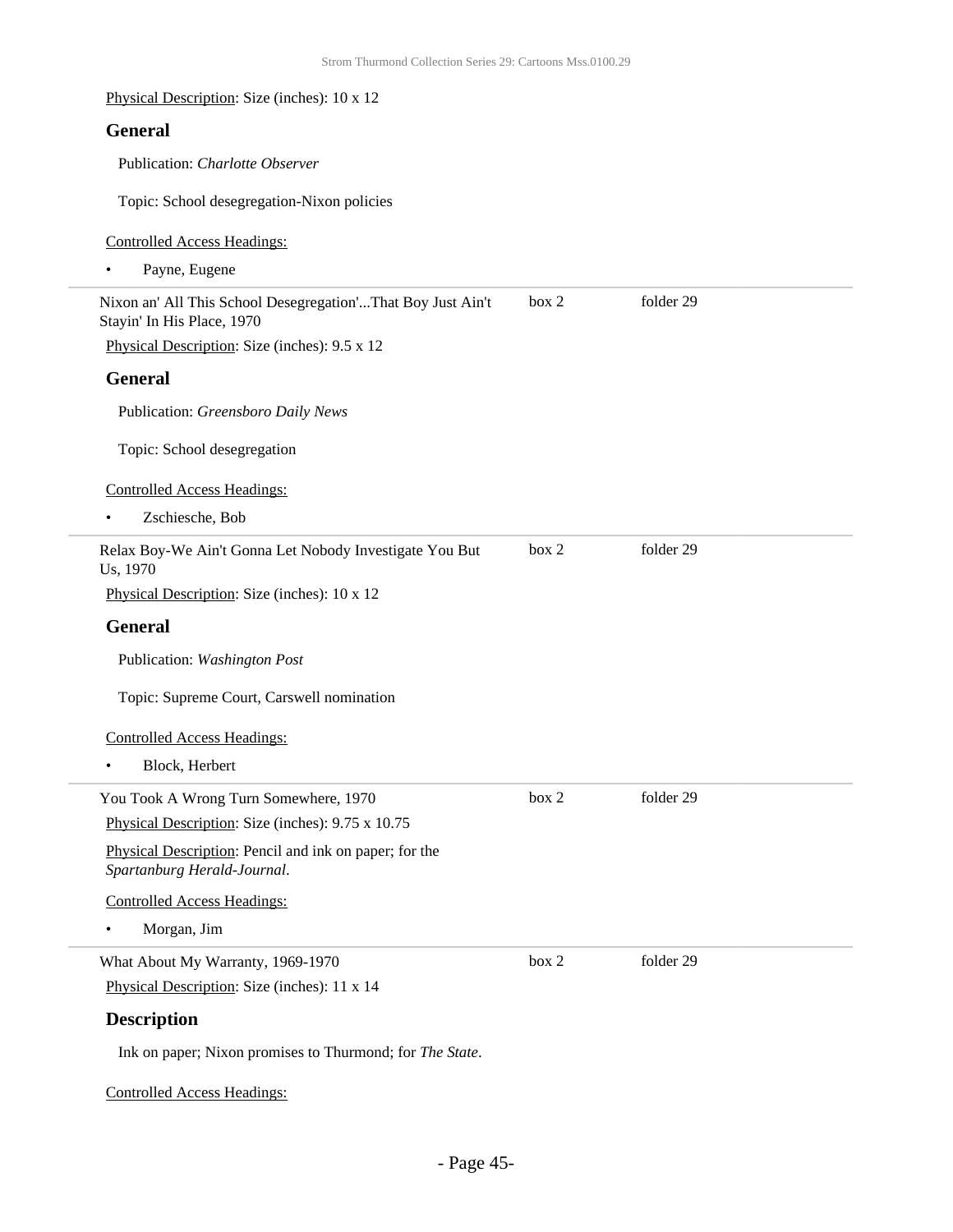• Lardner, Walt

### <span id="page-45-0"></span>**1971**

| <b>Title/Description</b>                                                                        | <b>Instances</b> |           |  |
|-------------------------------------------------------------------------------------------------|------------------|-----------|--|
| He Just Walked In, Saw Me and Fainted, February 27, 1971                                        | box 2            | folder 30 |  |
| Physical Description: Size (inches): 9.5 x 11.5                                                 |                  |           |  |
| Physical Description: Ink on paper; for The State on the topic<br>of the hiring of Thomas Moss. |                  |           |  |
| <b>Controlled Access Headings:</b>                                                              |                  |           |  |
| Lardner, Walt<br>$\bullet$                                                                      |                  |           |  |
| We Need Each Other These Days, Ya'll, March 6, 1971                                             | box 2            | folder 30 |  |
| Physical Description: Size (inches): 11 x 14                                                    |                  |           |  |
| <b>General</b>                                                                                  |                  |           |  |
| Publication: The Afro American                                                                  |                  |           |  |
| Topic: Civil Rights, hiring of Thomas Moss                                                      |                  |           |  |
| Maybe This Is a Soft Spot, April 4, 1971                                                        | box 2            | folder 30 |  |
| Physical Description: Size (inches): 9.5 x 11.5                                                 |                  |           |  |
| Physical Description: Ink on paper; for The State.                                              |                  |           |  |
| <b>Controlled Access Headings:</b>                                                              |                  |           |  |
| Lardner, Walt<br>$\bullet$                                                                      |                  |           |  |
| They Didn't Pay Any Attention To Our VIP Tags, April 22,<br>1971                                | box 2            | folder 30 |  |
| Physical Description: Size (inches): 11 x 14                                                    |                  |           |  |
| <b>General</b>                                                                                  |                  |           |  |
| Publication: Washington Post                                                                    |                  |           |  |
| Topic: Civil Rights, Supreme Court busing decision                                              |                  |           |  |
| <b>Controlled Access Headings:</b>                                                              |                  |           |  |
| Block, Herbert                                                                                  |                  |           |  |
| SLAM, May 19, 1971                                                                              | box 2            | folder 30 |  |
| Physical Description: Size (inches): 9 x 11                                                     |                  |           |  |
| Physical Description: Glossy print; Nixon support for Sol<br>Blatt, Jr.; from The State.        |                  |           |  |
| <b>Controlled Access Headings:</b>                                                              |                  |           |  |
| Lardner, Walt<br>$\bullet$                                                                      |                  |           |  |
| Happy Father's Day Sen. Thurmond! (And to all Fathers<br>Everywhere), June 20, 1971             | box 2            | folder 30 |  |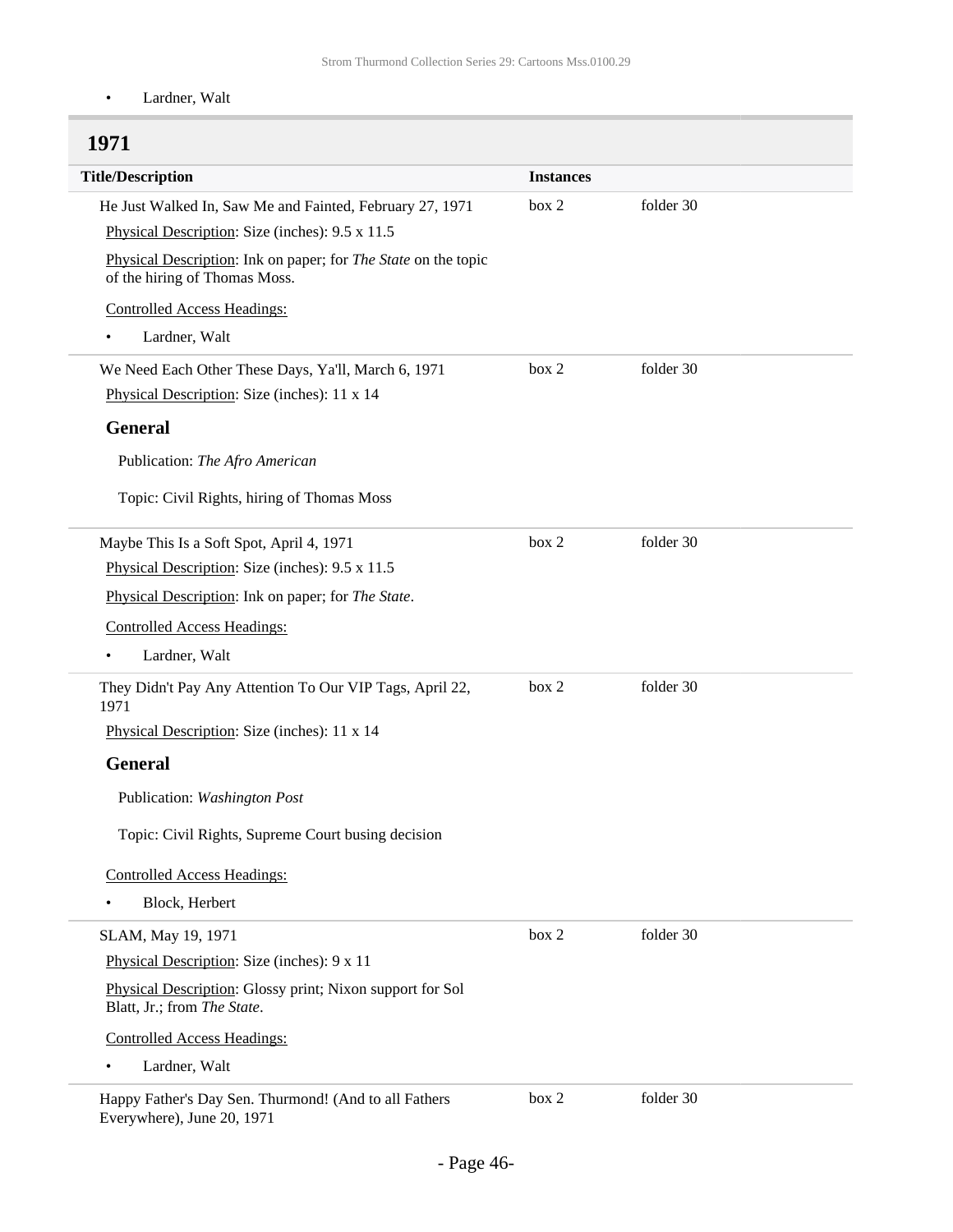| Physical Description: Size (inches): 11 x 14                                                                                                        |       |           |  |
|-----------------------------------------------------------------------------------------------------------------------------------------------------|-------|-----------|--|
| Physical Description: Ink and screentone; for the Augusta<br>Chronicle.                                                                             |       |           |  |
| <b>Controlled Access Headings:</b>                                                                                                                  |       |           |  |
| Wells, Clyde                                                                                                                                        |       |           |  |
| Rural People Who'll Get Relatively Nothing, August 18, 1971                                                                                         | box 2 | folder 30 |  |
| Physical Description: 2 item(s)                                                                                                                     |       |           |  |
| Physical Description: Size (inches): 11 x 15                                                                                                        |       |           |  |
| <b>General</b>                                                                                                                                      |       |           |  |
| Publication: Edgefield Advertiser                                                                                                                   |       |           |  |
| Topic: Water and sewer funds                                                                                                                        |       |           |  |
| Notes: Mounted cartoon clipped from newspaper plus one<br>photocopy                                                                                 |       |           |  |
| It Must Be a Dream, September 15, 1971                                                                                                              | box 2 | folder 30 |  |
| Physical Description: Size (inches): 9 x 11                                                                                                         |       |           |  |
| <b>General</b>                                                                                                                                      |       |           |  |
| Publication: Edgefield Advertiser                                                                                                                   |       |           |  |
|                                                                                                                                                     |       |           |  |
| Topic: water and sewer funds                                                                                                                        |       |           |  |
| Unlimited Debate, October 10, 1971                                                                                                                  | box 2 | folder 31 |  |
| Physical Description: Size (inches): 16 x 19.5                                                                                                      |       |           |  |
| Physical Description: Pencil and ink illustration depicting<br>Thurmond with Robert M. Lafollette, Sr. and Huey Long; for<br>the Los Angeles Times. |       |           |  |
| <b>Conditions Governing Access:</b><br><b>Conditions Governing Access</b>                                                                           |       |           |  |
| Smudges easily. Handle by edges only and return<br>to protective tissue after viewing. Photocopying not<br>permitted.                               |       |           |  |
| <b>Controlled Access Headings:</b>                                                                                                                  |       |           |  |
| Bentovaja, Pete<br>$\bullet$                                                                                                                        |       |           |  |
| Now, If Sen. Thurmond Will Stop Knitting, 1971                                                                                                      | box 2 | folder 31 |  |
| Physical Description: Size (inches): 9.75 x 11.75                                                                                                   |       |           |  |
| <b>Description</b>                                                                                                                                  |       |           |  |

Controlled Access Headings: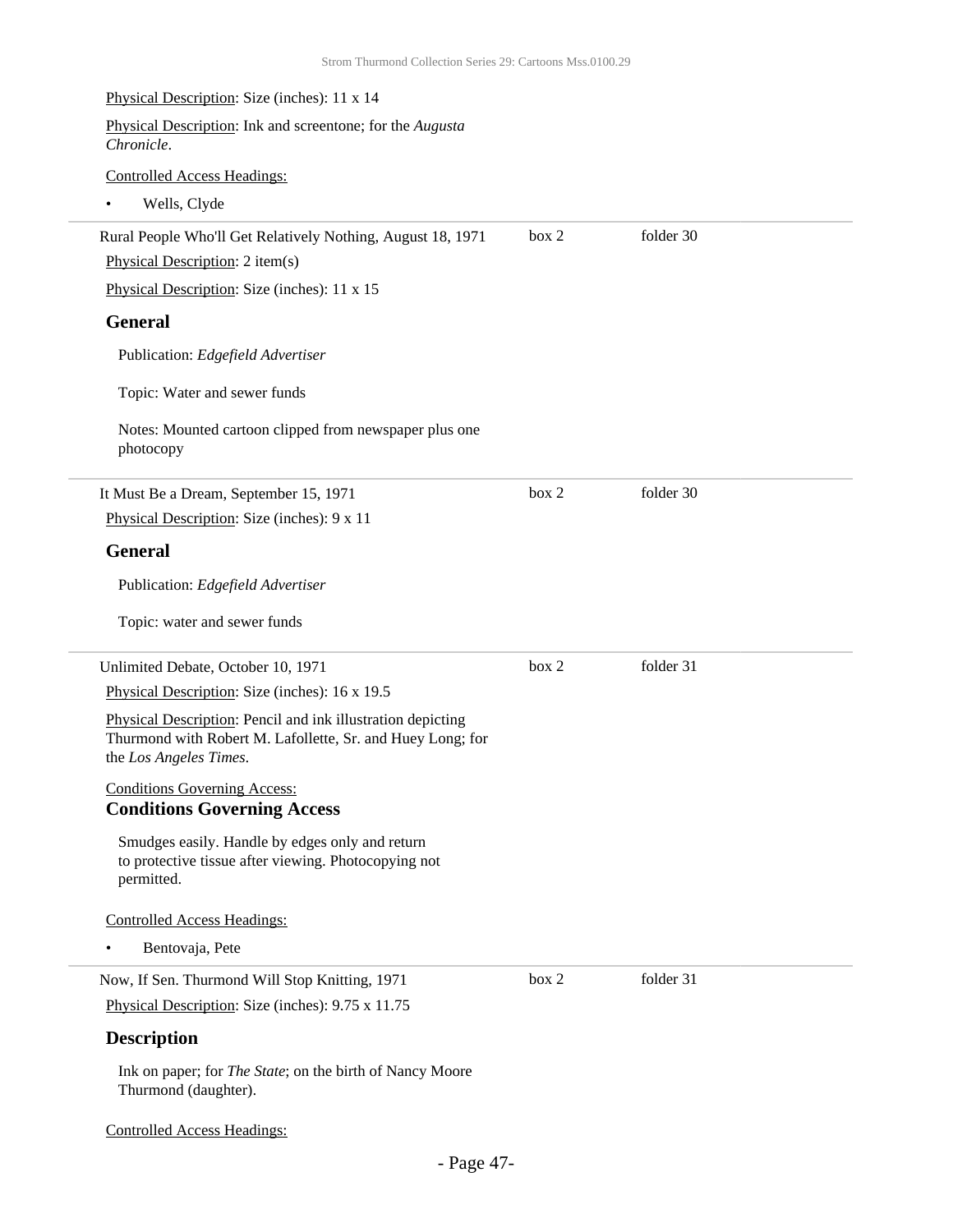• Lardner, Walt

### **1972**

<span id="page-47-0"></span>

| 1914                                                                                                                                                                                                            |                  |           |
|-----------------------------------------------------------------------------------------------------------------------------------------------------------------------------------------------------------------|------------------|-----------|
| <b>Title/Description</b>                                                                                                                                                                                        | <b>Instances</b> |           |
| See! I'se Been Representing You Folks All Along!, February 3,<br>1972                                                                                                                                           | box 2            | folder 32 |
| Physical Description: Size (inches): 10.5 x 14                                                                                                                                                                  |                  |           |
| <b>General</b>                                                                                                                                                                                                  |                  |           |
| Publication: Charlotte Observer                                                                                                                                                                                 |                  |           |
| Topic: JST's campaign for black votes                                                                                                                                                                           |                  |           |
| <b>Controlled Access Headings:</b>                                                                                                                                                                              |                  |           |
| Marlette, Doug                                                                                                                                                                                                  |                  |           |
| Interception, February 25, 1972                                                                                                                                                                                 | box 2            | folder 32 |
| Physical Description: Size (inches): 10 x 14                                                                                                                                                                    |                  |           |
| Physical Description: Ink and screentone; VA Hospital-SC<br>vs GA; inscribed "Sen. Thurmond - Best Wishes to A Man I<br>Greatly Admire! P.S. We Still Want That Hospital!; for the<br>Augusta Chronicle-Herald. |                  |           |
| <b>Controlled Access Headings:</b>                                                                                                                                                                              |                  |           |
| Wells, Clyde                                                                                                                                                                                                    |                  |           |
| 1972 SC Senate Race, March 6, 1972                                                                                                                                                                              | box 2            | folder 32 |
| Physical Description: Size (inches): 14 x 16.5                                                                                                                                                                  |                  |           |
| Physical Description: Ink; Signed by J. H. Gallimore, editor of<br>the Seneca Journal.                                                                                                                          |                  |           |
| <b>Controlled Access Headings:</b>                                                                                                                                                                              |                  |           |
| Palmer, Kate Salley                                                                                                                                                                                             |                  |           |
| Are You Sure You Want to Track Him?, March 23, 1972                                                                                                                                                             | box 2            | folder 32 |
| Physical Description: Size (inches): 9.5 x 12.25                                                                                                                                                                |                  |           |
| Physical Description: Pen and ink; two alternative titles<br>written on cartoon: "Are you sure you want to chase him" and<br>"Are you sure you want to find him"; for The State.                                |                  |           |
| <b>Controlled Access Headings:</b>                                                                                                                                                                              |                  |           |
| Lardner, Walt                                                                                                                                                                                                   |                  |           |
| NO YOU tell Him They Now Prefer 'Black Afro-American!,<br>April 2, 1972                                                                                                                                         | box 2            | folder 32 |
| Physical Description: Size (inches): 13 x 18                                                                                                                                                                    |                  |           |
| Physical Description: Pen and ink; for the Charlotte Observer.                                                                                                                                                  |                  |           |
|                                                                                                                                                                                                                 |                  |           |

Controlled Access Headings: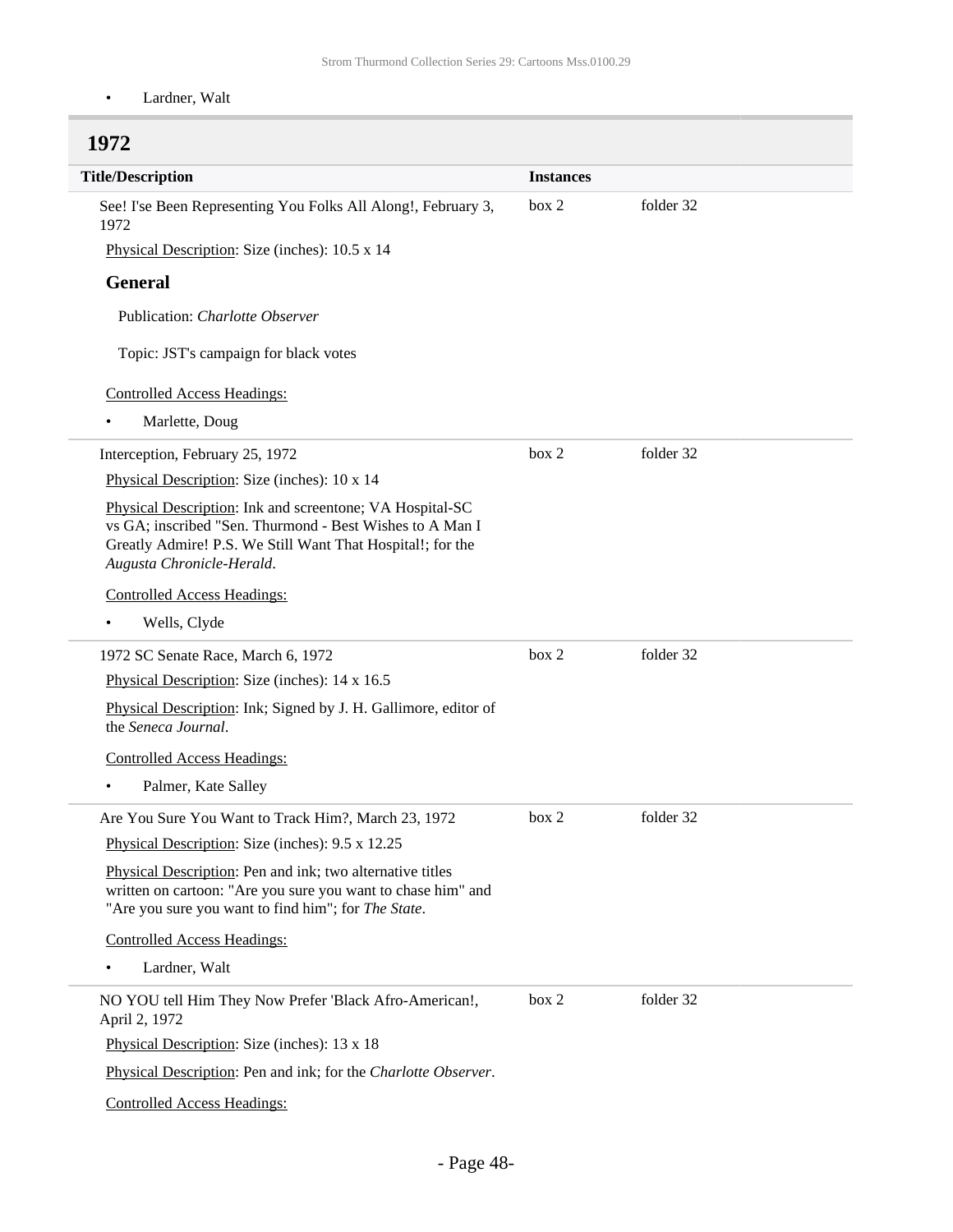• Marlette, Doug

| 72 Elections-I Can't Stand Bloodshed, 1972                                                                                                                           | box 2            | folder 32 |
|----------------------------------------------------------------------------------------------------------------------------------------------------------------------|------------------|-----------|
| Physical Description: Size (inches): 9.5 x 12                                                                                                                        |                  |           |
| Physical Description: Pen and ink; for The State.                                                                                                                    |                  |           |
| <b>Controlled Access Headings:</b>                                                                                                                                   |                  |           |
| Lardner, Walt<br>$\bullet$                                                                                                                                           |                  |           |
| "Say Cheese", 1972                                                                                                                                                   | box 2            | folder 32 |
| Physical Description: Size (inches): 8.5 x 9.25                                                                                                                      |                  |           |
| Physical Description: Pen and ink; for <i>The State</i> ; on the topic<br>of Zeigler pondering senate run against Thurmond.                                          |                  |           |
| <b>Controlled Access Headings:</b>                                                                                                                                   |                  |           |
| Lardner, Walt<br>٠                                                                                                                                                   |                  |           |
| Steady, Boy!, 1972                                                                                                                                                   | box 2            | folder 32 |
| Physical Description: Size (inches): 13 x 17.5                                                                                                                       |                  |           |
| Physical Description: Pen and ink; inscribed 'To Senator<br>Thurmond"; for the Charlotte Observer; on the topic of<br>Zeigler pondering senate run against Thurmond. |                  |           |
| <b>Controlled Access Headings:</b>                                                                                                                                   |                  |           |
| Marlette, Doug<br>$\bullet$                                                                                                                                          |                  |           |
|                                                                                                                                                                      |                  |           |
| 1973                                                                                                                                                                 |                  |           |
| <b>Title/Description</b>                                                                                                                                             | <b>Instances</b> |           |
| Strom Thurmond, 1973                                                                                                                                                 | box 2            | folder 33 |
| Physical Description: Size (inches): 9.937 x 14.375                                                                                                                  |                  |           |
| <b>Controlled Access Headings:</b>                                                                                                                                   |                  |           |
| Payne, Eugene                                                                                                                                                        |                  |           |
| WHO? ME?, 1973                                                                                                                                                       | box 2            | folder 33 |
| Physical Description: Size (inches): 6.5 x 12.25                                                                                                                     |                  |           |
| <b>Controlled Access Headings:</b>                                                                                                                                   |                  |           |
| Curtis, Thomas Pelham, II<br>$\bullet$                                                                                                                               |                  |           |
| Watergate Cynicism, 1973-1977                                                                                                                                        | box 2            | folder 33 |
| Physical Description: Size (inches): 13 x 14                                                                                                                         |                  |           |
| 1974                                                                                                                                                                 |                  |           |
| <b>Title/Description</b>                                                                                                                                             | <b>Instances</b> |           |
| The Senator Says You Overdid It, January 7, 1974<br>Physical Description: Size (inches): 13.5 x 12                                                                   | box 2            | folder 33 |

<span id="page-48-1"></span><span id="page-48-0"></span>Physical Description: Ink on paper; for *The State*.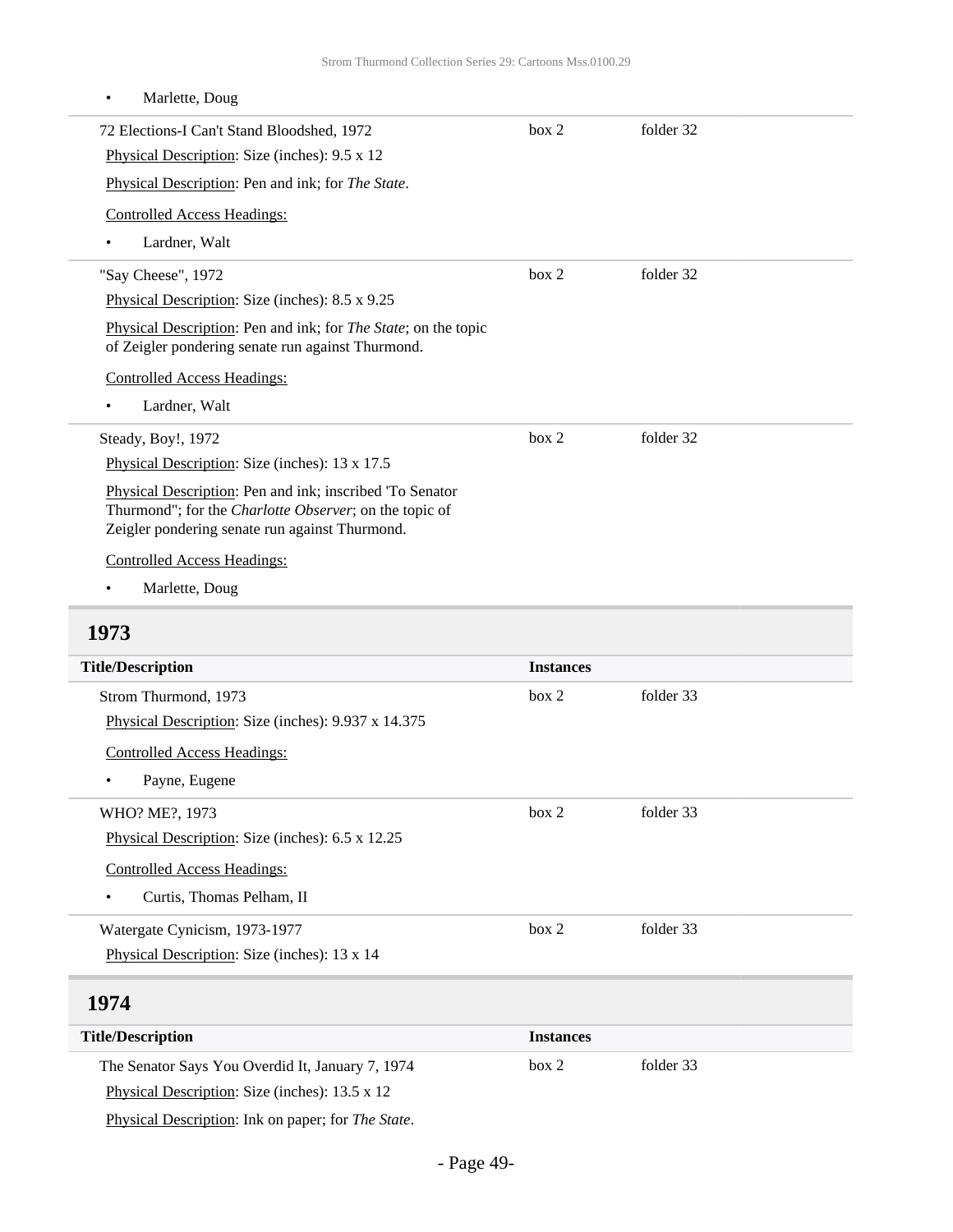Controlled Access Headings:

<span id="page-49-0"></span>

| Lardner, Walt<br>$\bullet$                                                                      |                  |           |  |
|-------------------------------------------------------------------------------------------------|------------------|-----------|--|
| Father Award, May 12, 1974                                                                      | box 2            | folder 33 |  |
| Physical Description: Size (inches): 8.5 x 12                                                   |                  |           |  |
| <b>Publication</b>                                                                              |                  |           |  |
| <b>Washington Post</b>                                                                          |                  |           |  |
| You and Your Bright Ideas!, 1974                                                                | box 2            | folder 33 |  |
| Physical Description: Size (inches): 10.5 x 13.5                                                |                  |           |  |
| Physical Description: Ink on paper; for The State on the topic<br>of Westmoreland for governor. |                  |           |  |
| <b>Controlled Access Headings:</b>                                                              |                  |           |  |
| Lardner, Walt<br>$\bullet$                                                                      |                  |           |  |
| 1975                                                                                            |                  |           |  |
| <b>Title/Description</b>                                                                        | <b>Instances</b> |           |  |
| "Not Many of Us Left, Is There?", July 28, 1975                                                 | box 2            | folder 34 |  |
| <b>Controlled Access Headings:</b>                                                              |                  |           |  |
| Baldowski, Clifford H.<br>$\bullet$                                                             |                  |           |  |
| Our Leaders, September 29, 1975                                                                 | box 2            | folder 34 |  |
| Physical Description: Size (inches): 9 x 11                                                     |                  |           |  |
| <b>Publication</b>                                                                              |                  |           |  |
| Columbia Record                                                                                 |                  |           |  |
| <b>Controlled Access Headings:</b>                                                              |                  |           |  |
| Smyrl, Jak                                                                                      |                  |           |  |
| Planned Parenthood, 1975                                                                        | box 2            | folder 34 |  |
| Physical Description: Size (inches): 9 x 12                                                     |                  |           |  |
| Physical Description: Ink and screentone; for the Augusta<br>Chronicle.                         |                  |           |  |
| <b>Controlled Access Headings:</b>                                                              |                  |           |  |
| Wells, Clyde                                                                                    |                  |           |  |
| 1976                                                                                            |                  |           |  |
| <b>Title/Description</b>                                                                        | <b>Instances</b> |           |  |
| Well, Son,"You've Got to Kiss an Angel Good Morning",                                           | box 2            | folder 34 |  |

<span id="page-49-1"></span>January 11, 1976

Physical Description: Size (inches): 10.5 x 8.562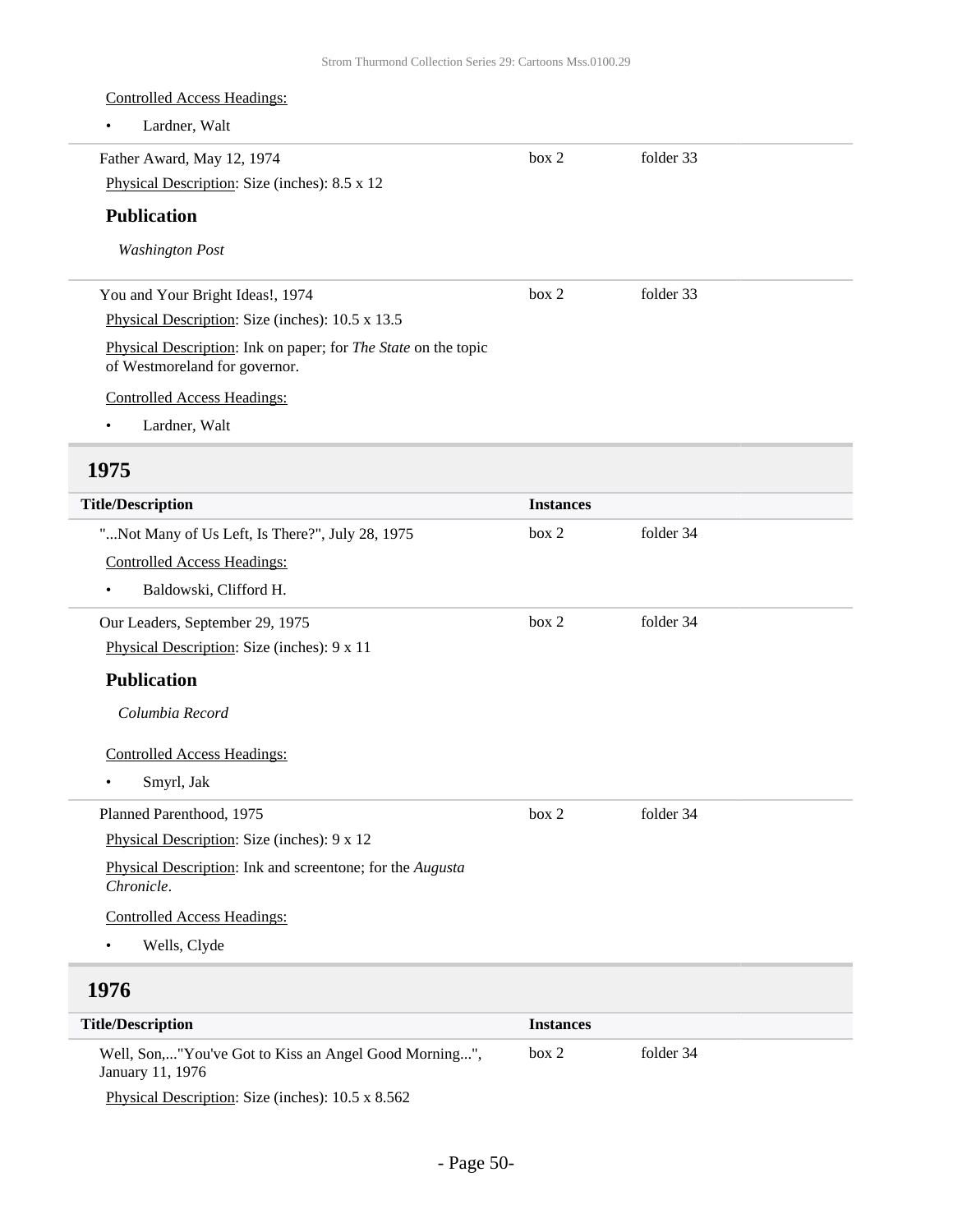#### Physical Description: Ink on paper; for *Greenville News*; about the birth of Paul Reynolds Thurmond.

#### Controlled Access Headings:

• Palmer, Kate Salley

| I'll Go Through The Receiving Line, But I Won't Kiss The<br>Bride, August 8, 1976                                                                                              | box 2 | folder 34 |
|--------------------------------------------------------------------------------------------------------------------------------------------------------------------------------|-------|-----------|
| Physical Description: Size (inches): 14 x 11                                                                                                                                   |       |           |
| <b>Physical Description: Pencil and ink; for the Greenville News;</b><br>on the topic of the possibility of Richard Schweiker as Ronald<br>Reagan's presidential running mate. |       |           |
| <b>Controlled Access Headings:</b>                                                                                                                                             |       |           |
| Palmer, Kate Salley<br>٠                                                                                                                                                       |       |           |
| We're Organizing, Too!, 1976-1977                                                                                                                                              | box 2 | folder 34 |
| Physical Description: Size (inches): 13.5 x 16                                                                                                                                 |       |           |
| Physical Description: Charcoal and ink; inscribed "To:<br>Senator Thurmond, With Best Wishes"; for the Army Times;<br>about opposition to military unions.                     |       |           |
| Controlled Access Headings:                                                                                                                                                    |       |           |
| Stampone, John R., Sr.<br>٠                                                                                                                                                    |       |           |
| 1977                                                                                                                                                                           |       |           |

<span id="page-50-0"></span>

| <b>Title/Description</b>                                       | <b>Instances</b> |           |
|----------------------------------------------------------------|------------------|-----------|
| While You Were Out, Senator Thurmond Was By, March 25,<br>1977 | box 2            | folder 34 |
| Physical Description: Size (inches): 10 x 13                   |                  |           |
| Physical Description: Ink and newsprint; for The State.        |                  |           |
| <b>Controlled Access Headings:</b>                             |                  |           |
| Lardner, Walt<br>$\bullet$                                     |                  |           |
| Ravenel Biting Thurmond's Tail, April 15, 1977                 | box 2            | folder 34 |
| Physical Description: Size (inches): 11 x 14                   |                  |           |
| Physical Description: Ink on paper; for the Greenville News    |                  |           |
| <b>Controlled Access Headings:</b>                             |                  |           |
| Palmer, Kate Salley<br>$\bullet$                               |                  |           |
| Caricature of Senator Thurmond, May 6, 1977                    | box 2            | folder 34 |
| Physical Description: Size (inches): 11 x 14                   |                  |           |
| Physical Description: Ink on paper; for the Greenville News.   |                  |           |
| <b>Controlled Access Headings:</b>                             |                  |           |
| Palmer, Kate Salley<br>$\bullet$                               |                  |           |
| Thurmond-Ravenel, June 22, 1977                                | box 2            | folder 34 |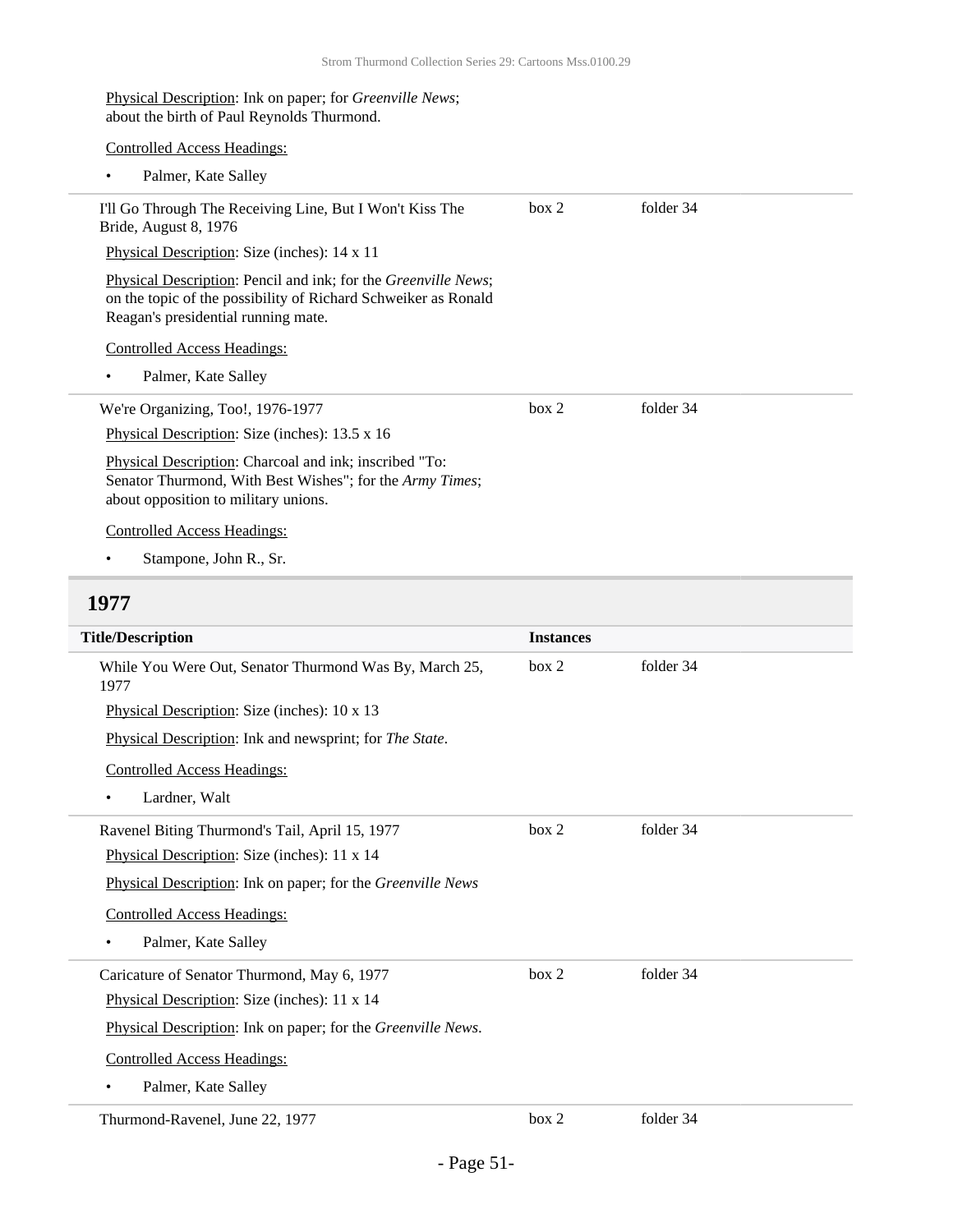| Physical Description: Size (inches): 15 x 20                                                                     |                  |           |  |
|------------------------------------------------------------------------------------------------------------------|------------------|-----------|--|
| Physical Description: Ink on illustration board; Thurmond<br>bursting Ravenel's senatorial hopes; for The State. |                  |           |  |
| <b>Controlled Access Headings:</b>                                                                               |                  |           |  |
| Lardner, Walt<br>٠                                                                                               |                  |           |  |
| Oh, A BUG-I Thought You Said PUG!, July 26, 1977                                                                 | box 2            | folder 34 |  |
| Physical Description: Size (inches): 8 x 10.5                                                                    |                  |           |  |
| <b>General</b>                                                                                                   |                  |           |  |
| Publication: Greenville News                                                                                     |                  |           |  |
| <b>Controlled Access Headings:</b>                                                                               |                  |           |  |
| Palmer, Kate Salley<br>$\bullet$                                                                                 |                  |           |  |
| Old Teddy Would Be Proud of Us, 1977                                                                             | box 2            | folder 34 |  |
| Physical Description: Size (inches): 14 x 16.5                                                                   |                  |           |  |
| <b>Controlled Access Headings:</b>                                                                               |                  |           |  |
| Boylston, Sam<br>$\bullet$                                                                                       |                  |           |  |
| Strom: "I stand on my record." Pug: "I stand on his record.",<br>1977                                            | box 2            | folder 34 |  |
| Physical Description: Size (inches): 8 x 10                                                                      |                  |           |  |
| <b>Controlled Access Headings:</b>                                                                               |                  |           |  |
| Addison, Tom<br>$\bullet$                                                                                        |                  |           |  |
| 1978                                                                                                             |                  |           |  |
| <b>Title/Description</b>                                                                                         | <b>Instances</b> |           |  |
| Well, Sen. Thurmond, I understand You Had a Good Turnout<br>For, April 7, 1978                                   | box 2            | folder 35 |  |
| Physical Description: Size (inches): 8.5 x 11                                                                    |                  |           |  |
| <b>Publication</b>                                                                                               |                  |           |  |
| The State                                                                                                        |                  |           |  |
| <b>Controlled Access Headings:</b>                                                                               |                  |           |  |
| Lardner, Walt<br>$\bullet$                                                                                       |                  |           |  |
| Oh NoNOT AGAIN!, August 1, 1978                                                                                  | box 2            | folder 35 |  |

<span id="page-51-0"></span>Physical Description: Size (inches): 8.5 x 11

#### **Publication**

*Greenville News*

Controlled Access Headings: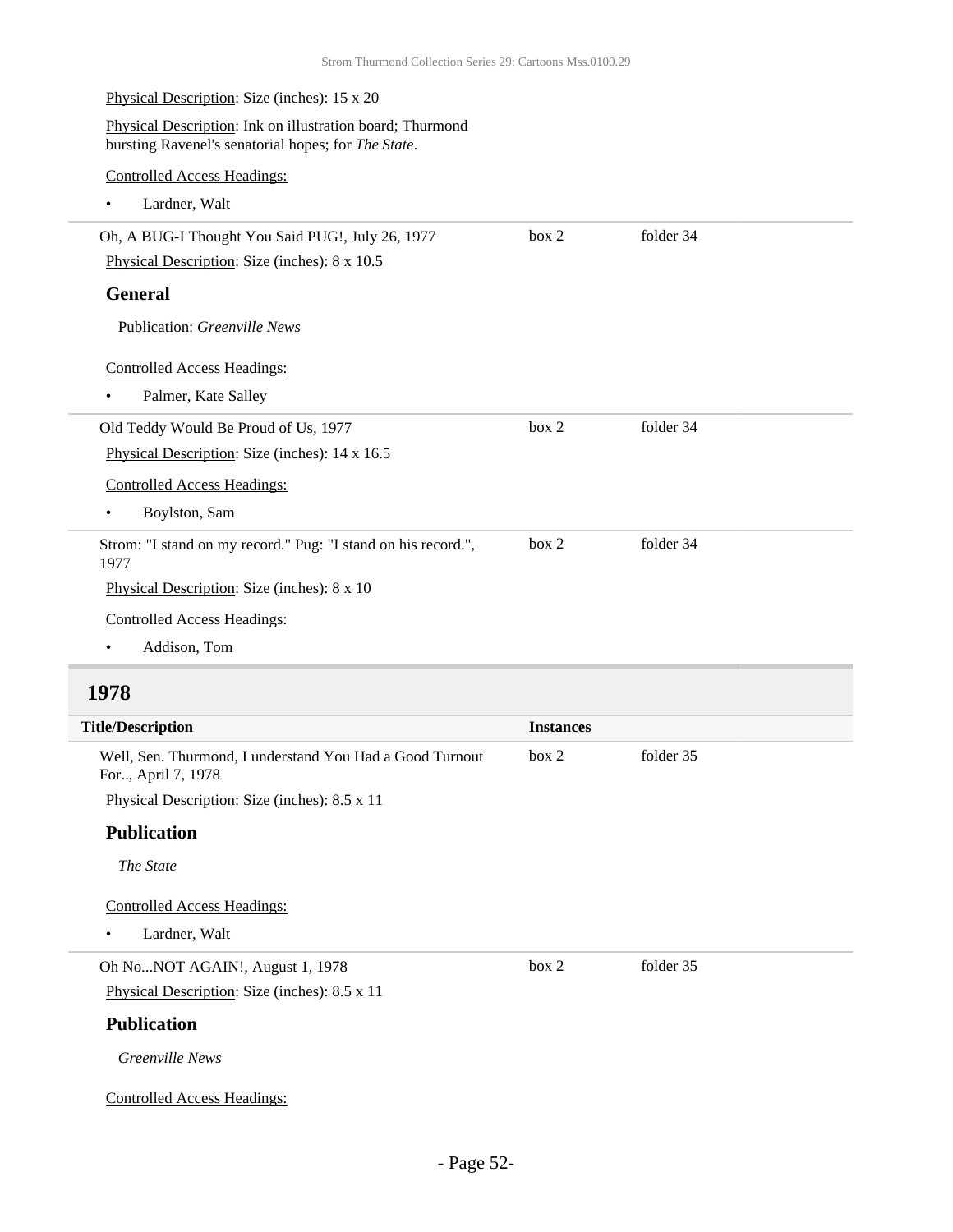• Palmer, Kate Salley Thurmond's Record...Pug's Record, September 4, 1978 Physical Description: Size (inches): 12 x 13.75 Physical Description: Ink on illustration board; for *The State*. Controlled Access Headings: Lardner, Walt box 2 folder 35 Ravenel Shaking President Carter's Hand, September 28, 1978 Physical Description: Size (inches): 12.5 x 13.5 Physical Description: Pencil and ink on illustration board; for *The State*; about Carter's Support of Ravenel. Controlled Access Headings: • Lardner, Walt box 2 folder 35 Here, you dropped a piece!, 1978 Physical Description: Size (inches): 10 x 8 **General** Publication: *The State* Topic: Ravenel's Phillip Morris statement Controlled Access Headings: • Lardner, Walt box 2 folder 35 I Can Do the Job, circa 1978 Controlled Access Headings: • Lardner, Walt box 2 folder 35 Strom-Trek, 1978 Physical Description: Size (inches): 11 x 16 Physical Description: Ink on paper; for the *Greenville News*. Satire of Thurmond family based on *The Waltons*. Controlled Access Headings: • Palmer, Kate Salley box 2 folder 35 **1979 Title/Description Instances** Strom Trooper, October 24, 1979 Physical Description: 2 item(s) Physical Description: Size (inches): 8.5 x 11 box 2 folder 36

<span id="page-52-0"></span>Physical Description: Pen on bond paper; cover letter from cartoonist to Ms. Gault; for the *Summerville Journal-Scene*.

Controlled Access Headings: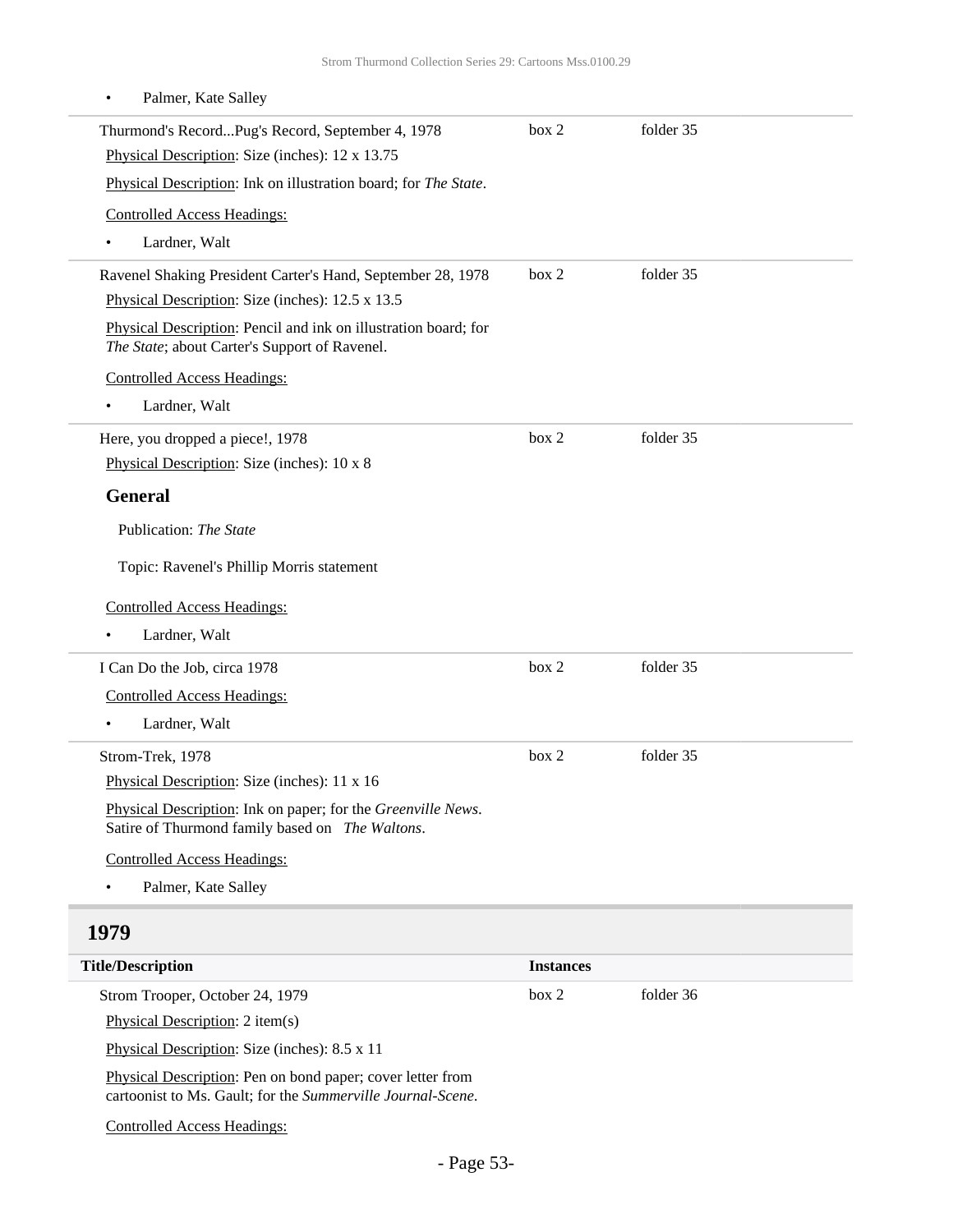<span id="page-53-1"></span><span id="page-53-0"></span>

| McCullough, Bonnie<br>$\bullet$                                                                                            |                  |           |  |
|----------------------------------------------------------------------------------------------------------------------------|------------------|-----------|--|
| Stome Thormond- University Alumni and Political Saints<br>Salute, November 23, 1979                                        | box 2            | folder 36 |  |
| Physical Description: Size (inches): 11.375 x 15.125                                                                       |                  |           |  |
| <b>Controlled Access Headings:</b>                                                                                         |                  |           |  |
| Lardner, Walt<br>$\bullet$                                                                                                 |                  |           |  |
| Have no fear-the Thurmonds are here!, December 1979                                                                        | box 2            | folder 36 |  |
| Physical Description: Size (inches): 9.75 x 13.75                                                                          |                  |           |  |
| <b>Controlled Access Headings:</b>                                                                                         |                  |           |  |
| Benson, Steve<br>$\bullet$                                                                                                 |                  |           |  |
| 1980                                                                                                                       |                  |           |  |
| <b>Title/Description</b>                                                                                                   | <b>Instances</b> |           |  |
| From Now On Before Each Judiciary Committee Meeting<br>We'reGoing to Say a Little Prayer and then Salute the Flag,<br>1980 | box 2            | folder 36 |  |
| Physical Description: Size (inches): 11 x 7                                                                                |                  |           |  |
| Physical Description: Ink and screentone; for the Miami News                                                               |                  |           |  |
| <b>Controlled Access Headings:</b>                                                                                         |                  |           |  |
| Wright, Don<br>$\bullet$                                                                                                   |                  |           |  |
| The Power of Life and Death, 1980                                                                                          | box 2            | folder 36 |  |
| Physical Description: Size (inches): 8.5 x 11                                                                              |                  |           |  |
| <b>Controlled Access Headings:</b>                                                                                         |                  |           |  |
| Wasserman, Dan<br>$\bullet$                                                                                                |                  |           |  |
| Thurmond Thinks That a Man Is a Skunk, 1976-1980                                                                           | box 2            | folder 36 |  |
| Physical Description: Size (inches): 14 x 11                                                                               |                  |           |  |
| <b>Controlled Access Headings:</b>                                                                                         |                  |           |  |
| Lardner, Walt<br>$\bullet$                                                                                                 |                  |           |  |
| 1981                                                                                                                       |                  |           |  |
| <b>Title/Description</b>                                                                                                   | <b>Instances</b> |           |  |
| Fergit Hell!! Voting Rights Act, May 13, 1981                                                                              | box 3            | folder 37 |  |
| Physical Description: Size (inches): 12 x 15.75                                                                            |                  |           |  |
| Physical Description: Photo reproduction signed by artist;<br>from the Atlanta Journal.                                    |                  |           |  |
| <b>Controlled Access Headings:</b>                                                                                         |                  |           |  |
| Scrawls<br>$\bullet$                                                                                                       |                  |           |  |
| My Supreme Court Justice I Think I'll Keep Her!, September<br>13, 1981                                                     | box 3            | folder 37 |  |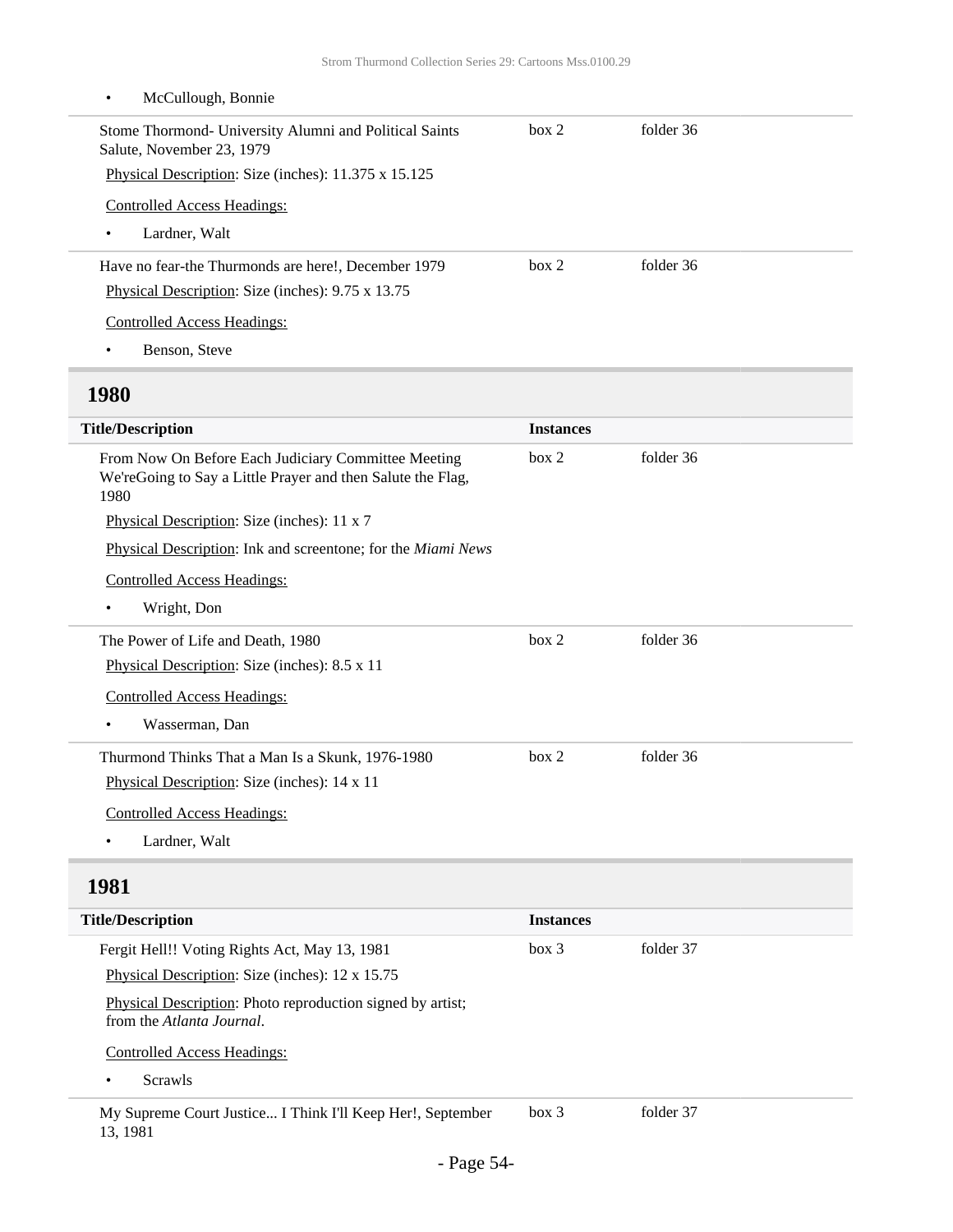### Physical Description: Size (inches): 14.5 x 17 Physical Description: Photo reproduction; for the *Greenville News*; about the Sandra Day O'Connor Supreme Court nomination. Controlled Access Headings: • Palmer, Kate Salley Gonna Have to Do Something About That Dawg, November 15, 1981 Physical Description: Size (inches): 10.75 x 16.25 Physical Description: Photo reproduction; from the *Greenville Piedmont*. Controlled Access Headings: • Addison, Tom box 3 folder 37 The Voting Rights Act, November 23, 1981 Physical Description: Size (inches): 12 x 18.5 Physical Description: Photo reproduction; from the *Greenville News*. Controlled Access Headings: • Palmer, Kate Salley box 3 folder 37 Rickover Rescue Mission-"You're Late", November 24, 1981 Physical Description: Size (inches): 15 x 20 Physical Description: Ink on illustration board; for *The State*. Controlled Access Headings: Lardner, Walt box 3 folder 37 Reagan, Bash, O'Neil-Up a Tree, November 27, 1981 Physical Description: Size (inches): 14 x 15.5 Controlled Access Headings: • Boatwright, Merrily box 3 folder 37 GOP Reelection Campaign, December 13, 1981 Physical Description: Size (inches): 15 x 20 Physical Description: Ink on illustration board; for *The State*. Controlled Access Headings: Lardner, Walt box 3 folder 37 Hes [sic] Standing Right Where We Left Him, 1981 Physical Description: 2 item(s) Physical Description: Size (inches): 15 x 20 Physical Description: Pen and ink: note to Thurmond from the editor of *The State*, Charles H. Wickenberg Jr. box 3 folder 37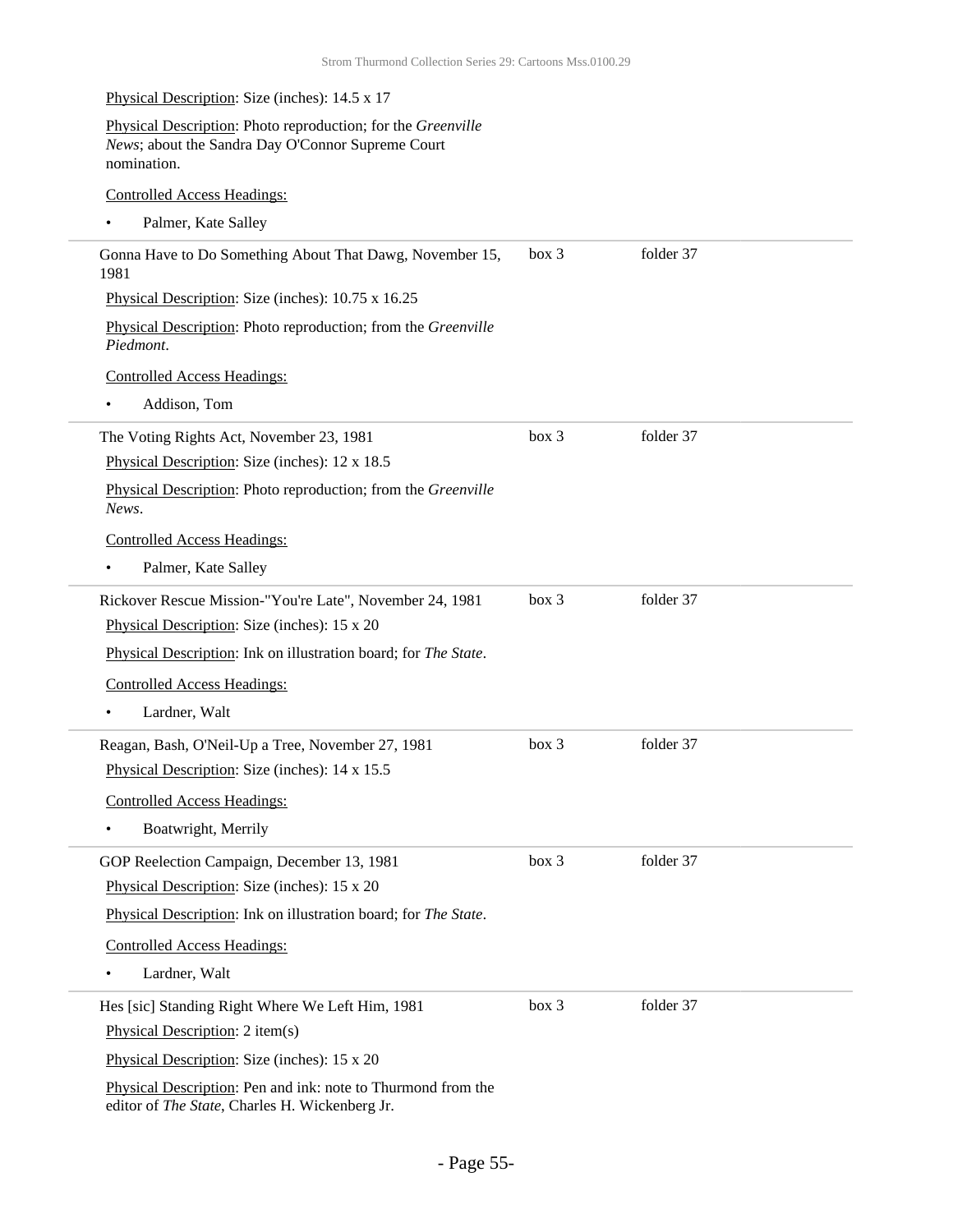#### Controlled Access Headings:

• Lardner, Walt

### <span id="page-55-0"></span>**1982**

<span id="page-55-1"></span>

| <b>Title/Description</b>                                                                        | <b>Instances</b> |           |
|-------------------------------------------------------------------------------------------------|------------------|-----------|
| Voting Rights Bill-Thurmond and Helms, May 7, 1982                                              | box 3            | folder 38 |
| Physical Description: Size (inches): 9.5 x 15.25                                                |                  |           |
| Physical Description: Ink on illustration board; for The State.                                 |                  |           |
| <b>Controlled Access Headings:</b>                                                              |                  |           |
| Lardner, Walt                                                                                   |                  |           |
| 1983                                                                                            |                  |           |
| <b>Title/Description</b>                                                                        | <b>Instances</b> |           |
| Maybe I'd Better NOT, August 10, 1983                                                           | box 3            | folder 38 |
| <b>Controlled Access Headings:</b>                                                              |                  |           |
| Apple, Charles<br>$\bullet$                                                                     |                  |           |
| South Carolina Democrats 'Beat Thurmond' Rally, August 19,<br>1983                              | box 3            | folder 38 |
| Physical Description: Size (inches): 8 x 11                                                     |                  |           |
| <b>General</b>                                                                                  |                  |           |
| Publication: Greenville News                                                                    |                  |           |
| Notes: Photocopy; inscribed "To My Dear Friend, Strom<br>Thurmond, With Pleasure. Ken Holland". |                  |           |
| <b>Controlled Access Headings:</b>                                                              |                  |           |
| Palmer, Kate Salley                                                                             |                  |           |
| South Carolina Democrats 'Beat Thurmond' Rally, August 19,<br>1983                              | box 3            | folder 38 |
| Physical Description: Size (inches): 8.5 x 14                                                   |                  |           |
| General                                                                                         |                  |           |
| Publication: Greenville News                                                                    |                  |           |
| Note: Photocopy; inscribed "For Senator Thurmond - with<br>best regards, Kate Palmer".          |                  |           |
| <b>Controlled Access Headings:</b>                                                              |                  |           |
| Palmer, Kate Salley<br>٠                                                                        |                  |           |
| President Reagan Receives Honorary Degree From USC,<br>September 20, 1983                       | box 3            | folder 38 |
| Physical Description: Size (inches): 12 x 14.25                                                 |                  |           |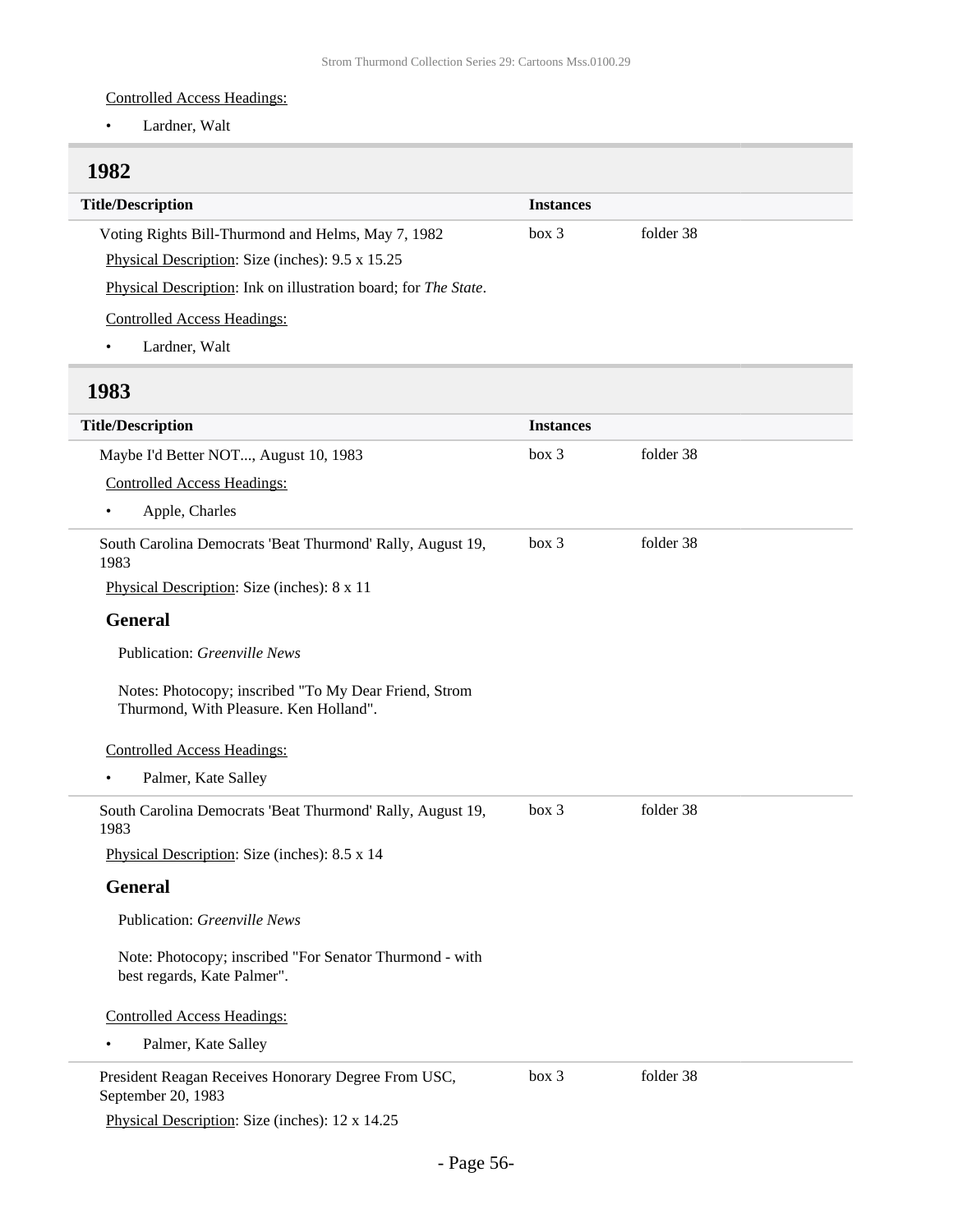| Physical Description: Ink on illustration board with typed<br>caption; for The State.             |       |           |  |
|---------------------------------------------------------------------------------------------------|-------|-----------|--|
| <b>Controlled Access Headings:</b>                                                                |       |           |  |
| Lardner, Walt<br>٠                                                                                |       |           |  |
| Thurmond holding a slice of birthday cake, circa December<br>1983                                 | box 3 | folder 38 |  |
| Anderson Report On Thumond, 1983                                                                  | box 3 | folder 38 |  |
| Physical Description: Size (inches): 14 x 10                                                      |       |           |  |
| Physical Description: Ink on illustration board; for the The<br>State.                            |       |           |  |
| <b>Controlled Access Headings:</b>                                                                |       |           |  |
| Lardner, Walt<br>٠                                                                                |       |           |  |
| You Have As Good a Chance As Any Democrat, Hollings!,<br>1983                                     | box 3 | folder 39 |  |
| Physical Description: Size (inches): 14 x 10                                                      |       |           |  |
| Physical Description: Ink on illustration board; Hollings'<br>senatorial campaign; for The State. |       |           |  |
| <b>Controlled Access Headings:</b>                                                                |       |           |  |
| Lardner, Walt<br>٠                                                                                |       |           |  |

## <span id="page-56-0"></span>**1984**

| <b>Title/Description</b>                                                                                                     | <b>Instances</b> |           |
|------------------------------------------------------------------------------------------------------------------------------|------------------|-----------|
| Hey, Let's Have a Convention!, April 18, 1984                                                                                | box 3            | folder 39 |
| <b>Controlled Access Headings:</b>                                                                                           |                  |           |
| Apple, Charles                                                                                                               |                  |           |
| Guess Who All's NOT Coming to Mah Re-election, July 3, 1984                                                                  | $h$ ox 3         | folder 39 |
| Physical Description: Size (inches): 10 x 14                                                                                 |                  |           |
| Physical Description: Ink on paper; for the Augusta Chronicle;<br>about Jesse Jackson refusing to run against Thurmond.      |                  |           |
| <b>Controlled Access Headings:</b>                                                                                           |                  |           |
| Wells, Clyde<br>٠                                                                                                            |                  |           |
| SC Textile Industry Unravelling, November 15, 1984                                                                           | box 3            | folder 39 |
| Physical Description: 2 item(s)                                                                                              |                  |           |
| Physical Description: Size (inches): 12 x 14.5                                                                               |                  |           |
| Physical Description: One ink original inscribed "To Senator"<br>Thurmond" and one photographic reproduction; for The State. |                  |           |
| <b>Controlled Access Headings:</b>                                                                                           |                  |           |
| Ariail, Robert                                                                                                               |                  |           |
| President Pro Tempore US Senate, December 1984                                                                               | box 3            | folder 39 |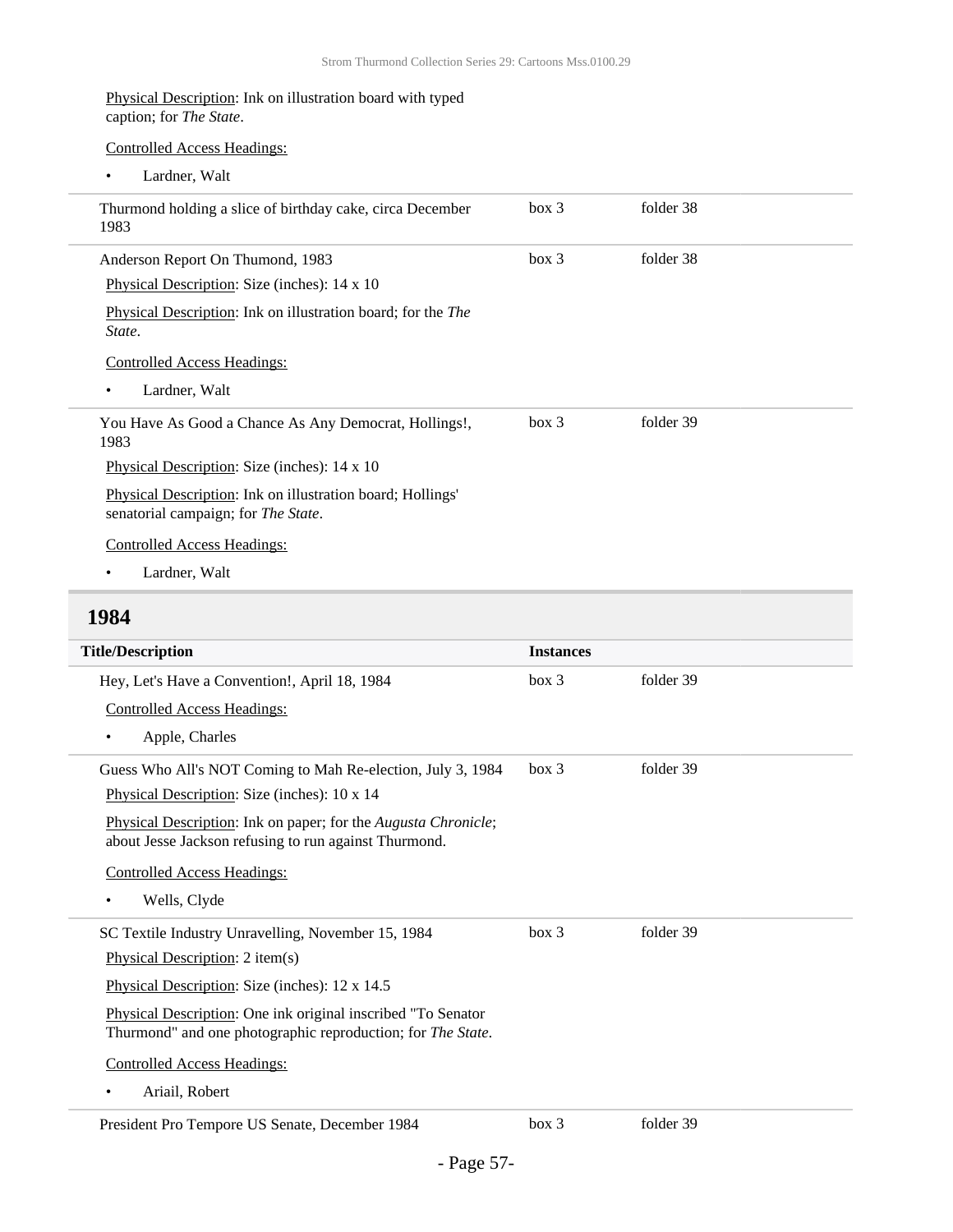| Physical Description: Size (inches): 11 x 17                                                                           |                  |           |  |
|------------------------------------------------------------------------------------------------------------------------|------------------|-----------|--|
| <b>Conditions Governing Access:</b><br><b>Conditions Governing Access</b>                                              |                  |           |  |
| Smudges easily; handle edges only and return to tissue<br>paper enclosure. No photocopies allowed.                     |                  |           |  |
| <b>Controlled Access Headings:</b><br>Thompson (illustrator or cartoonist)<br>$\bullet$                                |                  |           |  |
| The South Will Rise Again, 1984                                                                                        | box 3            | folder 39 |  |
| Physical Description: Size (inches): 16 x 20                                                                           |                  |           |  |
| <b>Controlled Access Headings:</b>                                                                                     |                  |           |  |
| Finifter, Irv<br>$\bullet$                                                                                             |                  |           |  |
| Strom Thurmond, U.S. Senator-Public Servant, 1984                                                                      | folder 44        |           |  |
| Physical Description: Size (inches): 18 x 24                                                                           |                  |           |  |
| 1985                                                                                                                   |                  |           |  |
| <b>Title/Description</b>                                                                                               | <b>Instances</b> |           |  |
| Track Shorts?!!, November 13, 1985                                                                                     | box 3            | folder 40 |  |
| Physical Description: 3 item(s)                                                                                        |                  |           |  |
| <b>Printed Printed Printed Printed Printed Printed Printed Printed Printed Printed Printed Printed Printed Printed</b> |                  |           |  |

Physical Description: Size (inches): 11.5 x 17.5

Physical Description: Ink on cardstock; inscribed "For Sen. Thurmond"; Separate note from Ariail dated November 20, 1985 included. Also one photocopy. For *The State*.

Controlled Access Headings:

• Ariail, Robert

President Pro Tempore US Senate, 1985

Physical Description: Size (inches): 11 x 17

Conditions Governing Access: **Conditions Governing Access**

Smudges easily; handle edges only and return to tissue paper enclosure. No photocopies allowed.

### <span id="page-57-0"></span>**1986**

I

| <b>Title/Description</b>                                | <b>Instances</b> |           |
|---------------------------------------------------------|------------------|-----------|
| "Blind Ambition", March 24, 1986                        | box 3            | folder 40 |
| <b>Controlled Access Headings:</b>                      |                  |           |
| Ariail, Robert                                          |                  |           |
| Whadaya Mean, "Roughing the Gipper?!", December 8, 1986 | box 3            | folder 40 |

box 3 folder 40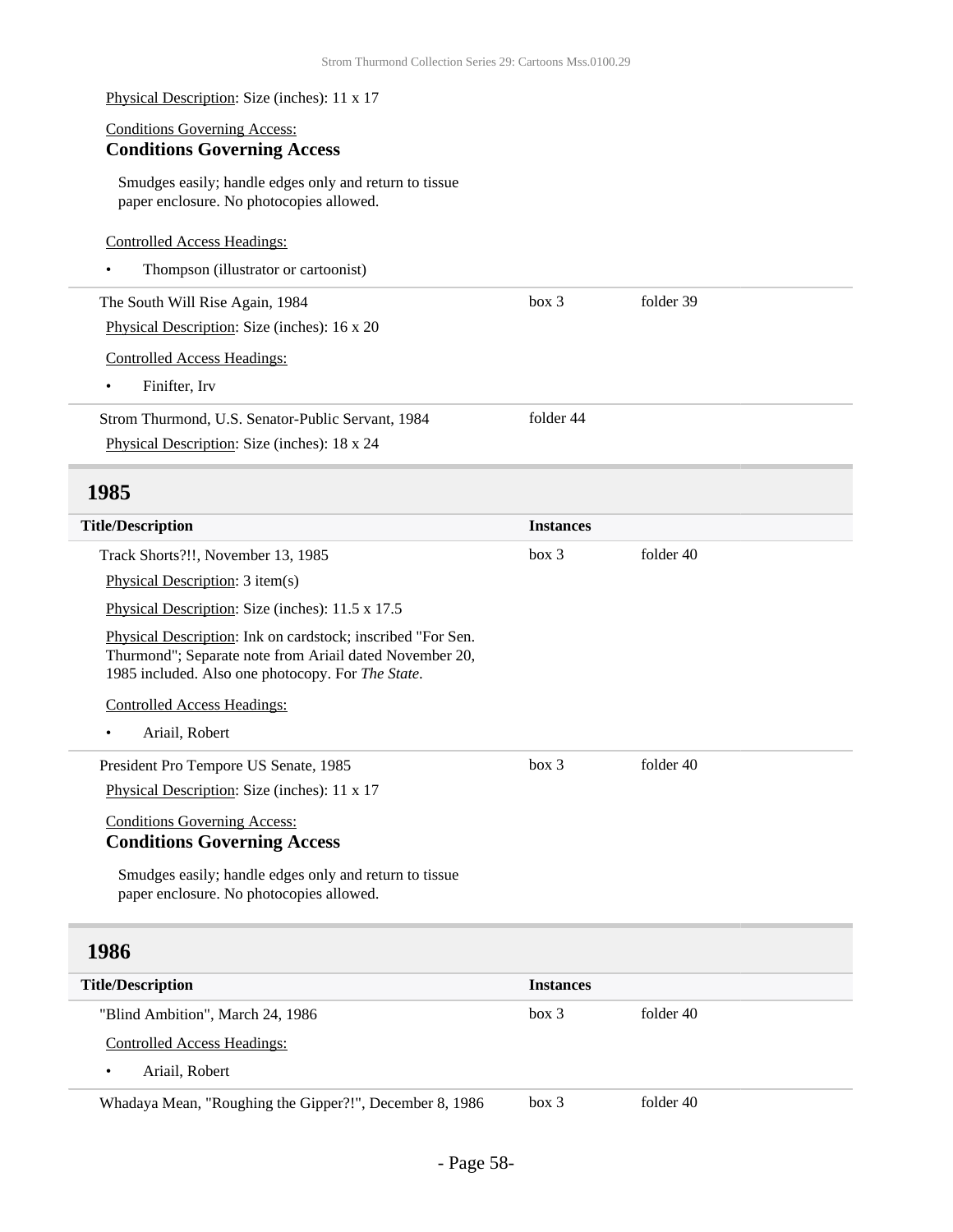#### Controlled Access Headings:

• Ariail, Robert

### <span id="page-58-0"></span>**1987**

<span id="page-58-1"></span>

| <b>Title/Description</b>                                                                                       | <b>Instances</b> |           |
|----------------------------------------------------------------------------------------------------------------|------------------|-----------|
| A Bad Year for Pit Bulls, 1987                                                                                 | box 3            | folder 40 |
| <b>Controlled Access Headings:</b>                                                                             |                  |           |
| Lange, Jim<br>$\bullet$                                                                                        |                  |           |
| Man Bites Dog!, 1987                                                                                           | box 3            | folder 40 |
| Physical Description: 2 item(s)                                                                                |                  |           |
| Physical Description: Ink (2 copies); The Greenville News                                                      |                  |           |
| 1988                                                                                                           |                  |           |
| <b>Title/Description</b>                                                                                       | <b>Instances</b> |           |
| I Want a Kinder, Gentler America, October 17, 1988                                                             | box 3            | folder 40 |
| <b>Controlled Access Headings:</b>                                                                             |                  |           |
| Ariail, Robert<br>$\bullet$                                                                                    |                  |           |
| Thurmond endorsing Bob Dole, 1988                                                                              | box 3            | folder 40 |
| <b>Controlled Access Headings:</b>                                                                             |                  |           |
| Ariail, Robert<br>$\bullet$                                                                                    |                  |           |
| Lake Wobegon!!!, circa 1988                                                                                    | box 3            | folder 40 |
| Making a Mountain Out of a Clarks Hill, circa 1988                                                             | box 3            | folder 40 |
| 1991                                                                                                           |                  |           |
| <b>Title/Description</b>                                                                                       | <b>Instances</b> |           |
| Pogo, October 19, 1991                                                                                         | box 3            | folder 41 |
| <b>Controlled Access Headings:</b>                                                                             |                  |           |
| Sternecky, Neal<br>$\bullet$                                                                                   |                  |           |
| Operation: Desert Strom, 1991                                                                                  | box 3            | folder 41 |
| <b>Controlled Access Headings:</b>                                                                             |                  |           |
| Harvell, Roger<br>$\bullet$                                                                                    |                  |           |
| 1992                                                                                                           |                  |           |
| <b>Title/Description</b>                                                                                       | <b>Instances</b> |           |
| Senator, There Are Some Young People Out Here Who Wish to<br>Complain About Your Voting Record, March 29, 1992 | box 3            | folder 41 |

<span id="page-58-2"></span>Controlled Access Headings: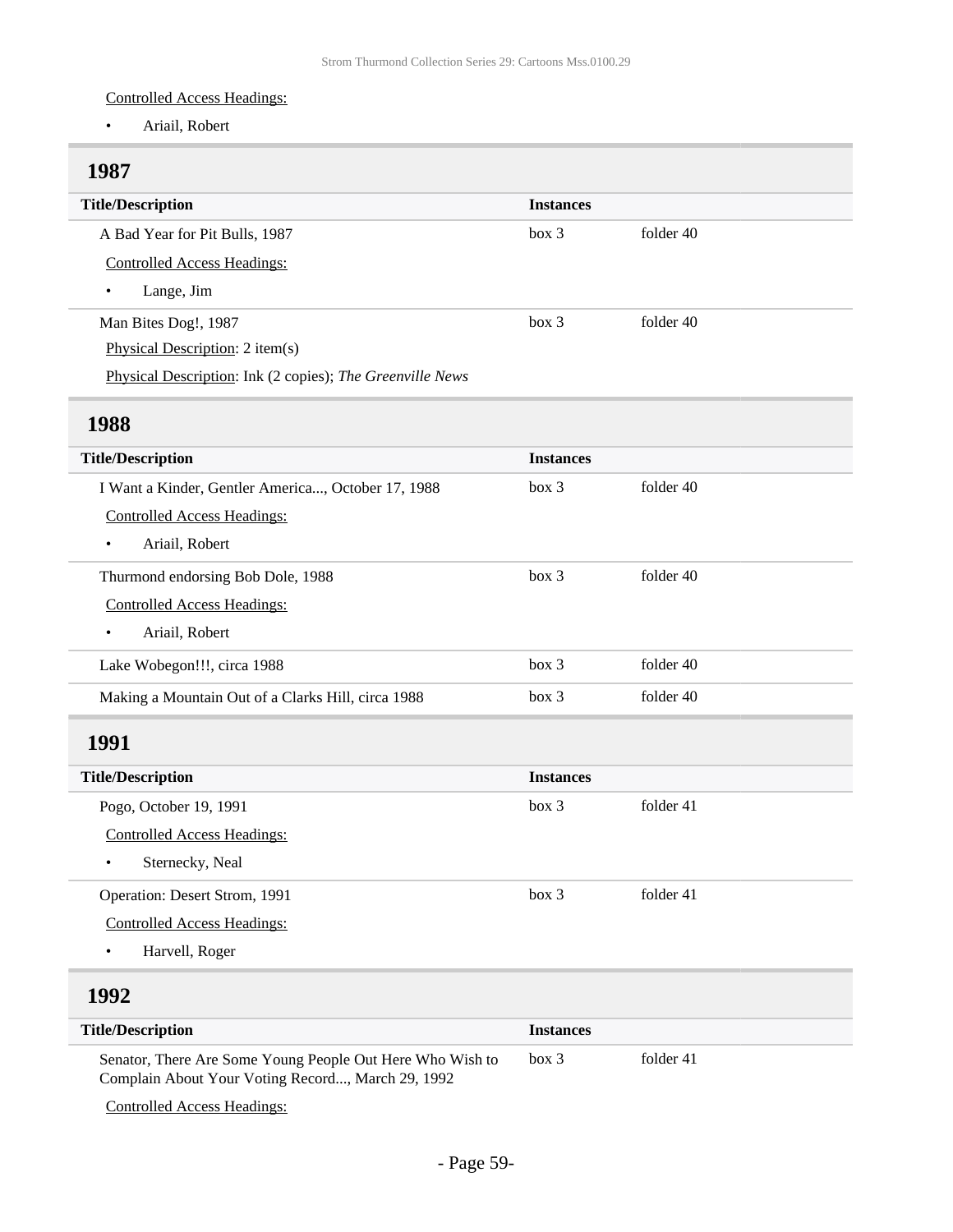• Harvell, Roger Strom 90, December 1992 box 3 folder 41

Controlled Access Headings:

• Harvell, Roger

### **1994**

| <b>Title/Description</b>                    | <i><u><b>Instances</b></u></i> |           |
|---------------------------------------------|--------------------------------|-----------|
| So <i>That's</i> His Secret!, December 1994 | box 3                          | folder 41 |
| <b>Controlled Access Headings:</b>          |                                |           |

• Ariail, Robert

### <span id="page-59-0"></span>**1996**

| <b>Title/Description</b>                                                                                                 | <b>Instances</b> |           |
|--------------------------------------------------------------------------------------------------------------------------|------------------|-----------|
| The Right Route to Take Tuesday, 1996<br><b>Physical Description: Pen; Florence Morning News</b>                         | box 3            | folder 41 |
| The Right Route to Take Tuesday, 1996<br>Physical Description: Ink, color. Florence Morning News.                        | box 3            | folder 41 |
| Congressional freshmen get the Capitol tour!, 1996<br><b>Physical Description:</b> Ink; inscribed "with warm regards, Ed | box 3            | folder 41 |

Gamble"; *Florida Times-Union*.

Controlled Access Headings:

• Gamble, Ed

### <span id="page-59-1"></span>**Undated**

| <b>Title/Description</b>                          | <b>Instances</b> |           |
|---------------------------------------------------|------------------|-----------|
| David Pryor Reporting, Sirs!, undated             | box 3            | folder 42 |
| Controlled Access Headings:                       |                  |           |
| Fisher, George<br>$\bullet$                       |                  |           |
| Did y'all See Strom?, undated                     | box 3            | folder 42 |
| Heah's to Th' Good Old Days, undated              | box 3            | folder 42 |
| Sad Sack and All of His Buddies Arrive!, undated  | box 3            | folder 42 |
| <b>Controlled Access Headings:</b>                |                  |           |
| Rhoads, Fred<br>$\bullet$                         |                  |           |
| Thurmond 'Order-From Moscow' Charge, undated      | box 3            | folder 42 |
| Physical Description: Size (inches): 8.25 x 10.75 |                  |           |
| Controlled Access Headings:                       |                  |           |